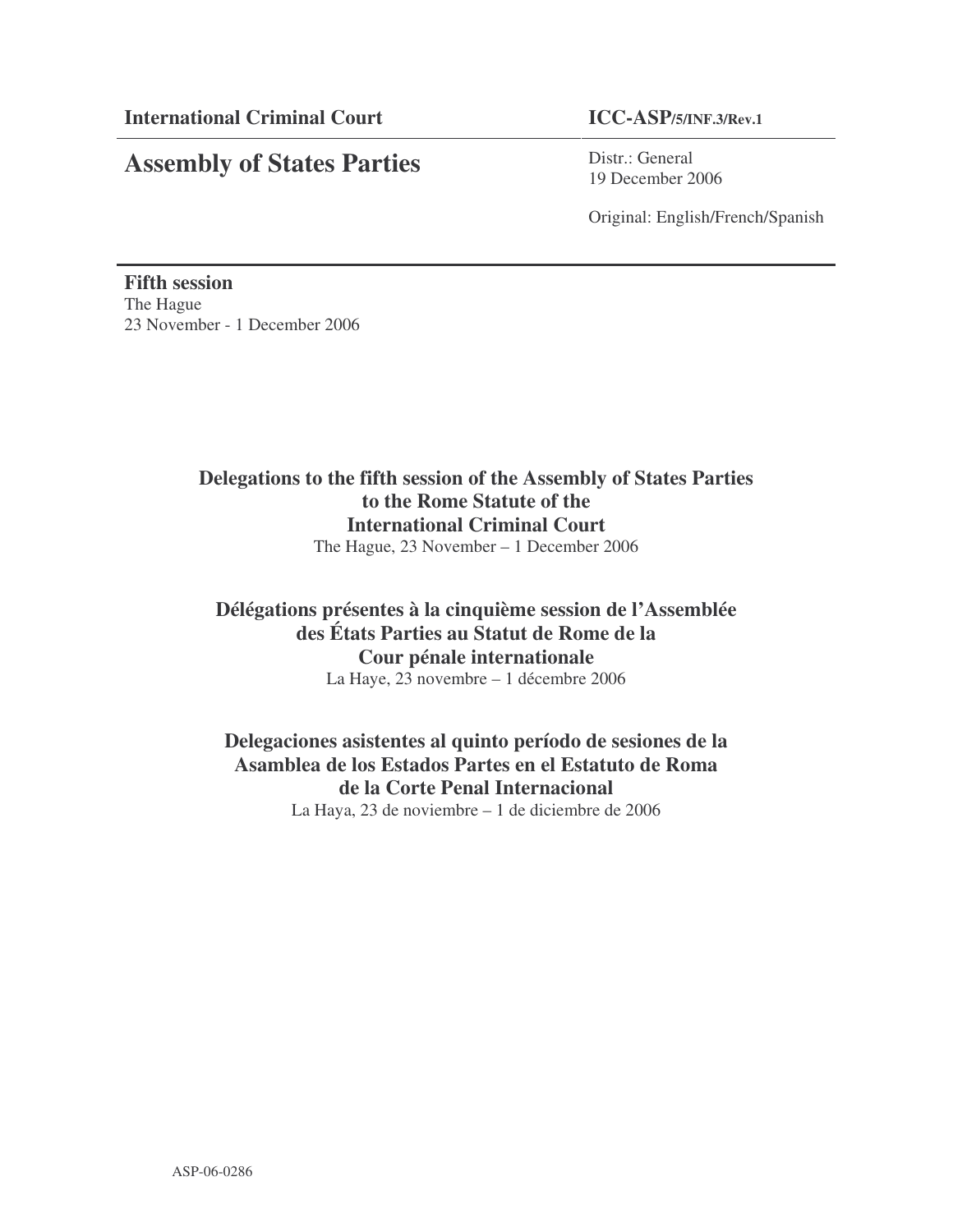ICC-ASP/5/INF.3/Rev.1 Page 2

Contents/

# **Table des matières/ Índice**

|                |                                                                                                       | Page |
|----------------|-------------------------------------------------------------------------------------------------------|------|
| $\mathbf{I}$ . | States Parties to the Rome Statute of the International Criminal Court<br>(as at 28 November 2006)    | 4    |
|                | États Parties au Statut de Rome de la Cour pénale internationale<br>(au 28 novembre 2006)             |      |
|                | Estados Partes en el Estatuto de Roma de la Corte Penal Internacional<br>(al 28 de noviembre de 2006) |      |
| II.            | <b>Observer States/</b>                                                                               | 33   |
|                | États observateurs/                                                                                   |      |
|                | Estados observadores                                                                                  |      |
| III.           | States invited to be present during the work of the Assembly/                                         | 45   |
|                | Les États invités à se faire représenter aux travaux de l'Assemblée/                                  |      |
|                | Estados Invitados presentes durante los trabajos de la Asamblea                                       |      |
| IV.            | Entities, intergovernmental organizations and other entities/                                         | 47   |
|                | Entités, organisations intergouvernementales et autres entités/                                       |      |
|                | Entidades, organizaciones intergubernamentales y otras entidades                                      |      |
| V.             | Non-governmental organizations/                                                                       | 49   |
|                | Organisations non gouvernementales/                                                                   |      |
|                | Organizaciones no gubernamentales                                                                     |      |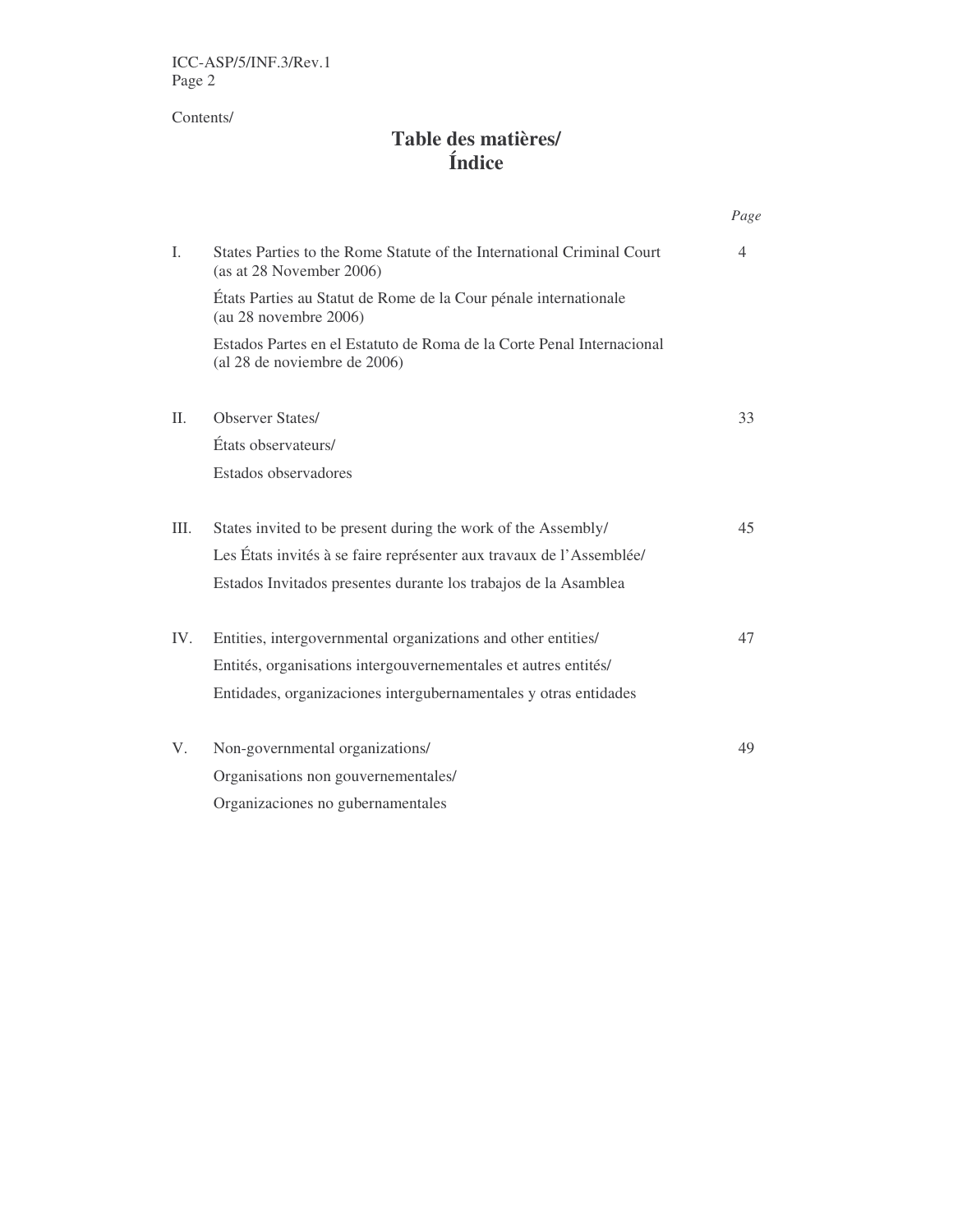# **I. States Parties to the Rome Statute of the International Criminal Court/ États Parties au Statut de Rome de la Cour pénale internationale/ Estados Partes en el Estatuto de Roma de la Corte Penal Internacional**

# **AFGHANISTAN**

#### **ALBANIA**

Representative Mrs. Xhulieta Keko *Chargé d'Affaires a.i., Embassy, The Hague*

Alternates Mrs. Inida Methoxha *Legal Expert, Legal and Treaties Department, Ministry of Foreign Affairs, Tirana*

Ms. Anita Shaqiri Hallulli *Second Secretary, Embassy, The Hague*

#### **ANDORRA**

Representative Mrs. Elisabeth Carpa Röjerman *Director of Legal and Consular Affairs, Ministry of Foreign Affairs, Culture and Cooperation of Andorra*

Alternates Mrs. Florència Aleix Lartigue *Chargée d'Affaires a.i., Embassy, The Hague*

Mrs. Meritxell Marsà Pons *Third Secretary, Embassy, The Hague*

# **ANTIGUA AND BARBUDA**

# **ARGENTINA**

Representante S.E. Sr. Santos Goñi Marenco *Embajador, Embajada, La Haya*

Suplente Sra. Silvia A. Raiola *Consejera, Embajada, La Haya*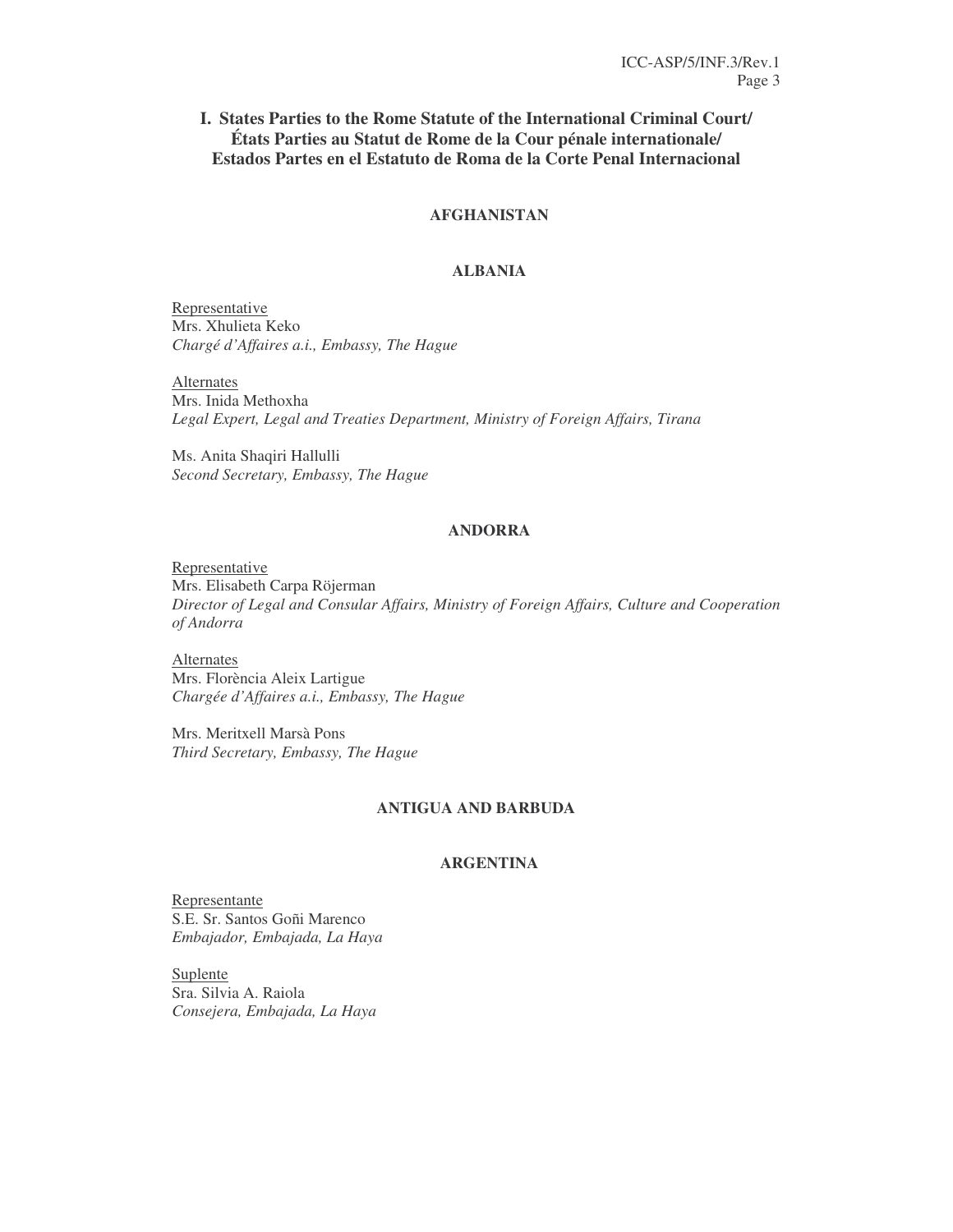ICC-ASP/5/INF.3/Rev.1 Page 4

# **AUSTRALIA**

Representative H.E. Mr. Stephen Christopher Brady *Ambassador, Embassy, The Hague*

**Alternate** Mr. Lloyd Brodrick *Counsellor and Deputy Head of Mission, Embassy, The Hague*

Advisers Mr. Fergus Edward Hanson *Third Secretary, Embassy, The Hague*

Mr. Benjamin Playle *Legal Adviser, Permanent Mission of Australia to the United Nations,*

Mr. Justin Kevin Whyatt *International Legal Branch, Department of Foreign Affairs and Trade, Canberra*

Ms. Frances Elisabeth Anggadi *Senior Legal Officer, Attorney-General's Department, Canberra*

#### **AUSTRIA**

Representative H.E. Mr. Erwin Kubesch *Ambassador, Embassy, The Hague and Vice-President of the Assembly of States Parties*

Alternates Mr. Thomas Michael Baier *Director, Multilateral International Law Desk, Federal Ministry of Foreign Affairs, Vienna*

Mr. Alexander Marschik *Deputy Permanent Representative of Austria to the United Nations, New York*

Advisers Mr. Gregor Schusterschitz *Legal Counsellor to the Permanent Representative of Austria to the European Union*

#### **BARBADOS**

Representative Mr. Charles Leacock *Director of Public Prosecutions, Office of the Attorney-General, St. Michael*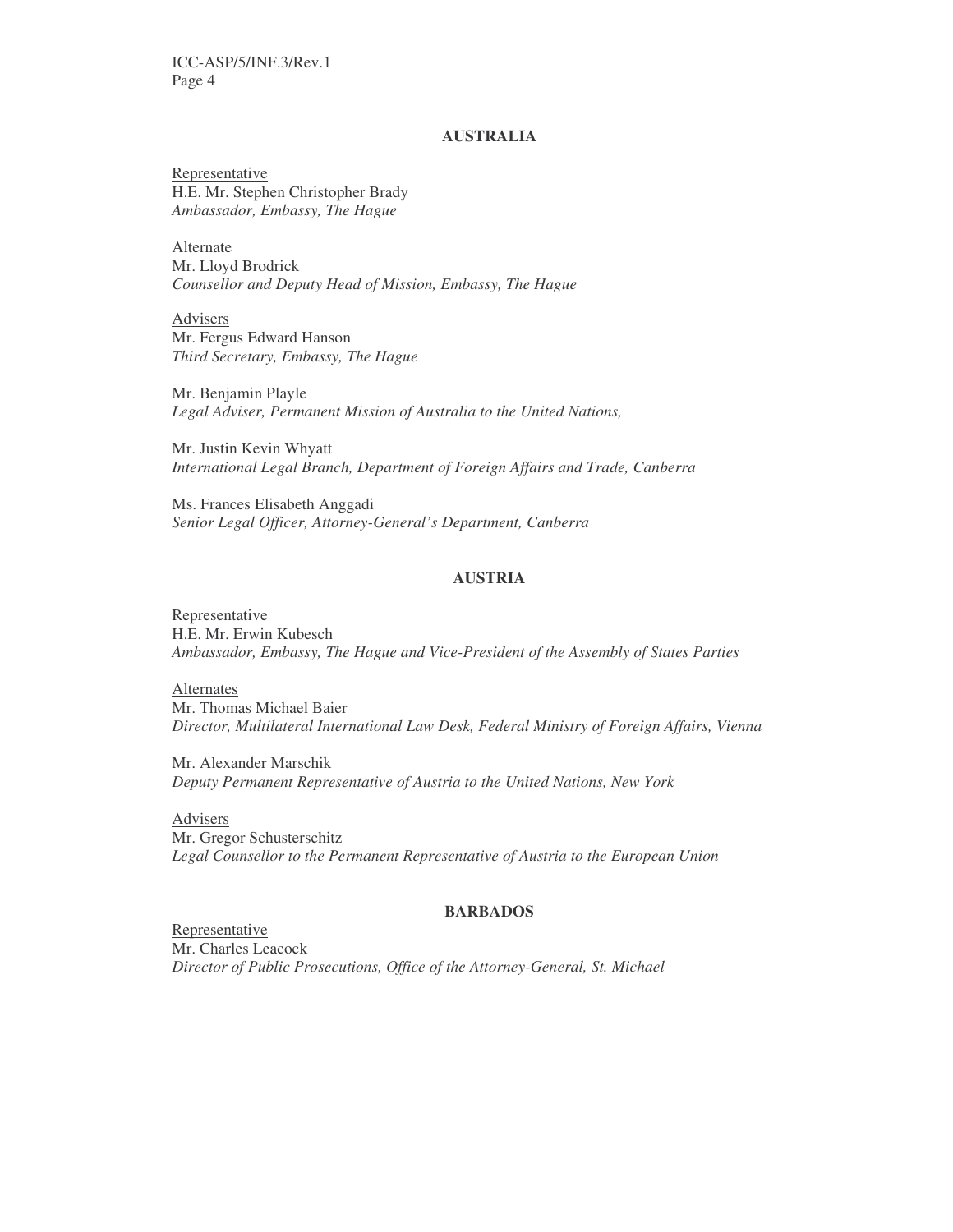#### **BELGIUM**

Représentant S.E. M. Luc Carbonez *Ambassadeur, Ambassade, La Haye*

**Suppléants** M. Gérard Dive *Conseiller-Coordinateur, Federal Task Force de Belgique, Ministeré de la Justice*

Mr. Walter Lion *Représentant Permanent-Adjoint, Ministre plénipotentiaire, Ambassade, La Haye*

**Conseillers** Mme. Valérie Delcroix *Attaché, Ministère des Affaires Étrangères, Bruxelles*

Mme. Fanny Fontaine *Attaché, Ministère de la Justice, Bruxelles*

Mme. Elisabeth Schutjes *Assistante, Mission Permanente de Belgique auprès des Nations Unies*

Mme.Chloé Harmel *Assistante, Mission Permanente de Belgique auprès des Nations Unies*

# **BELIZE**

#### **BENIN**

Représentant M. Francis Lokossa *Directeur des Affaires Juridiques et des Droits de l'Homme au Ministère des Affaires Etrangères, Cotonou*

**Conseiller** M. Désiré Auguste Adjahi *Ministre Conseiller, Ambassade, Bruxelles*

#### **BOLIVIA**

Representante Sr. Gualberto Rodriguez San Martin *Encargado de Negocios a.i.*

Suplente Sr. Erick García *Primer Secretario, Embajada, La Haya*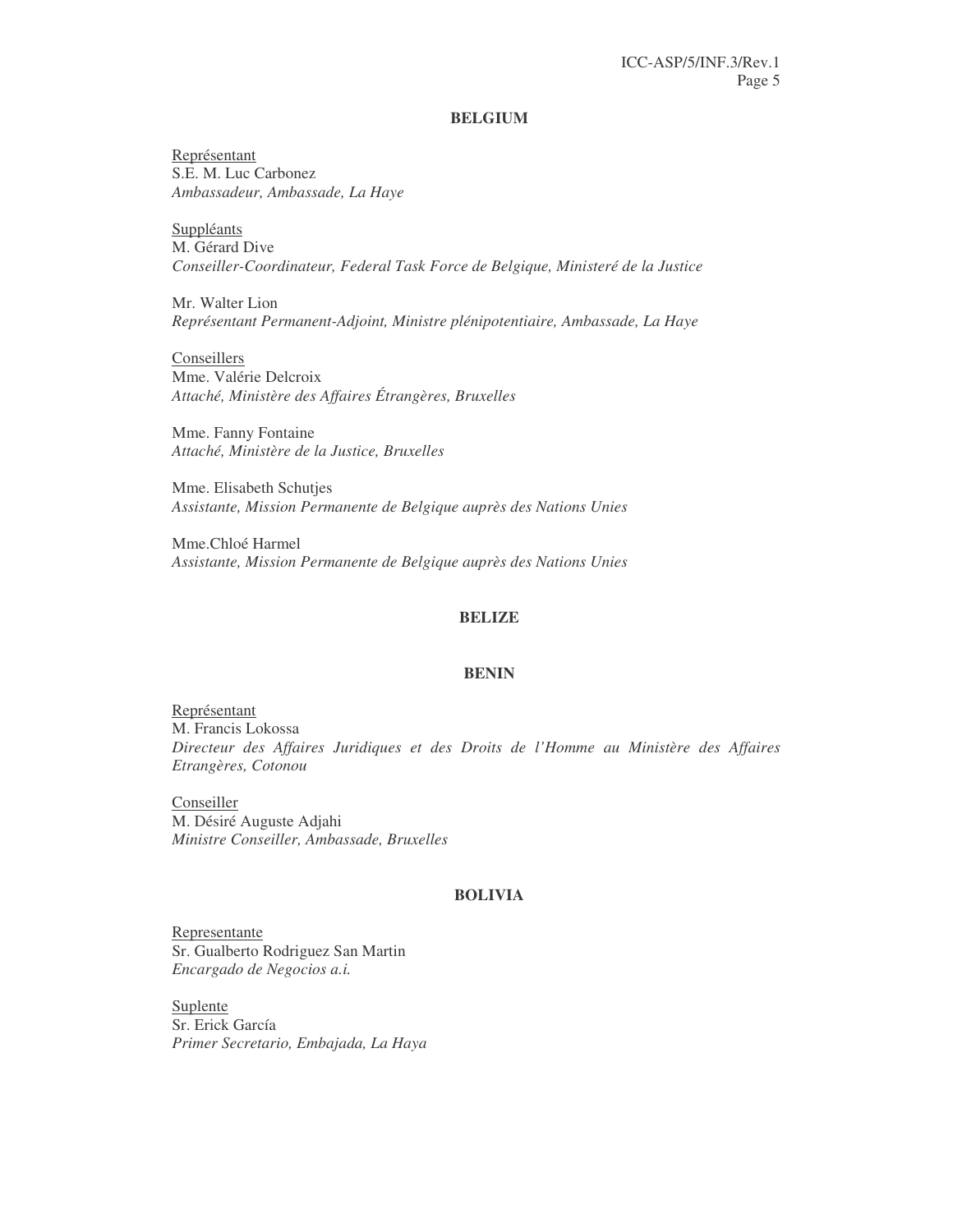ICC-ASP/5/INF.3/Rev.1 Page 6

# **BOSNIA AND HERZEGOVINA**

Representative H.E. Mr. Fuad Šabeta *Ambassador, Embassy, The Hague*

Alternate Ms. Valentina Marinčić *Counsellor, Embassy, The Hague*

#### **BOTSWANA**

#### **BRAZIL**

Representative H.E. Mr. Gilberto Vergne Saboia *Ambassador, Embassy, The Hague*

Alternate Mr. Carlos A.L. Asfora *Minister, Embassy, The Hague*

Advisers Mr. Claudio Roberto Poles *First Secretary, Embassy, The Hague*

Mr. Marcelo Böhlke *Third Secretary, Ministry of Foreign Affairs*

# **BULGARIA**

Representative Mr. Christo Jivkov *Minister Plenipotentiary, Head of Department, International Law Directorate, Ministry of Foreign Affairs*

Advisers Mrs. Krassimira Beshkova *Third Secretary, Head of Department, International Law Directorate, Ministry of Foreign Affairs*

Mrs. Evelina Ananieva *Attaché, State Expert, International Law Directorate, Ministry of Foreign Affairs*

Mrs. Silviya Petrova de Boer *Legal Adviser, Embassy, The Hague*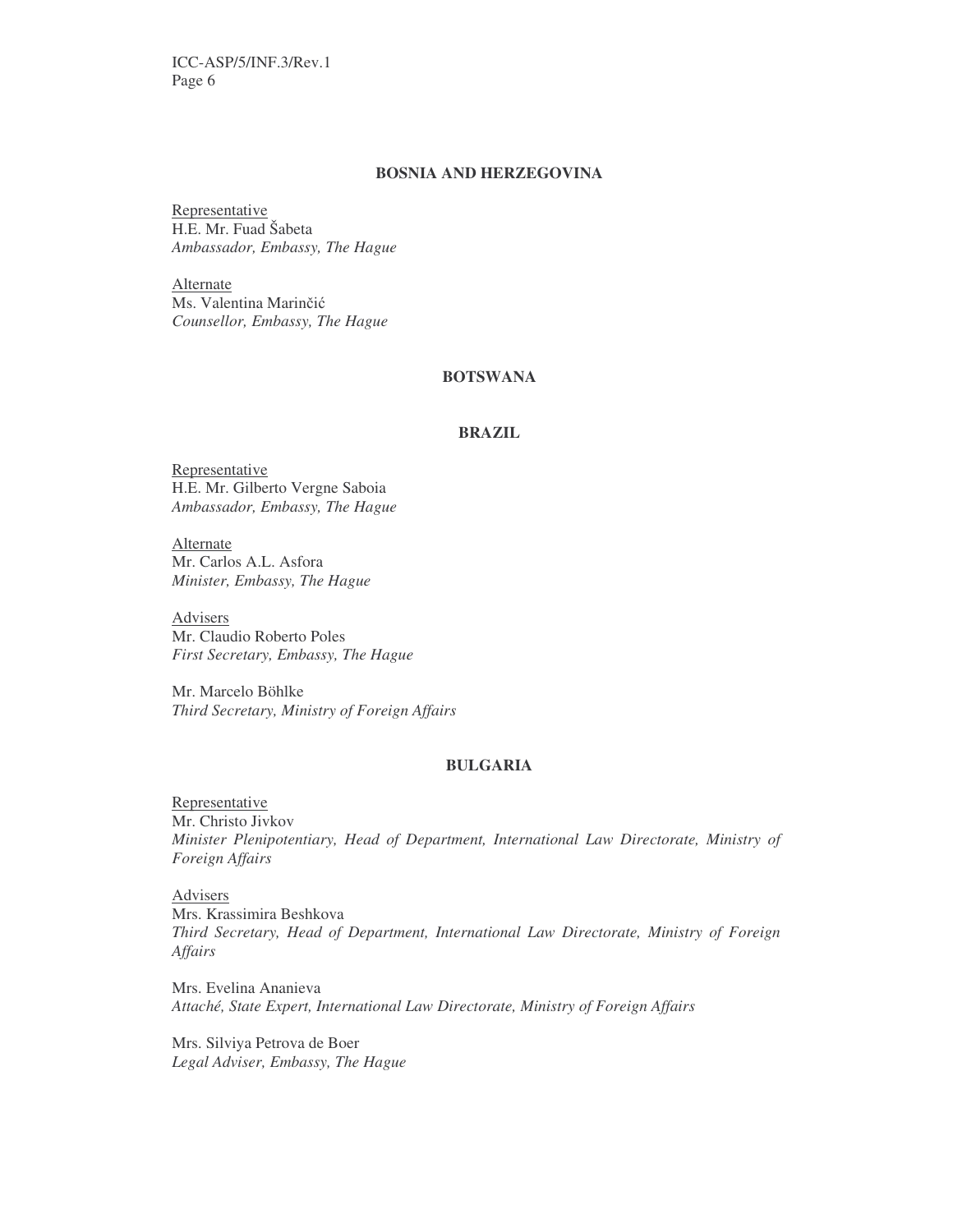#### **BURKINA FASO**

Représentant S.E. M. Kadré Désiré Ouedraogo *Ambassadeur, Ambassade, Bruxelles*

Suppléant M. Hilaire Soulama *Directeur des Affaires Juridiques et Consulaires, Ministère des Affaires Etrangères*

**Conseillers** M. Ibrahim Toure *Ministre Conseiller, Ambassade, Bruxelles*

Mme. Merindol Ouoba Clarisse *Conseillère auprès du Ministre de la Promotion des Droits de l'Homme*

#### **BURUNDI**

Représentant S.E. M. Tharcisse Midonzi *Ambassadeur, Directeur des Affaires Juridiques, Ministère des Relations Extérieures, Bujumbura*

#### **CAMBODIA**

## **CANADA**

Representative Mr. Alan H. Kessel *Legal Adviser, Department of Foreign Affairs and International Trade*

Alternate H.E. Mr. Jim Wall *Ambassador, Embassy, The Hague*

Advisers Mr. Masud Husain *Counsellor, Embassy, The Hague*

Mr. Hugh Adsett *Counsellor, Permanent Mission of Canada to the United Nations, New York*

Ms. Christine Hanson *Coordinator, International Criminal Tribunals Unit, United Nations Human Rights and Humanitarian Law Section, Department of Foreign Affairs and International Trade*

Ms. Esther Van Nes *Second Secretary, Embassy, The Hague*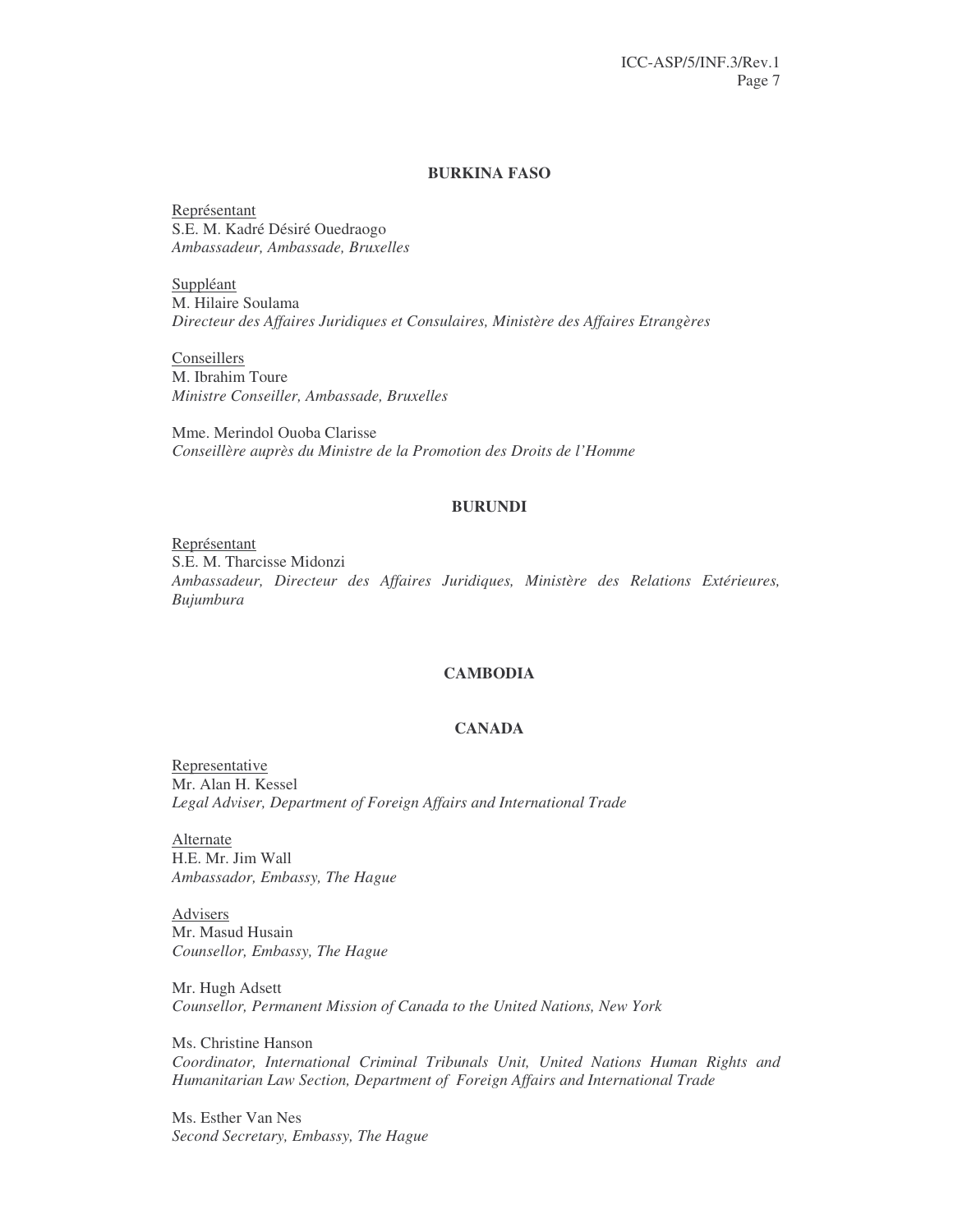ICC-ASP/5/INF.3/Rev.1 Page 8

Mr. Ryszard Komenda *ICC and Accountability Campaign Coordinator, United Nations Human Rights and Humanitarian Law Section, Department of Foreign Affairs and International Trade*

Ms. Alison Mitchell *Legal Professional, United Nations Human Rights and Economic Law, Department of Foreign Affairs and International Trade*

#### **CENTRAL AFRICAN REPUBLIC**

Représentant M. Alain Ouaby-Bekaï *Directeur des Affaires Pénales et de Grâces, Ministère de la Justice*

#### **COLOMBIA**

Representante S.E. Sr. Guillermo Fernández de Soto *Embajador, Embajada, La Haya*

Suplente Sr. Julian Guerrero *Consejero, Embajada, La Haya*

**Consejeros** Sr. Andrés Rugeles *Primer Secretario, Embajada, La Haya*

#### **COMOROS**

Représentant M. Assoumani Youssouf Mondoha *Député de l'Union des Comores*

#### **CONGO**

#### **COSTA RICA**

Representante S.E. Sr. Bruno Stagno Ugarte *Ministro de Relaciones Exteriores y Culto de Costa Rica, Presidente de la Asamblea de los Estados Partes, La Haya*

Asesor Sr. Norman Lizano Ortiz *Consejero y Cónsul, Embajada, La Haya*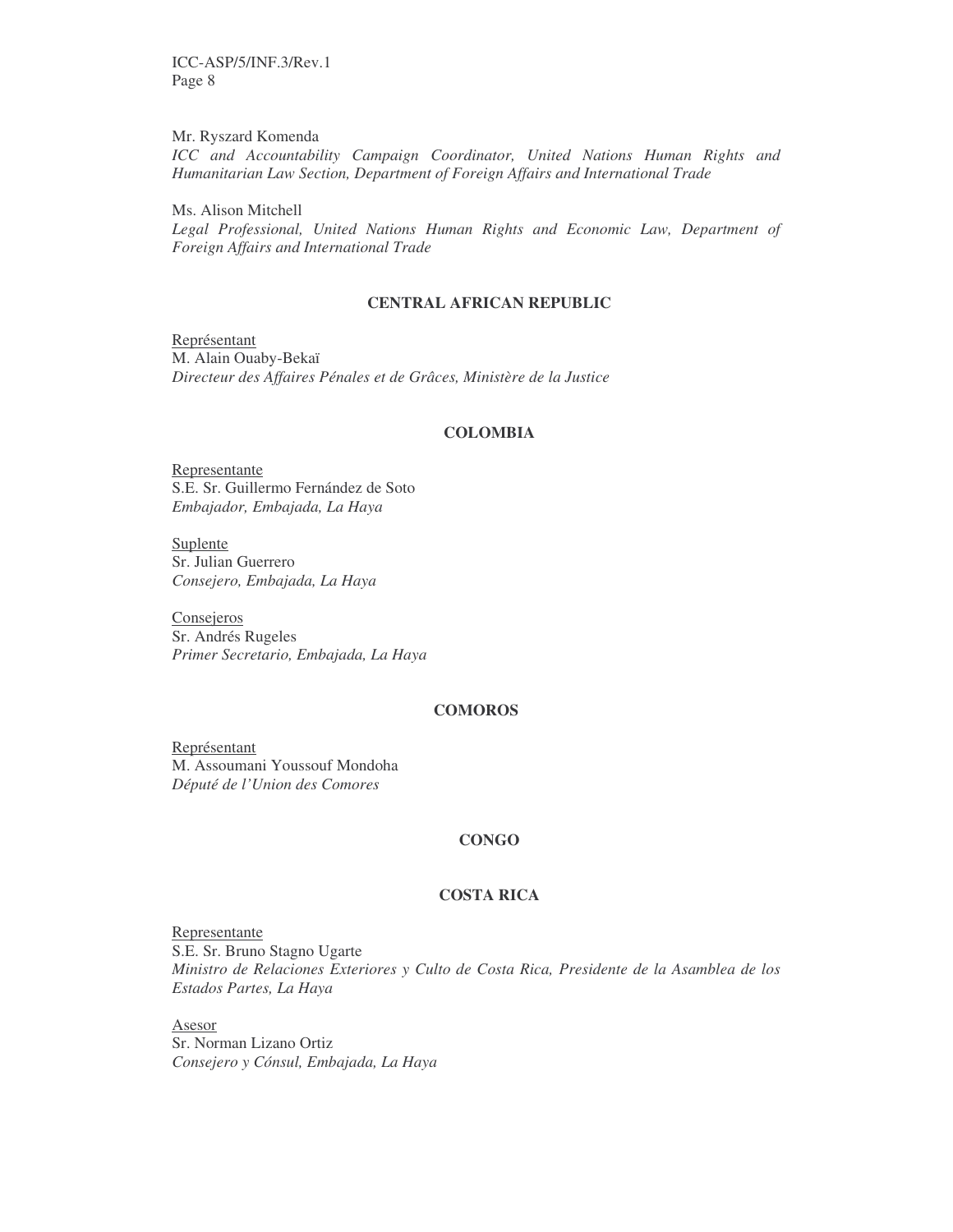# **CROATIA**

Representative H.E. Mr. Frane Krnić *Ambassador, Embassy, The Hague*

Advisers Ms. Irena Čačić *First Secretary, Permanent Mission of Croatia to the United Nations, New York*

Mr. Ivan Salopek *Third Secretary, Embassy, The Hague*

#### **CYPRUS**

Representative H.E. Mrs. Ioanna Malliotis *Ambassador, Embassy, The Hague*

Alternates H.E. Mrs. Myrna Kleopas *Ambassador (Rtd) of the Republic of Cyprus, Nicosia*

Mr. Michalis Karagiorgis *Second Secretary, Embassy, The Hague*

# **DEMOCRATIC REPUBLIC OF THE CONGO**

Représentant S.E. M. J. Masangu-A-Mwanza *Ambassadeur, Ambassade, La Haye*

Suppléant M. Emmanuel- Janvier Luzolo Bambi *Conseiller au Cabinet du Chef de l'Etat, Kinshasa*

**Conseillers** M. Zénon Mukongo Ngay *Premier Conseiller, Ambassade et Conseiller Juridique à la Mission permanente de la République Démocratique du Congo auprès des Nations Unies, New York*

M. Jerry Bamana-Kalonji *Conseiller, Ambassade, La Haye*

M. Franck-M'Pweto *Conseiller, Ambassade, La Haye*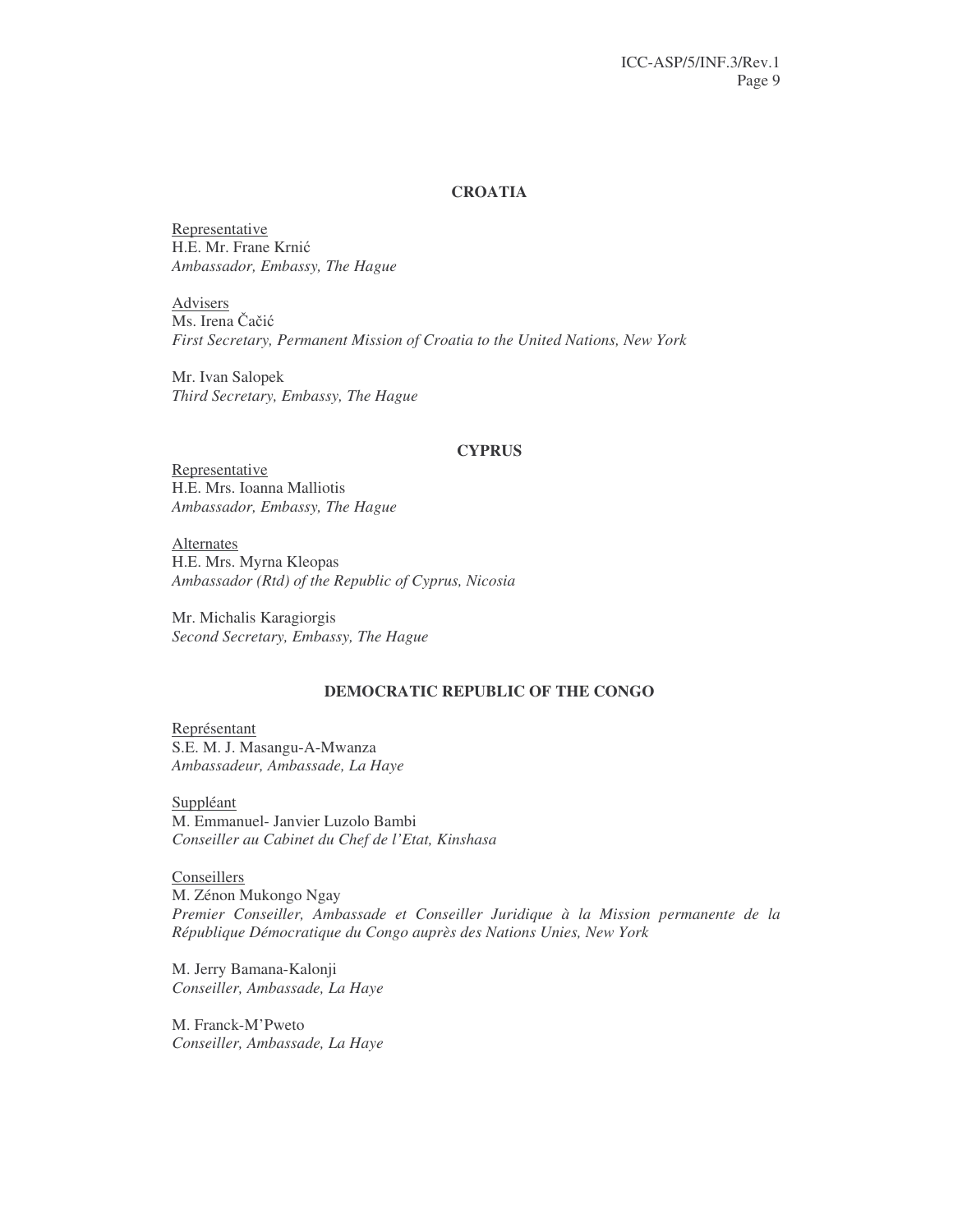# **DENMARK**

Representative H.E. Ms. Kirsten Biering *Ambassador, Embassy, The Hague*

**Alternates** H.E. Mr. Peter Taksøe-Jensen *Ambassador, Head of Legal Service, Ministry of Foreign Affairs, Copenhagen*

Mr. Thomas Winkler *Head of Department, Ministry of Foreign Affairs, Copenhagen*

Mr. David M. Kendal *Special Adviser, Ministry of Foreign Affairs, Copenhagen*

Ms. Mette Nøgaard Dissing *First Secretary, Permanent Mission of Denmark to the United Nations, New York*

Mr. Lars Bo Larsen *First Secretary, Embassy, The Hague*

Mr. Christian Nygaard Nissen, *Academic Adviser, Embassy, The Hague*

Advisers Mr. Martin Mennecke *National Expert, Danish Institute for International Studies, Copenhagen*

Mr. Lars Munk Plum *National Expert, Assistant Public Prosecutor*

#### **DJIBOUTI**

Représentant S.E. M. Mohamed Moussa Chehem *Ambassadeur, Ambassade, Bruxelles*

# **DOMINICA**

# **DOMINICAN REPUBLIC**

Representante S.E. Sr. Guido D'Alessandro *Embajador, Embajada, La Haya*

Suplente Sra. Tamara Ricart *Primera Secretaria, Embajada, La Haya*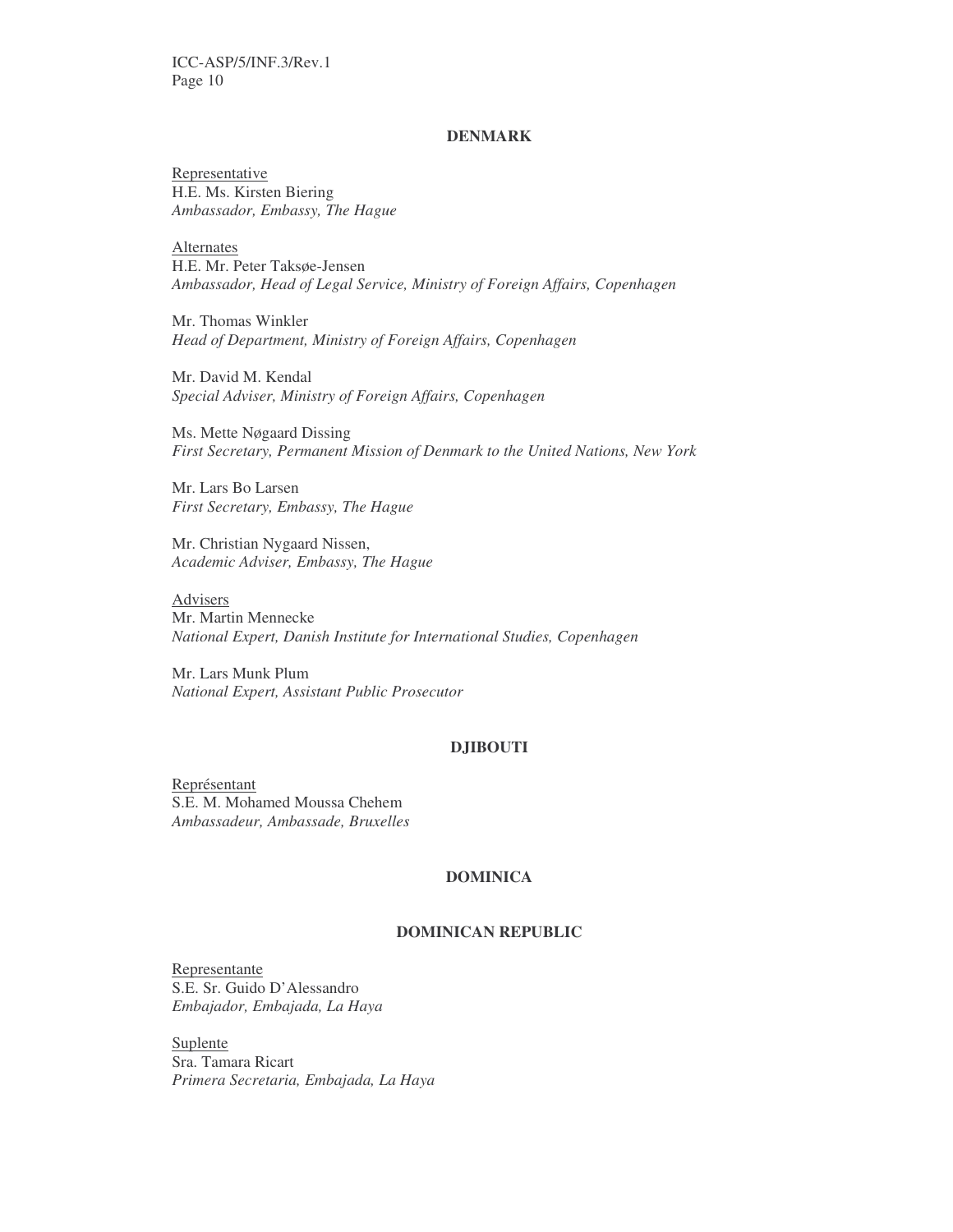# **ECUADOR**

Representante S.E. Sra. María del Carmen González Cabal *Embajadora, Embajada, La Haya*

Suplente Sr. Jorge Patricio Palacios Porras *Primera Secretario, Embajada, La Haya*

#### **ESTONIA**

Representative Mr. Jüri Pihl *Secretary General, Ministry of Justice, Tallinn*

**Alternates** Mr. Tõnu Pihelgas *Attaché, Judicial Affairs, Permanent Mission of Estonia to the European Union, Brussels*

Mr. Martin Roger *Third Secretary, Permanent Mission of Estonia to the United Nations, New York*

Adviser Mr. Sven Suursaar *Second Secretary, Legal Department, Ministry of Foreign Affairs, Tallinn*

#### **FIJI**

## **FINLAND**

Representative H.E. Mr. Pekka Oinonen *Ambassador, Legal Department, Ministry of Foreign Affairs, Helsinki*

**Alternate** Mr. Tapio Puurunen *Legislative Counsellor, Legal Department, Ministry of Foreign Affairs, Helsinki*

H.E. Mr. Mikko Jokela *Ambassador, Embassy, The Hague*

Advisers Ms. Susanna Mehtonen *Project Adviser, Ministry of Foreign Affairs, Helsinki*

Ms. Anna Esko *Second Secretary, Embassy, The Hague*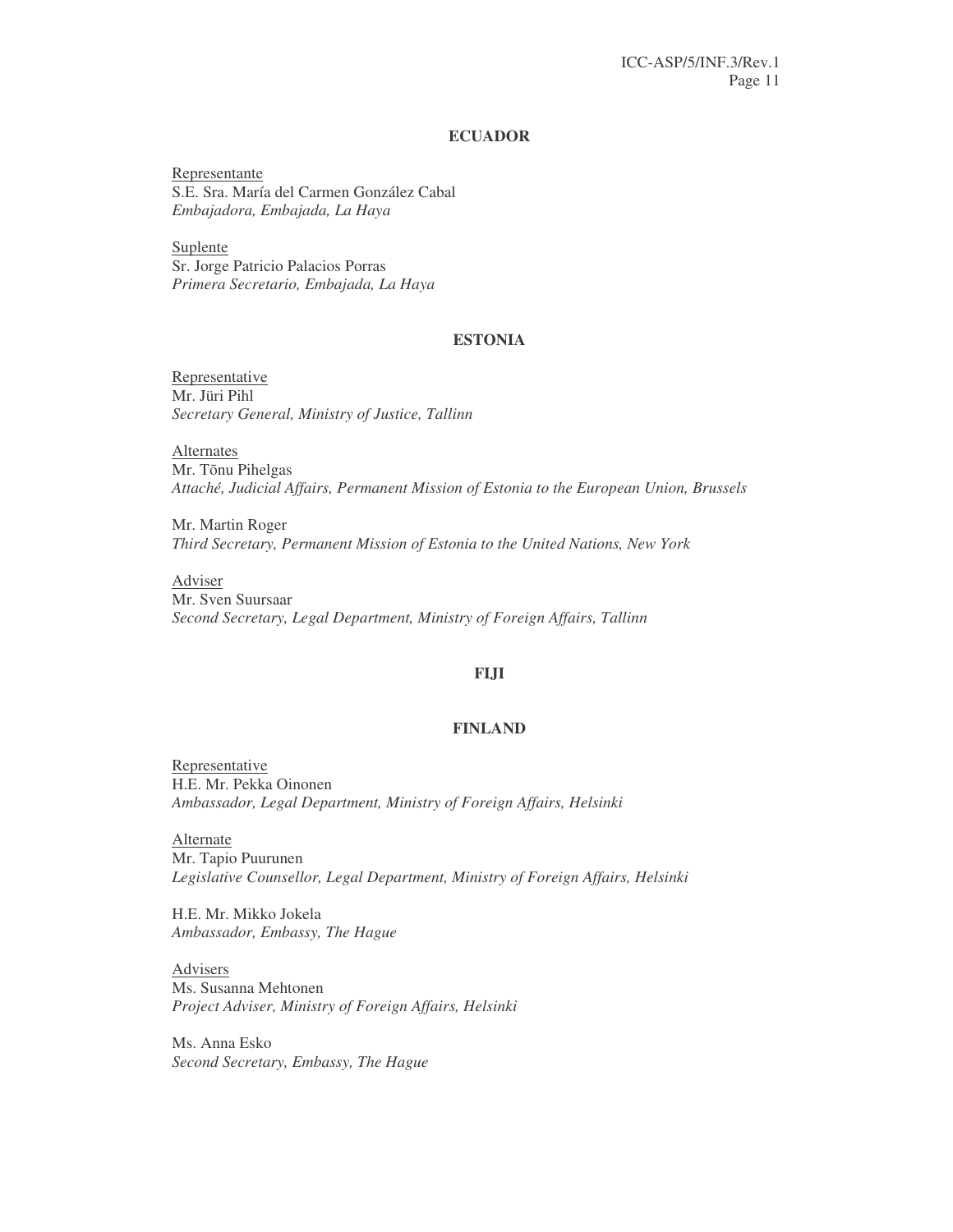## **FRANCE**

Représentant S.E. M. Jean-Michel Gaussot *Ambassadeur, Ambassade, La Haye*

Suppléant Mme. Michele Dubrocard *Conseillère Juridique, Ambassade, La Haye*

**Conseillers** Mlle. Patrizianna Sparacino-Thiellay *Magistrat*

M. Didier Gonzalez *Chargé de Mission, Direction des Nations Unies et Organisations Internationales, Ministère des Affaires Étrangères*

M. Francis Stoliaroff *Magistrat, Direction des Affaires Criminelles et des Graces, Paris*

Mlle. Brigitte Collet *Conseillère Juridique, Mission Permanente de France auprès des Nations Unies, New York*

# **GABON**

#### **GAMBIA**

Representative Mr. Lamin A.K. Touray *Principal State Counsel and Secretary, Law Reform Commission, Department of State for Justice, Banjul*

#### **GEORGIA**

# **GERMANY**

Representative Mr. Georg Witschel *Legal Adviser and Director of the Legal Department in the Federal Foreign Office*

Alternates H.E. Mr. Thomas Läufer *Ambassador, Embassy, The Hague*

Mr. Eberhard Desch *Head of the Public International Law Division, Federal Ministry of Justice*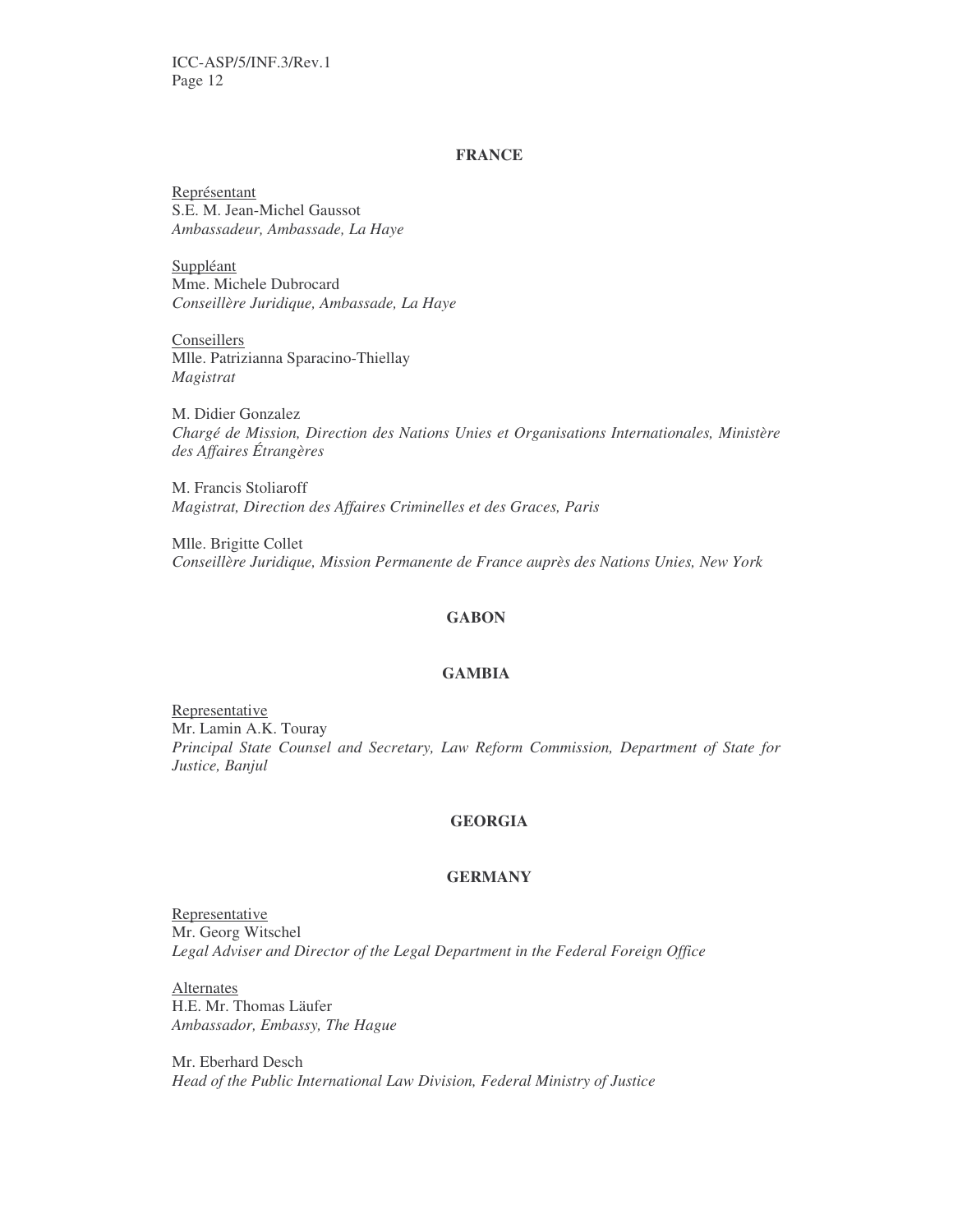Advisers Mr. Thomas Schneider *Head of the International Criminal Court Unit, Federal Foreign Office*

Mr. Thomas Fitschen *Counsellor, Permanent Mission of Germany to the United Nations, New York*

Ms. Birgit Frie *Legal Adviser, First Secretary, Embassy, The Hague*

Ms. Tanja Baermann *Desk Officer, Public International Law Division, Federal Ministry of Justice*

Mr. Michael Laumanns *Desk Office, Federal Ministry of Finance*

Mr. Markus Thoma *Assistant Desk Officer, Public International Law Division, Federal Foreign Office*

Mr. Claus Kress *Professor*

Ms. Christine Mantel *Bauoberrätin, Bonn*

#### **GHANA**

**Alternates** H.E. Mrs. Grace Amponsah *Ambassador, Embassy, The Hague*

Mr. Robert Tachie-Menson *Deputy Representative, Permanent Mission of Ghana to the United Nations, New York*

Mr. James Frankson Tettey *Deputy Head of Mission, The Hague*

Mr. E. Odoi-Anim *Acting Director, Legal and Consular Bureau, Ministry of Foreign Affairs*

Adviser Mr. Bernard Amoh *Counsellor, Permanent Representative of Ghana to the International Criminal Court, Embassy, The Hague*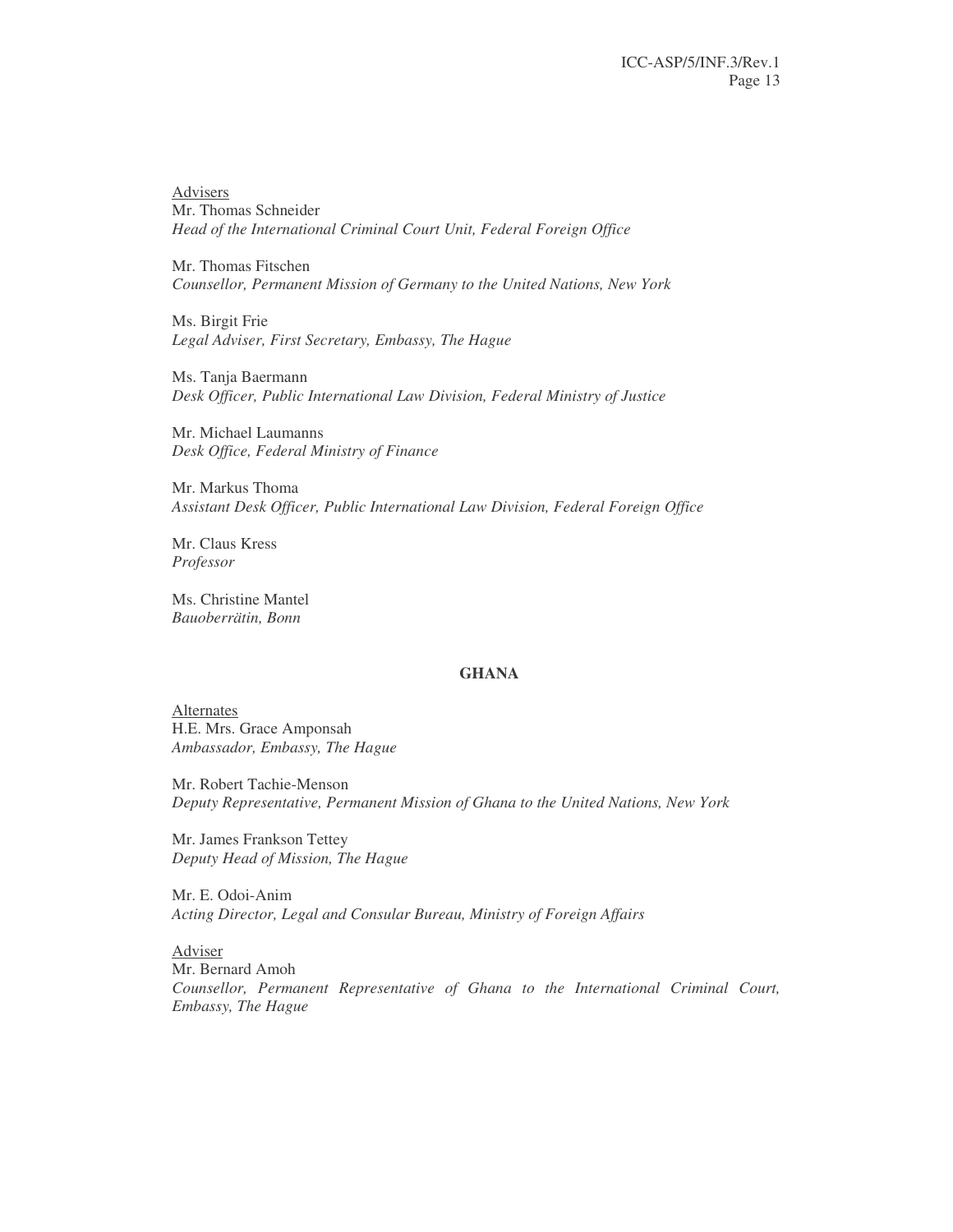#### **GREECE**

Representative H.E. Mr. Constantin Rallis *Ambassador, Embassy, The Hague*

Ms. Phani Dascalopoulou-Livada *Legal Adviser, Head of Public International Law Section, Legal Department, Ministry of Foreign Affairs*

**Alternate** Mr. Alexandros Boudouris *Secretary, Embassy, The Hague*

Ms. Martha Papadopoulou *Rapporteur, Legal Department, Ministry of Foreign Affairs*

#### **GUINEA**

Représentant M. Camara Aboubacar Demba *Directeur National Adjoint des Affaires Juridiques et Consulaires du Ministère d'Etat Chargé des Affaires Etrangères et de la Coopération International*

# **GUYANA**

# **HONDURAS**

Representante S.E. Sr. Julio Rendón Barnica *Embajador, Embajada, La Haya*

Suplente Sr. Sergion Acosta *Ministro Consejero, Embajada, La Haya*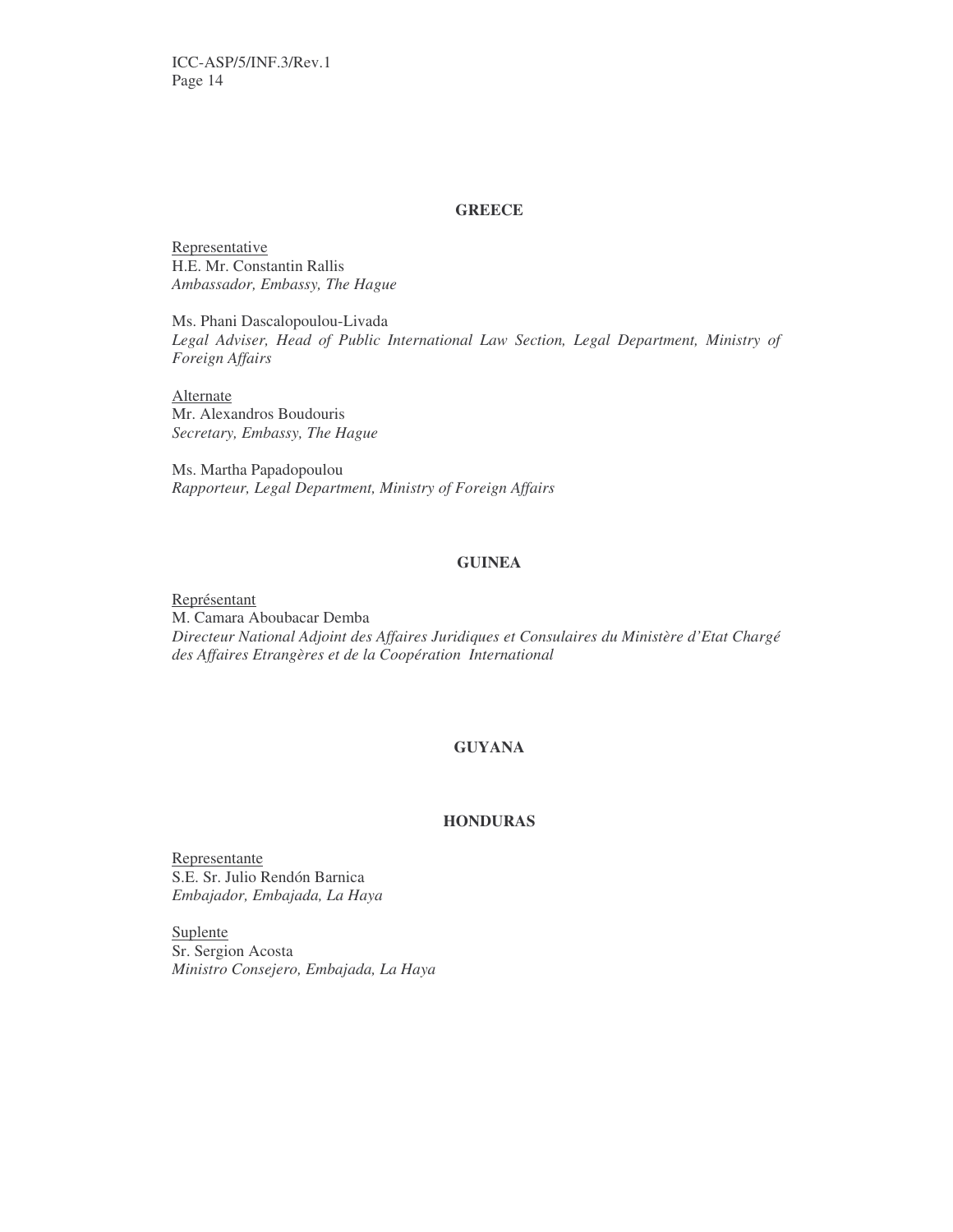# **HUNGARY**

Representative H.E. Mr. Gabor Szentiványi *Ambassador, Embassy, The Hague*

Alternates Mr. Zoltán Bányász *Envoy Extraordinary and Minister Plenipotentiary, Embassy, The Hague*

Mr. Istuán Gerelyes *Director, Ministry of Foreign Affairs*

Adviser Éva Réka Vasas *Legal Officer, Ministry of Foreign Affairs*

# **ICELAND**

#### **IRELAND**

Representative H.E. Mr. Richard Ryan *Ambassador, Embassy, The Hague*

Alternates Mr. James Kingston *Deputy Legal Adviser, Department of Foreign Affairs*

Mr. Michael Hurley *First Secretary, Embassy, The Hague*

Mr. Trevor Redmond *Assistant Legal Adviser, Department of Foreign Affairs*

Adviser Ms. Fiona Devlin *Intern, Embassy, The Hague*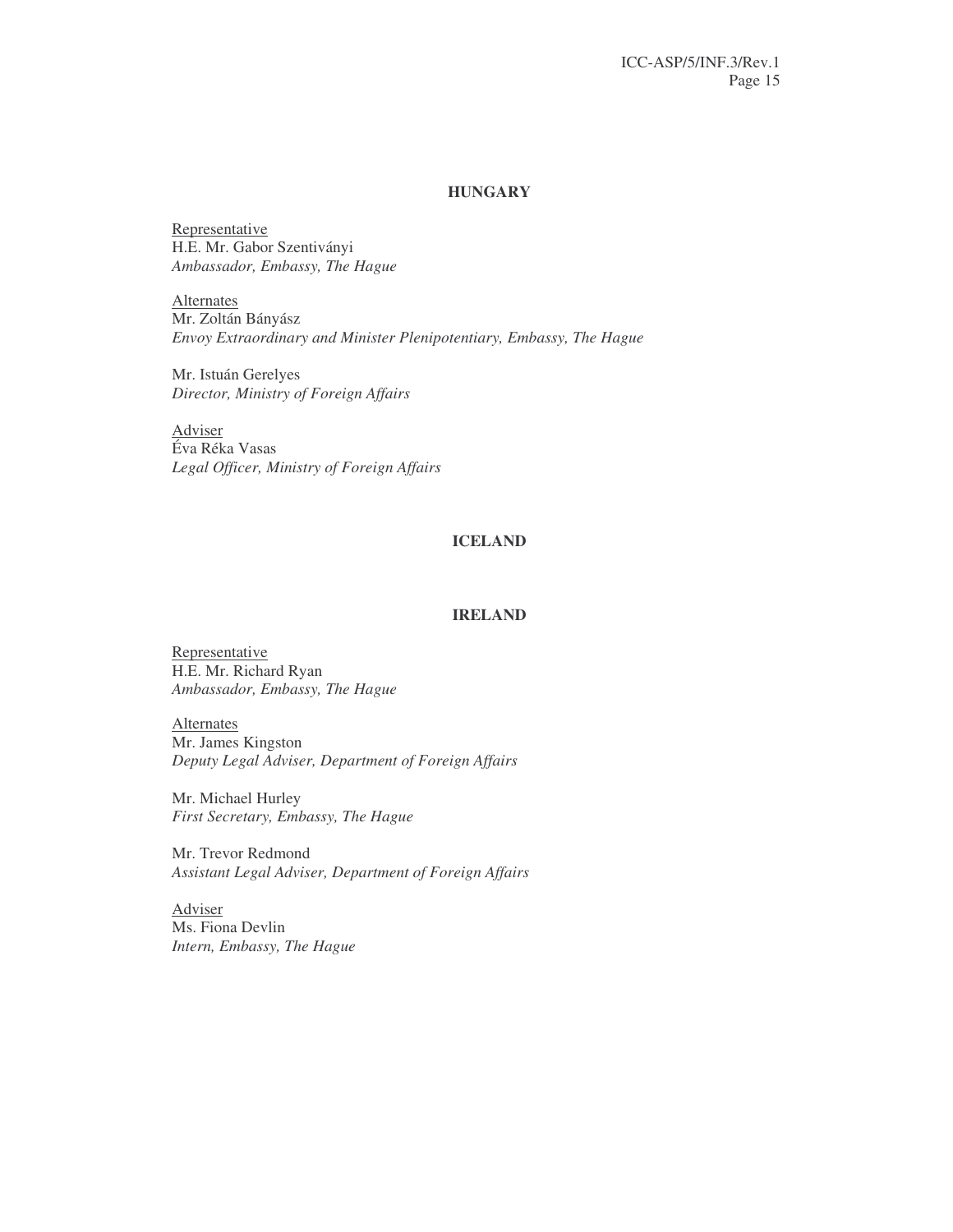# **ITALY**

Representative H.E. Mr. Gaetano Cortese *Ambassador, Embassy, The Hague*

Alternates Mr. Roberto Liotto *Deputy Head of Mission, Minister Counsellor, Embassy, The Hague*

Mr. Roberto Bellelli *Judge, Legal Department, Ministry of Foreign Affairs, Rome*

Advisers Mr. Luca Bianconi *First Secretary, Embassy, The Hague*

Ms. Daniela Cardamone *Judge, Rome*

Ms. Danila Dijkema *Legal Affairs Officer, Embassy, The Hague*

# **JORDAN**

Representative H.R.H. Zeid Ra'ad Zeid Al-Hussein *Ambassador, Permanent Representative of Jordan to the United Nations, New York*

**Alternate** H.E. Mr. Ahmad S. Al-Hassan *Ambassador, Embassy, The Hague*

Advisers Mr. Akram Harahsheh *Third Secretary, Embassy, The Hague*

Mr. Adi Ghassan Khair *Third Secretary, Legal Adviser, Permanent Mission of Jordan to the United Nations, New York*

Ms. Tamara Al-Raqqad *Third Secretary, Ministry of Foreign Affairs*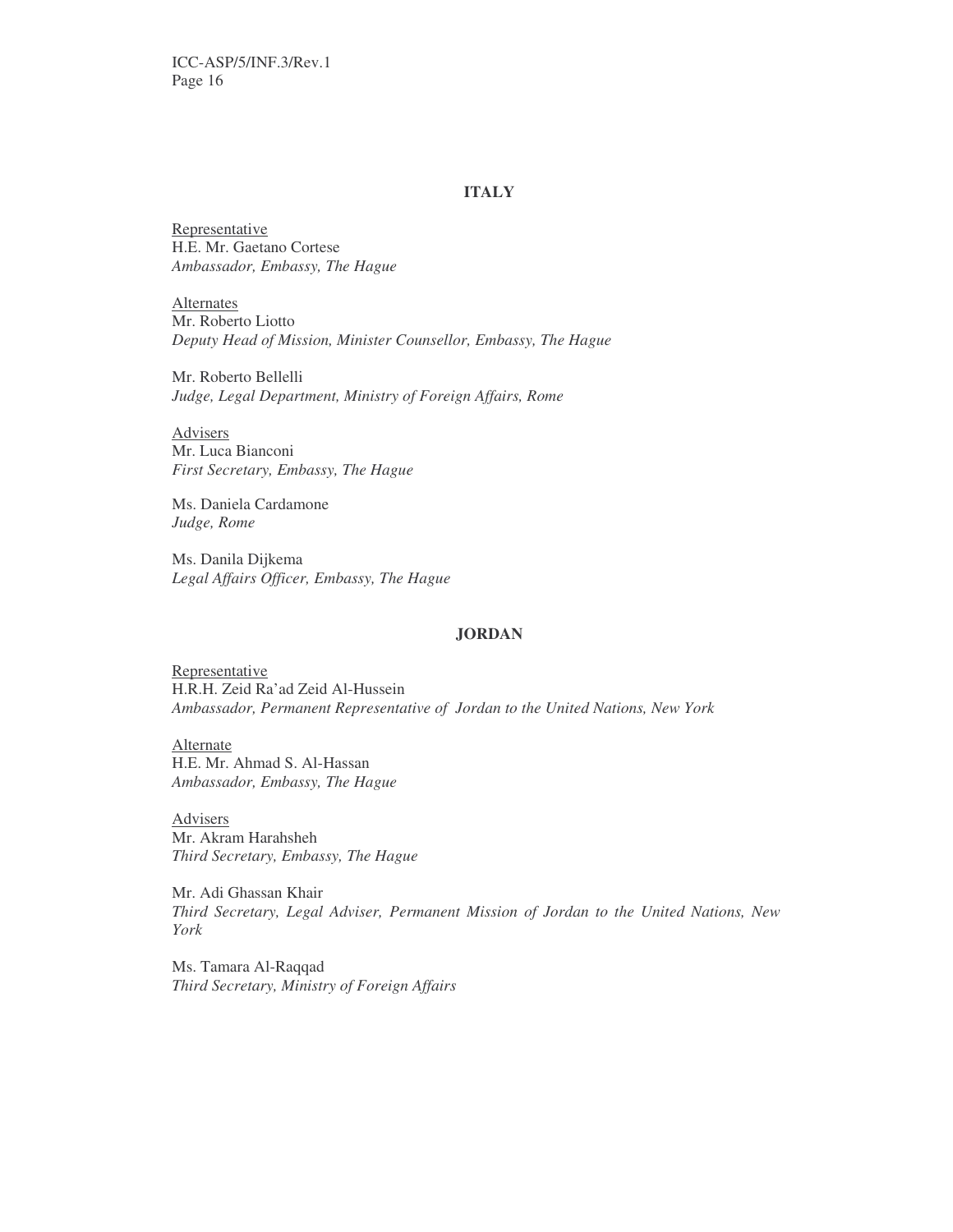#### **KENYA**

Alternate Mrs. Ambeyi Ligabo *Minister Counsellor, Embassy, The Hague*

Advisers Ms. Emily Chweya Otieno *Assistant Deputy, Chief Legal Officer, Ministry of Justice and Constitutional Affairs*

Mr. Joseph Vungo *First Secretary (Legal), Embassy, The Hague*

Ms. Jayne Toroitich *Second Secretary, Embassy, The Hague*

Mr. John Patrick Okoth *Kenyan State Counsel, Nairobi*

# **LATVIA**

Representative H.E. Ms. Baiba Braže *Ambassador, Embassy, The Hague*

Alternate Ms. Sanita Ulmane *Head of the International Agreements Division, Legal Affairs Department, Ministry of Foreign Affairs*

# **LESOTHO**

Representative H.E. Mr. M.A. Tiheli *Ambassador, Embassy, The Hague*

Alternate Ms. Motheba Moeletsi *Diplomat*

Advisers Mrs. Lineo Molise-Talejane *Legal Officer, Ministry of Foreign Affairs*

Mr. Kautu Michael Moeletsi *Counsellor, Legal Affairs, Permanent Mission to the United Nations*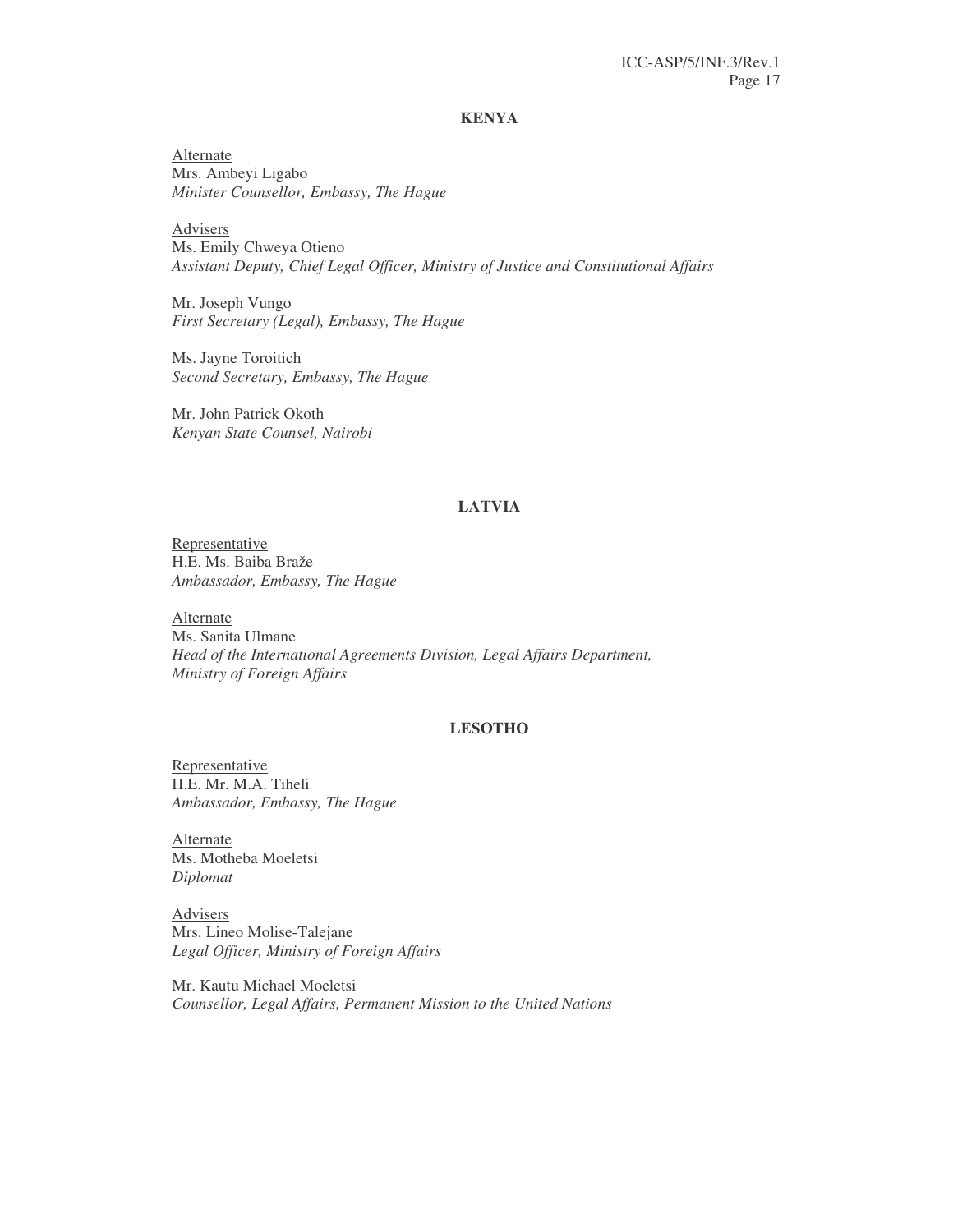# **LIBERIA**

# **LIECHTENSTEIN**

**Alternate** H.E. Mr. Christian Wenaweser *Ambassador, Permanent Representative of Liechtenstein to the United Nations, New York*

Advisers Ms. Letizia Meier *Adviser*

Mr. Stefan Barriga *Legal Adviser*

Mr. Wolfgang Danspeckgruber *Adviser*

# **LITHUANIA**

**Representative** Mr. Andrius Namavićius *Director, Law and Internatioinal Treaties Department, Ministry of Foreign Affairs*

Alternate

Mr. Aleksas Dambrauskas *Attaché, Law and International Treaties Department, Ministry of Foreign Affairs*

#### **LUXEMBOURG**

Représentant S.E. M. Jean Graff *Ambassadeur, Ambassade, La Haye*

Suppléants Mme Anne Kayser *Attachée de Gouvernement au Ministere des Affaires Etrangères*

M. Victor Clément *Premier Secrétaire, Ambassade, La Haye*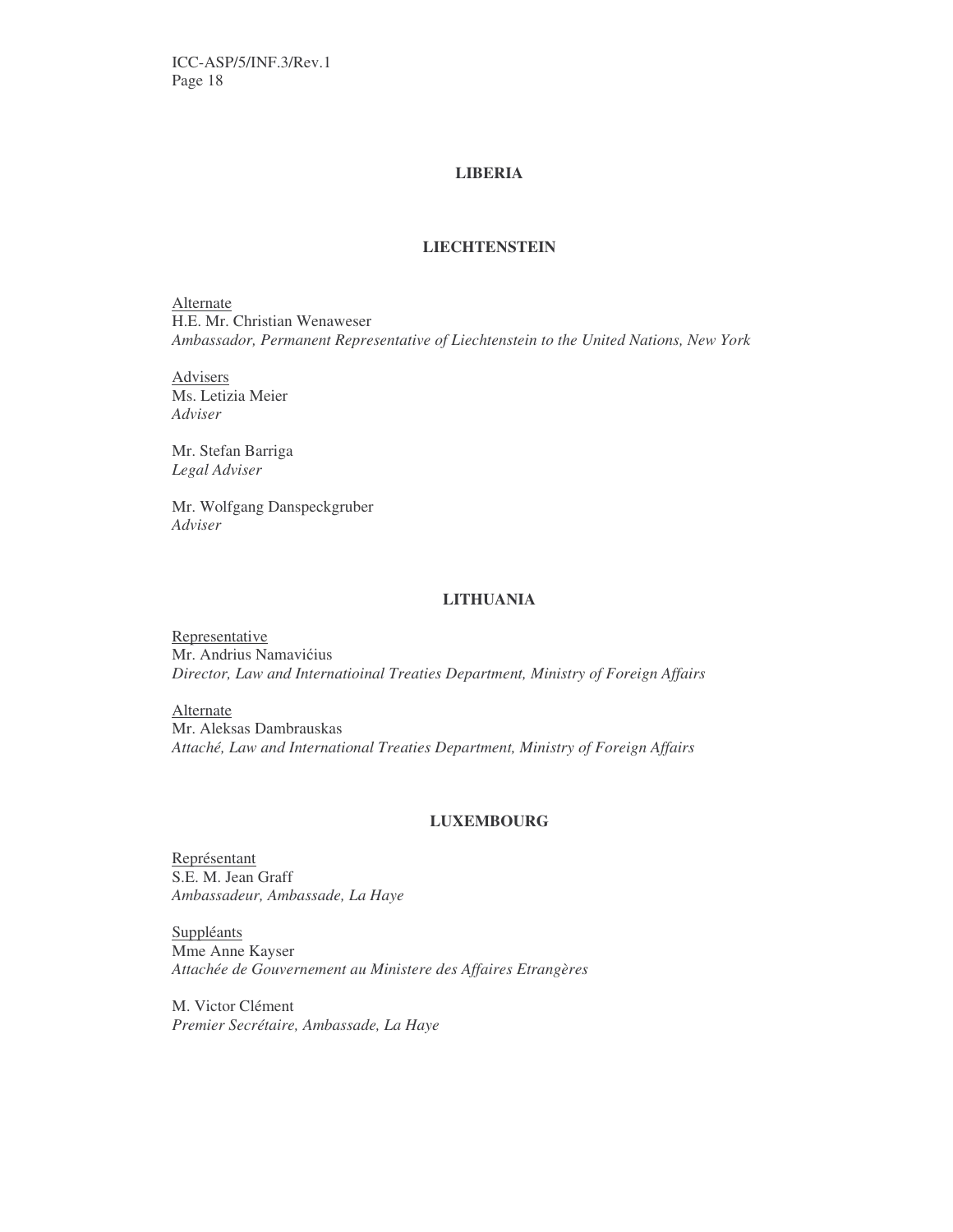# **MALI**

Représentant M. Idrissa Sidibe *Conseiller des Affaires Etrangères*

# **MALTA**

Representative H.E. Mr. Ivan Fsadni *Ambassador, Embassy, The Hague*

Alternate Ms. Francesca M. Gatt *First Secretary, Embassy, The Hague*

#### **MARSHALL ISLANDS**

Representative H.E. Mr. Alfred Capelle *Ambassador, Permanent Representative of the Marshall Islands to the United Nations, New York*

#### **MAURITIUS**

#### **MEXICO**

Representante S.E. Sra. Sandra Fuentes-Berain *Embajadora, Embajada, La Haya*

**Suplentes** Sr. Joel Hernández García *Consultor Jurídico, Secretaría de Relaciones Exteriores*

Sr. Erasmo Alonso Lara Cabrera *Segundo Secretario, Embajada, La Haya*

Sr. Alejandro Alday González *Misión Permanente de México ante la Organización de las Naciones Unidas*

Sra. Liliana López Ortiz *Subdirectora de Derecho Internacional, Secretaría de Relaciones Exteriores*

Sra. Regina Martha González *Jefa del Departamento Legislativo e Internacional, Secretaría de Relaciones Exteriores*

Asesor Sr. Alfredo Arriaga *Subdirector en la Procuraduría General de la República*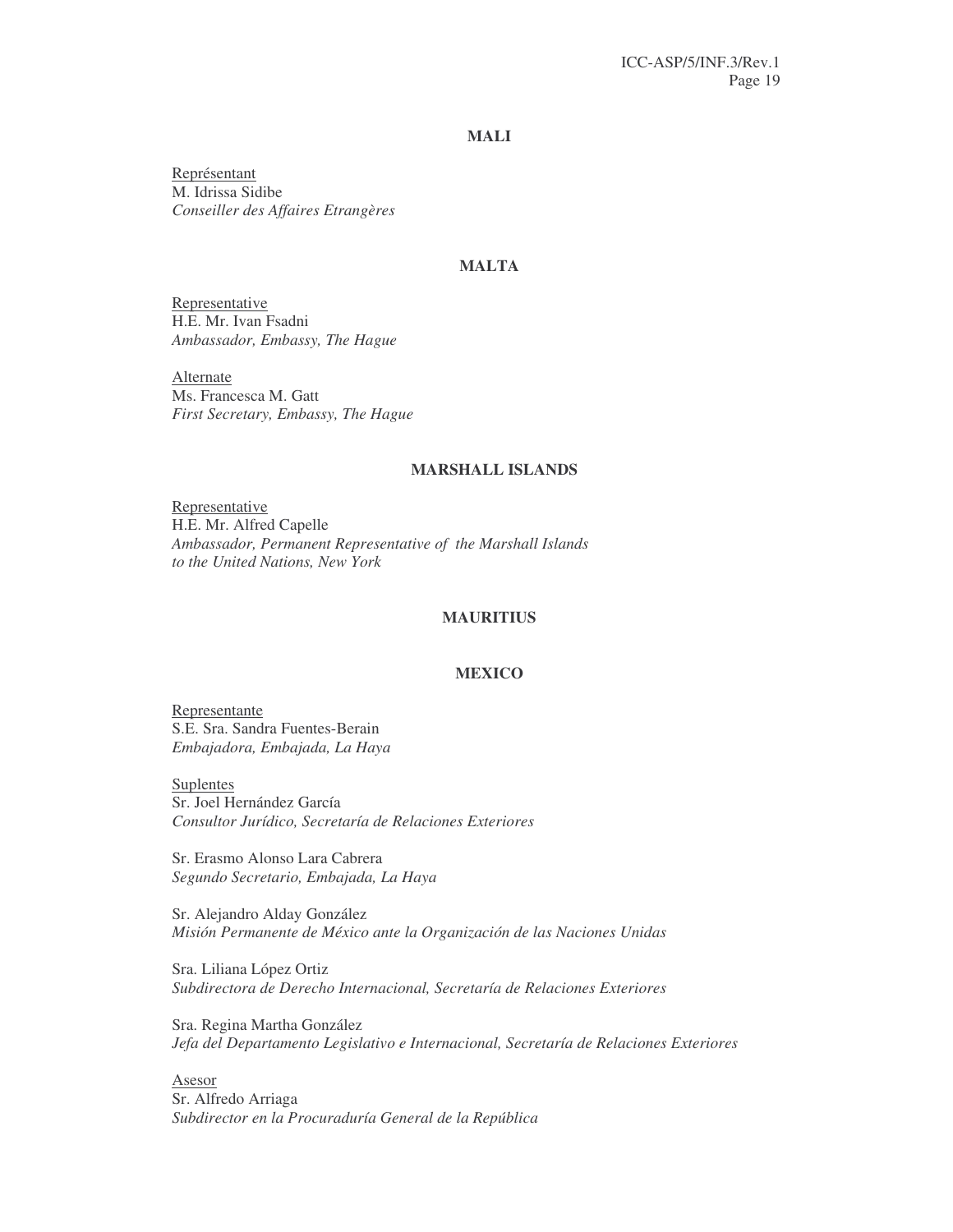# **MONGOLIA**

Representative Dr. Bulgaa Altangerel *Director, Law and Treaty Department, Ministry of Foreign Affairs*

# **MONTENEGRO**

# **NAMIBIA**

Representative Mr. Issaskar Virongo Kavizembua Ndjoze *Deputy Permanent Secretary, Ministry of Justice*

Alternate Mr. Jens Peter Prothmann *Counsellor (Legal Affairs), Permanent Mission of Namibia to the United Nations*

# **NAURU**

#### **NETHERLANDS**

Representative Mr. Edmond H. Wellenstein *Director General, Head Task Force ICC, Ministry of Foreign Affairs*

Alternate Mr. Arnoldus T. Kraan *Deputy Head Task Force ICC, Ministry of Foreign Affairs*

Advisers Mr. Niels Blokker *Senior Legal Adviser, Ministry of Foreign Affairs*

Ms. Pauline J. Genee *Head International Organizations Desk, Ministry of Foreign Affairs*

Mr. Johannes C. Heemrood *Project Director GBA, Ministry of Housing, Spatial Planning and the Environment*

Mr. Jurrien van der Horst *Policy Adviser, Ministry of Foreign Affairs*

Ms. Chantal M. Joubert *Senior Legal Adviser, Ministry of Foreign Affairs*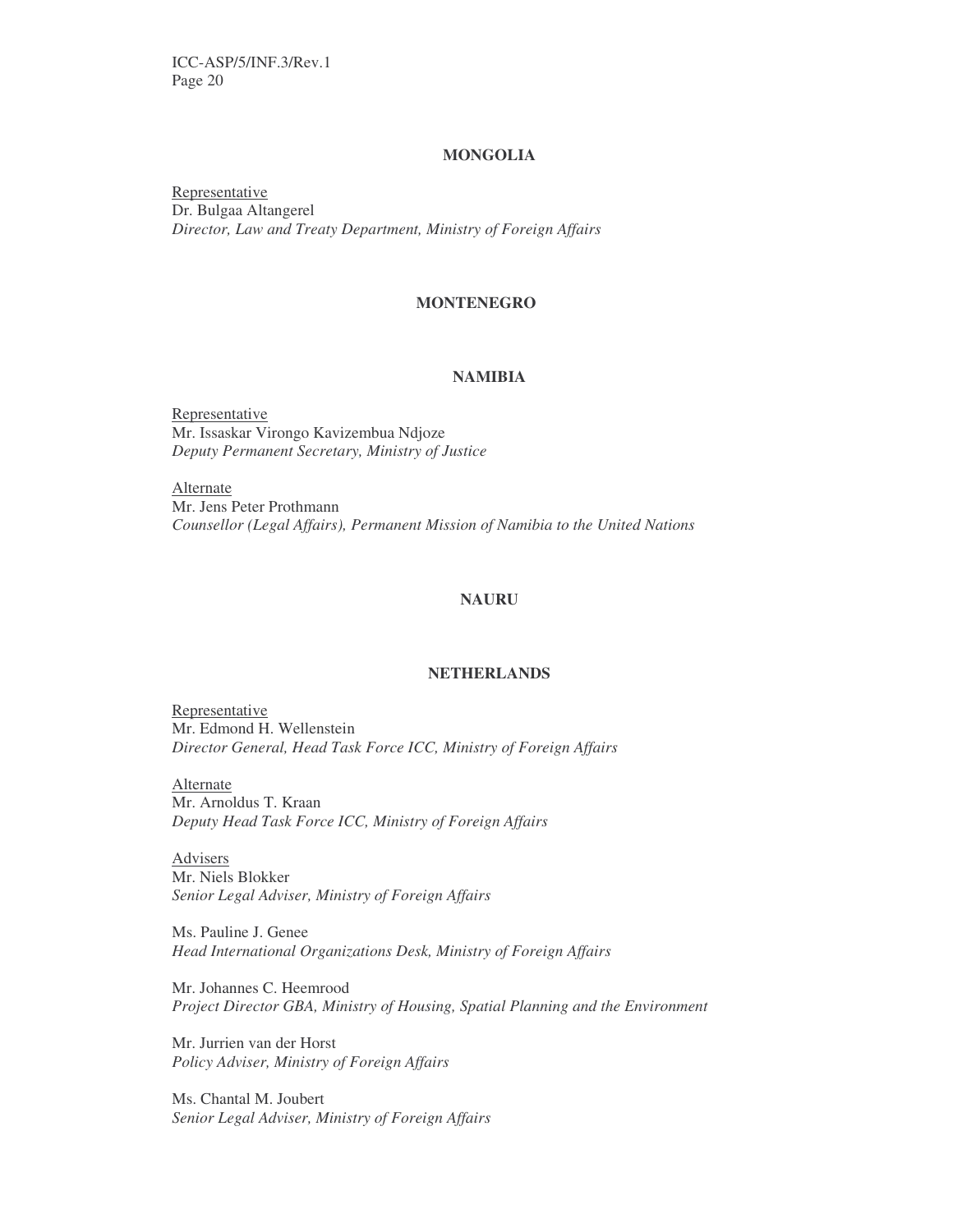Mr. Jorn J. Leeksma *Policy Adviser Task Force ICC, Ministry of Foreign Affairs*

Ms. Monique E.M. van der Meijden *Controller Task Force ICC, Ministry of Foreign Affairs*

Ms. Eva Schreuder *Policy Adviser, Ministry of Foreign Affairs*

Ms. Brechje Schwachöfer *First Secretary, Permanent Mission to the United Nations, New York*

Mr. Marnix J. Segers *Senior Project Manager Task Force ICC, Ministry of Foreign Affairs*

Mr. Just J. Wiarda *Senior Legal Adviser, Ministry of Justice*

Mr. Ron Muyzer *Ambassador for International Organizations*

Mr. Stephen Hollensberg *Intern, Ministry of Foreign Affairs*

#### **NEW ZEALAND**

Representative H.E. Ms. Rachel Fry *Ambassador, Embassy, The Hague*

Alternates Ms. Juliet Hay *First Secretary, Embassy, The Hague*

Mr. Andrew Begg *Senior Legal Adviser, Ministry of Foreign Affairs and Trade*

#### **NIGER**

Représentant M. Hama Kansaye Souleymane *Chef de la Division Juridique Multilatérale, Ministère des Affaires Etrangères, de la Coopération et de l'Intégration Africaine*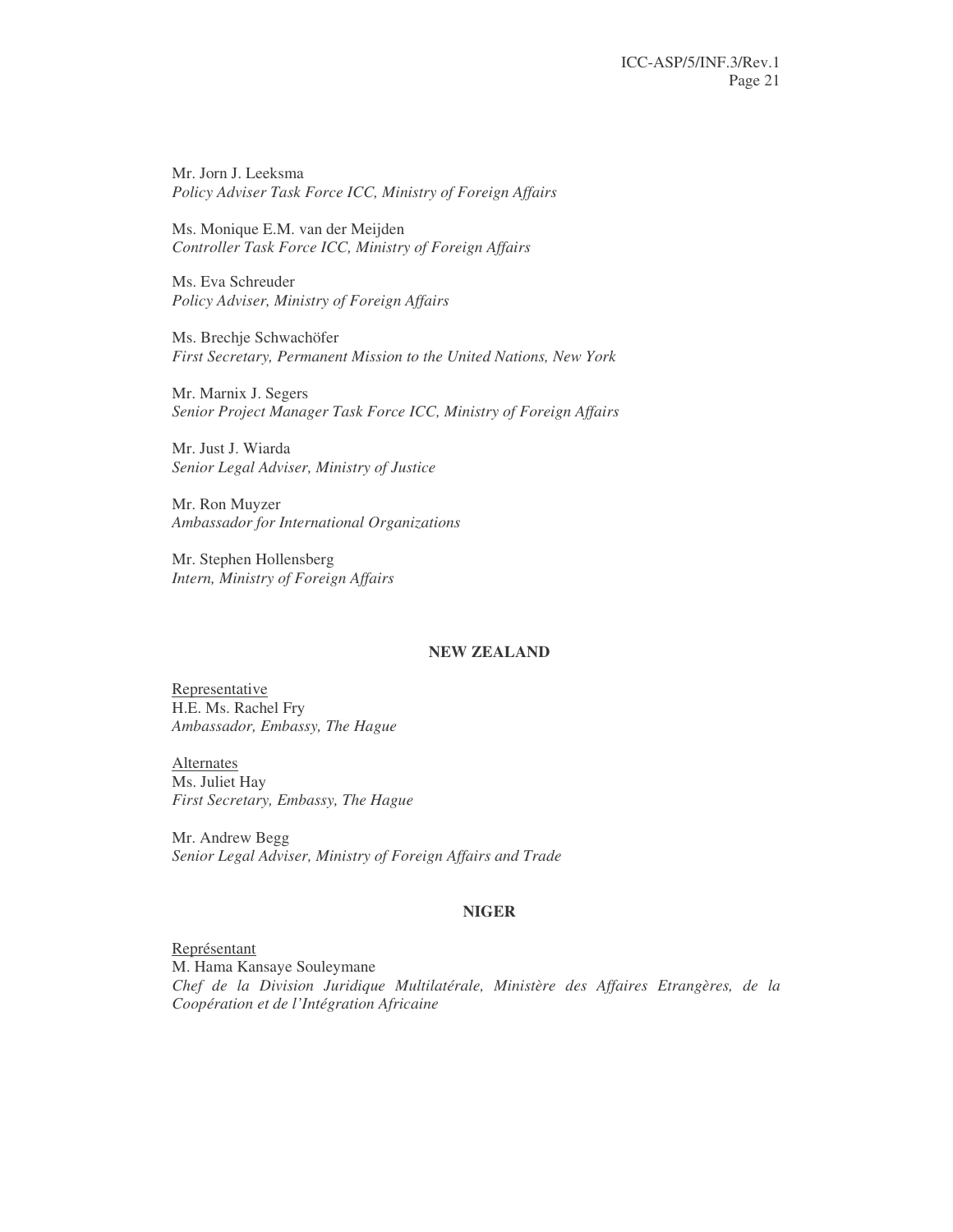#### **NIGERIA**

Representative Mr. Ignatius O. Ayua *Solicitor-General of the Federal Republic of Nigeria and Permanent Secretary, Federal Ministry of Justice*

Alternate Mr. Bulus S. Lawenji *Deputy Director, International and Comparative Law Department, Federal Ministry of Justice*

Adviser Ms. Aisha U. Dewa *Second Secretary, Embassy, The Hague*

# **NORWAY**

Representative Mr. Rolf Einar Fife *Director General, Ministry of Foreign Affairs*

**Alternates** Mr. Martin Sørby *Deputy Director General, Ministry of Foreign Affairs*

Advisers Ms. Martine Scheie *Adviser, Ministry of Foreign Affairs*

Ms. Elisabeth Hallenstvedt *First Secretary, Embassy, The Hague*

Mr. Øyvind Johansen *Trainee, Embassy, The Hague*

# **PANAMA**

Representante Sr. Janio Iván Tuñón Veilles *Secretario Ejecutivo, Comisión Derecho Internacional Humanitario*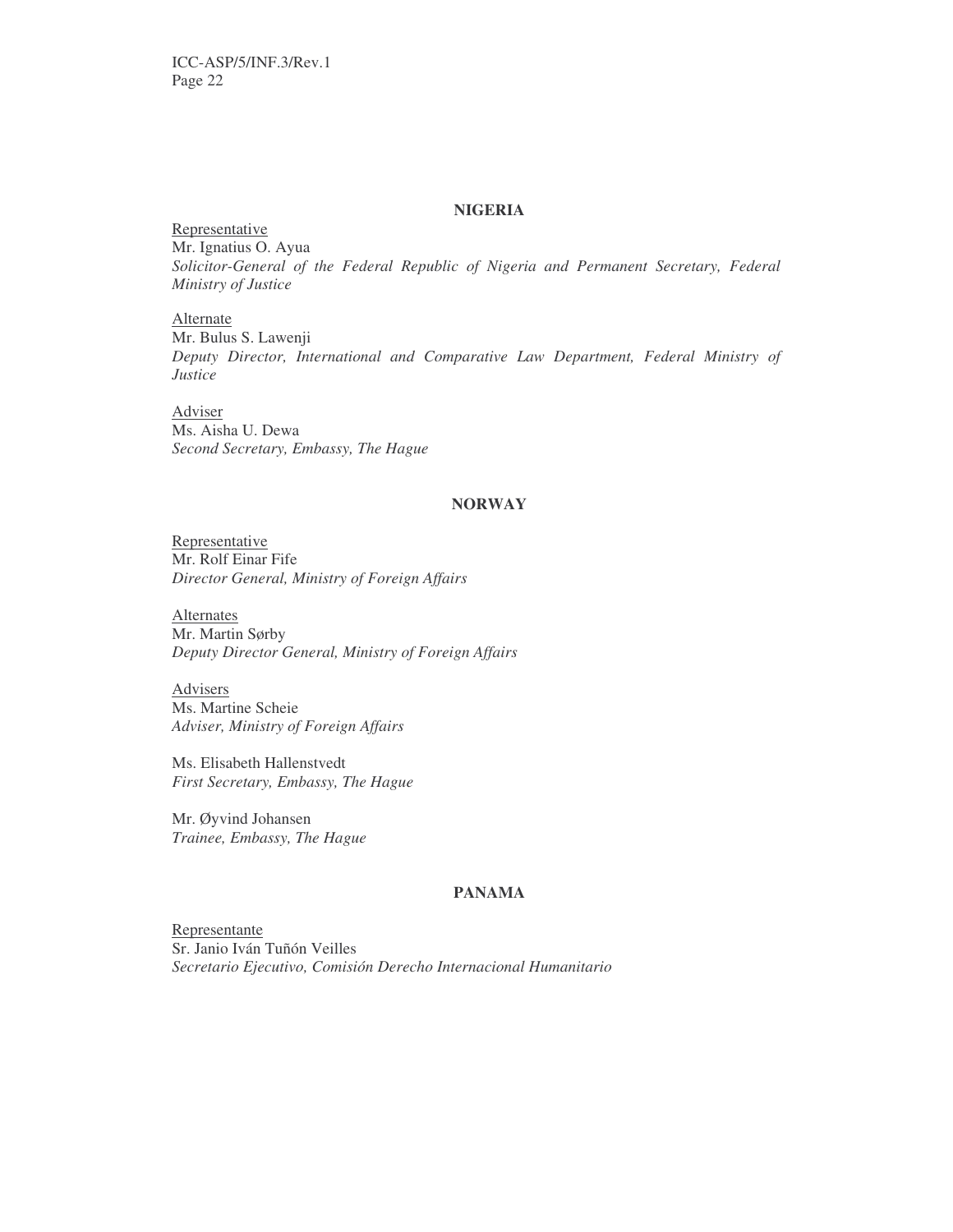#### **PARAGUAY**

Representative Sr. Hugo Chaparro-Gonzalez *Chief of Political Affairs, Human Rights Department, Ministry of Foreign Affairs*

#### **PERU**

Representante S.E. Sr. José Antonio Arróspide del Busto *Embajador,Embajada, La Haya*

**Suplentes** Sr. Pedro Reátegui Gamarra *Ministro Consejero, Embajada, La Haya*

Srta. Jerica Yella Zanelli *Segunda Secretaria, Embajada, La Haya y funcionaria de la Representación Permanente ante las Naciones Unidas*

Sr. Luis Gonzalo Cieza Palo *Tercer Secretario, Embajada, La Haya*

Sr. José Antonio Saavedra Calderón *Agregado para Asuntos Legales y Jurisdiccionales, Embajada, La Haya*

#### **POLAND**

**Representative** Mr. Krzysztof Kocel *Deputy Director, Legal and Treaty Department, Ministry of Foreign Affairs*

Alternate H.E. Mr. Remigiusz Henezel *Ambassador at Large, Legal and Treaty Department, Ministry of Foreign Affairs*

Advisers Ms. Beata Ziorkiewiez *Prosecutor, Department of Judicial Assistance and European Law, Ministry of Justice*

Mr. Andrzej Ryng *First Secretary, Embassy, The Hague*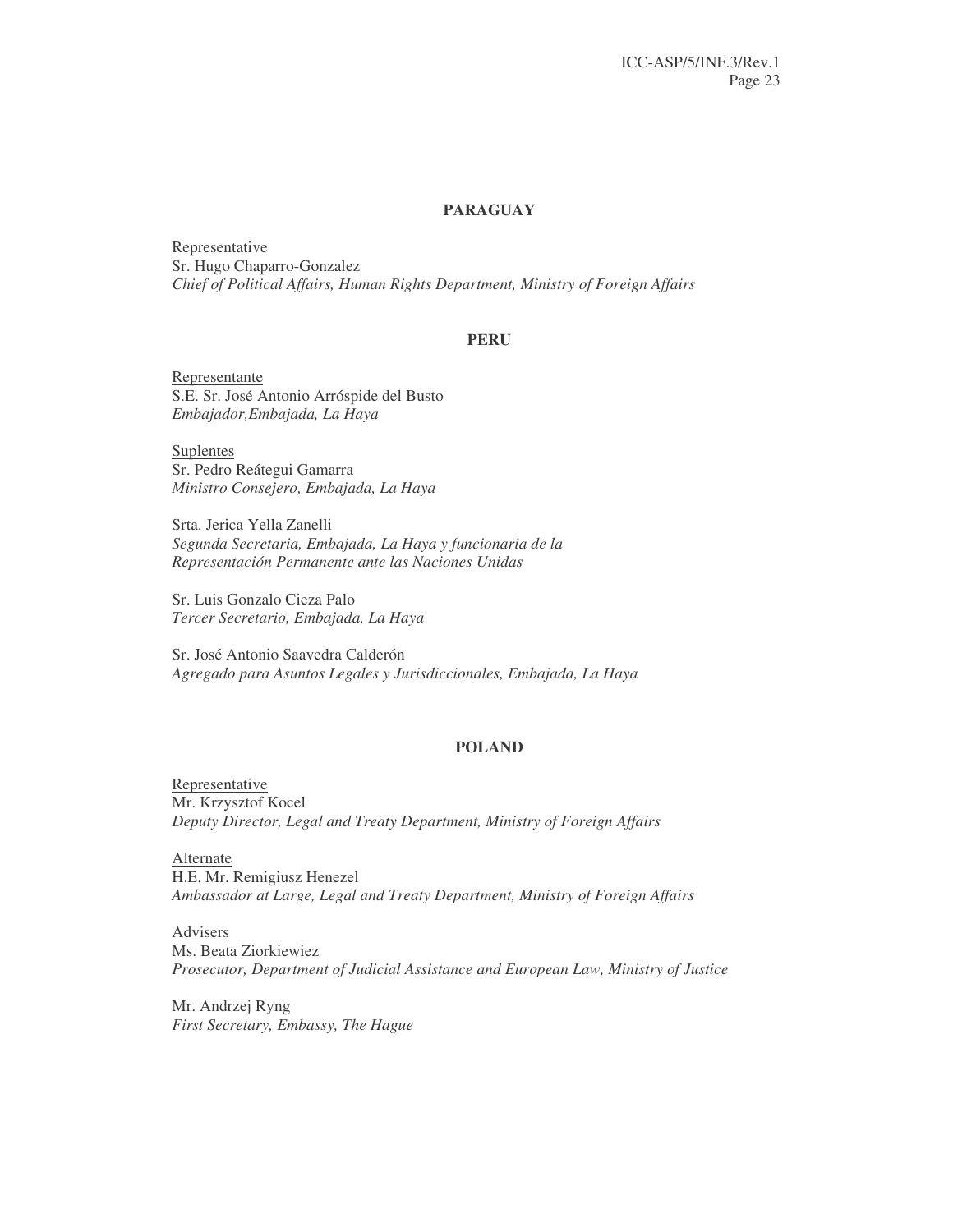#### **PORTUGAL**

Representative S.E. Mr. António Cascais *Ambassador, Head of Delegation*

Alternate Mr. Luís Serradas Tavares *Director, Department of Legal Affairs, Ministry of Foreign Affairs*

Advisers Ms. Patricia Galavao Teles *Consultant, Department of Legal Affairs, Ministry of Foreign Affairs*

Mr. João Madureira *Legal Adviser, Permanent Mission to the United Nations*

Mr. Luis de Barros *Counsellor, Embassy, The Hague*

# **REPUBLIC OF KOREA**

Representative Mr. Ho-sung Lee *Deputy Director-General, Treaties Bureau, Ministry of Foreign Affairs and Trade*

**Alternates** Mr. Cheol-Kya Hwang *Director of International Criminal Affairs Division, Ministry of Justice*

Mr. Dong-Hwan Che *First Secretary, Embassy, The Hague*

Ms. Youn-jung Kim *Second Secrtary, Multilateral Treaties Division, Ministry of Foreign Affairs and Trade*

Mr. Jong Wook Jeong *Prosecutor, International Criminal Affairs Division, Ministry of Justice*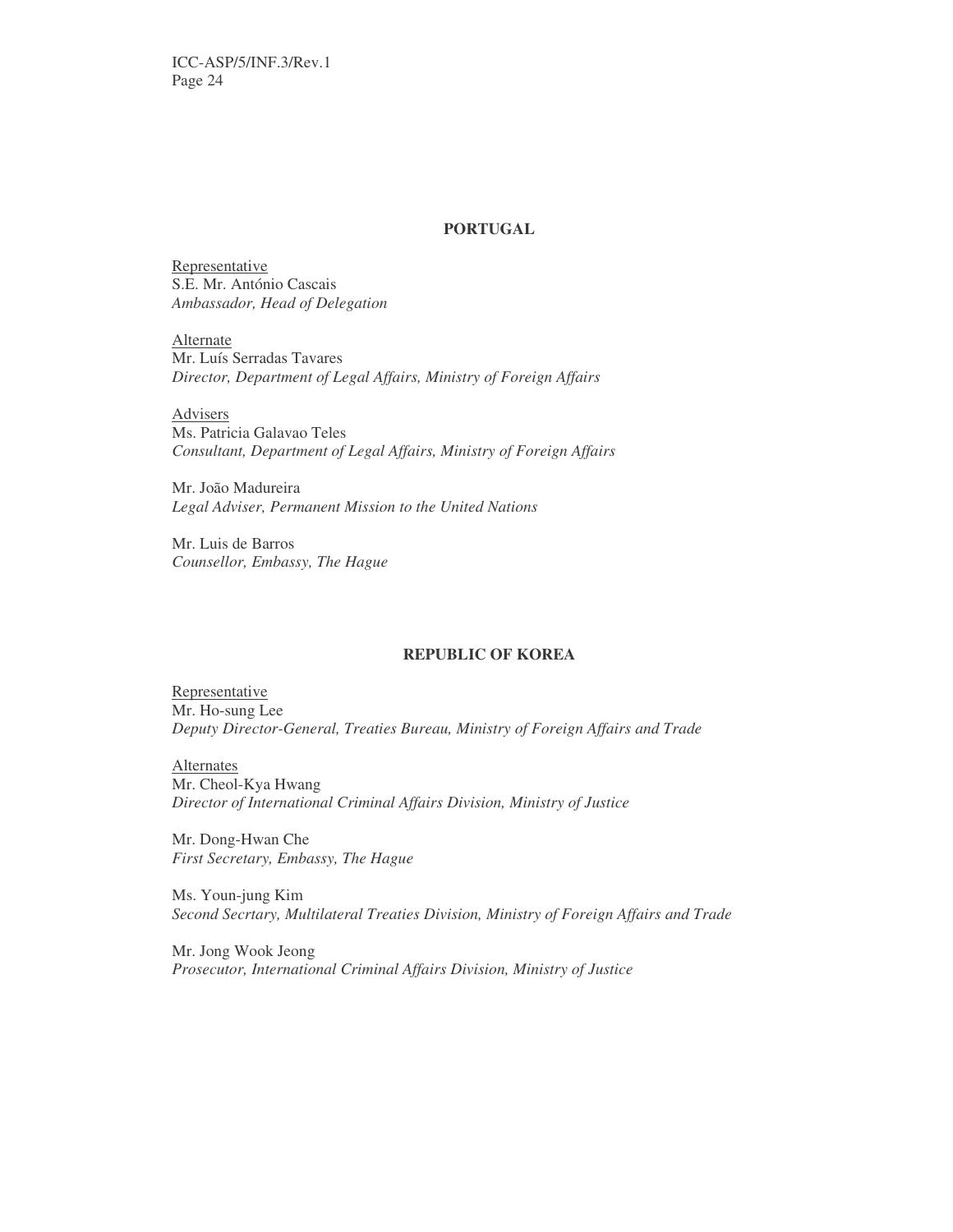#### **ROMANIA**

Representative H.E. Mr. Iulian Buga *Ambassador, Embassy, The Hague*

Alternates Mr. Constantin-Virgil Ivan-Cucu *Special Prosecutor, Ministry of Foreign Affairs*

Mrs. Alina Orosan *Third Secretary, Ministry of Foreign Affairs*

Advisers Ms. Elena Mirela Pascaru *Third Secretary, Embassy, The Hague*

Mr. Cosmin Onisii *Second Secretary, Permanent Mission of Romania to the United Nations*

Mrs. Alina Andreea Papuc *Third Secretary, Ministry of Foreign Affairs*

# **SAINT KITTS AND NEVIS**

## **SAINT VINCENT AND THE GRENADINES**

# **SAMOA**

Representative H.E. Mr. Ali'ioaiga Feturi Elisaia *Ambassador and Permanent Representative to the United Nations, New York*

Advisers Mr. Tobias Francis Hanson *Research Assistant, Law Student*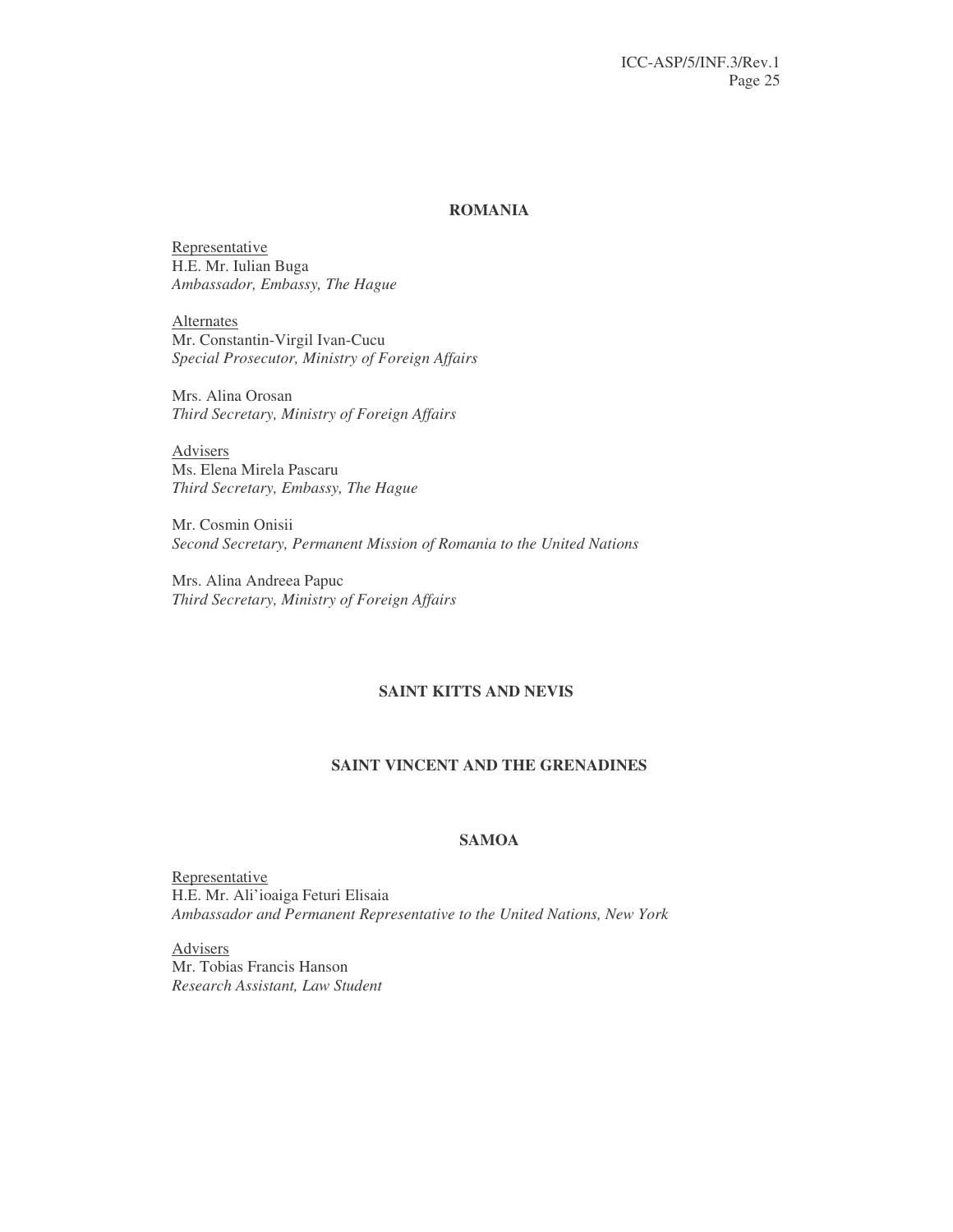ICC-ASP/5/INF.3/Rev.1 Page 26

#### **SAN MARINO**

#### **SENEGAL**

Représentant S.E. M. Mame Balla Sy *Ambassadeur, Ambassade*

**Suppléants** M. Samba Faye *Magistrat, Conseiller Technique, Chargé des affaires pénales au Ministère de la Justice*

M. Mousapha Ndour *Conseiller des affaires étrangères au Ministère des Affaires Etrangères*

M. Talla Fall *Deuxième Conseiller à l'Ambassade du Sénégal en Belgique*

M. Mamadou Moustapha Loum *Premier Secrétaire, Mission Permanente auprès des Nations Unies, New York*

#### **SERBIA**

Representative Mr. Milan Paunovic *Chief Legal Adviser, Ministry of Foreign Affairs*

**Alternate** H.E. Mr. Radoslav Stojanović *Ambassador, The Hague*

Advisers Mr. Davor Trkulja *Secretary, Ministry of Foreign Affairs*

Mr. Saša Obradović *Counsellor, Embassy, The Hague*

Mr. Vladimir Cvetković *Second Secretary, Embassy, The Hague*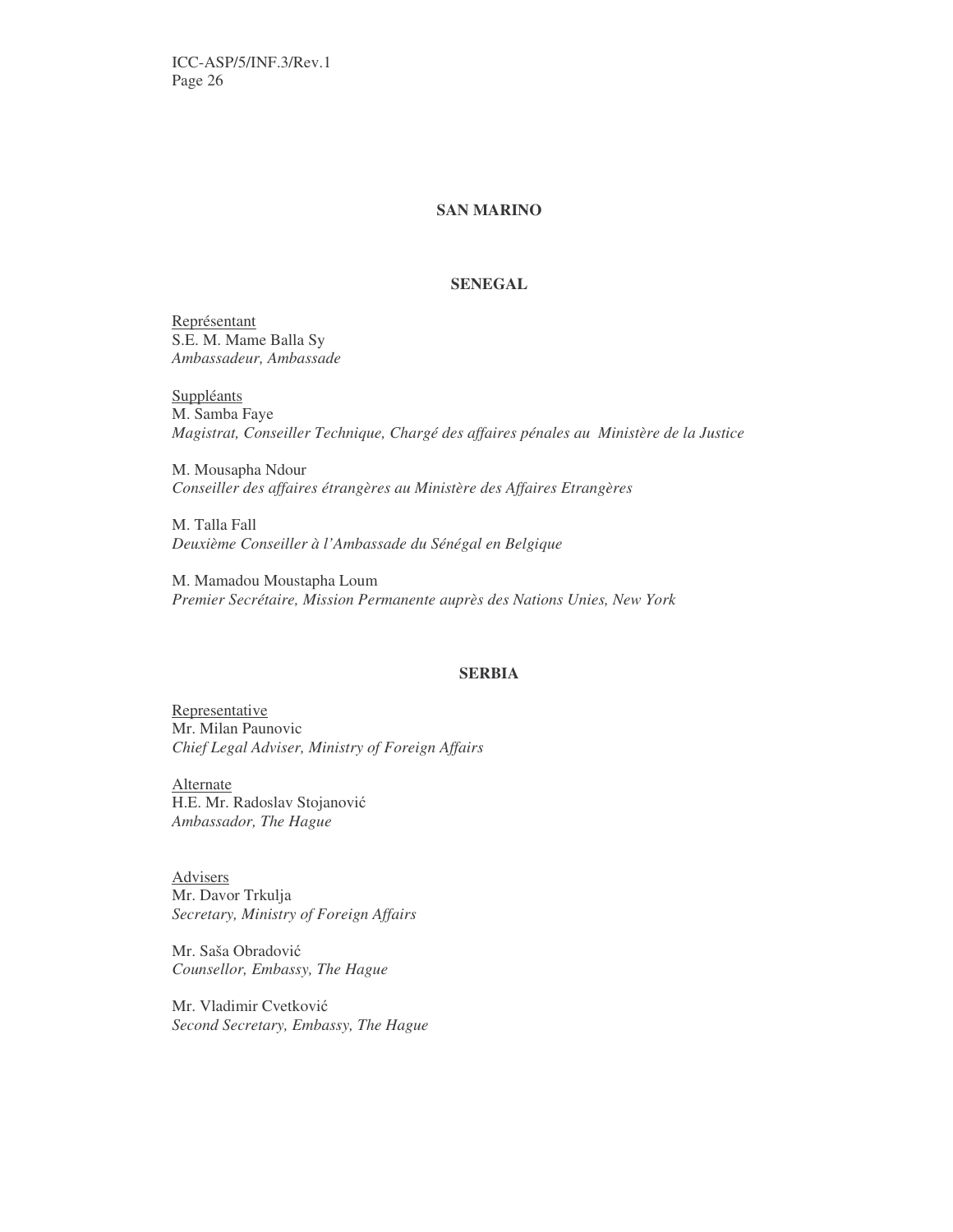# **SIERRA LEONE**

Representative H.E. Mr. Allieu Ibrahim Kanu *Ambassador, Deputy Permanent Representative to the United Nations, New York*

**Alternates** Mr. Nicolo Figa-Talmanca *Adviser, Embassy, Brussels*

Ms. Crystal Waldman *Adviser, Embassy, Brussels*

Mr. Edward Pleeth *Adviser, Embassy, Brussels*

# **SLOVAKIA**

**Representative** H.E. Ms. Oksana Tomová *Ambassado, Embassy, The Hague*

**Alternate** Mr. Metod Špaček *Deputy Director, International Law Department, Ministry of Foreign Affairs*

**Advisers** Mr. Peter Klanduch *Public International Law Division, International Law Department, Ministry of Foreign Affairs*

Mr. Jan Kvapil *First Secretary, Embassy, The Hague*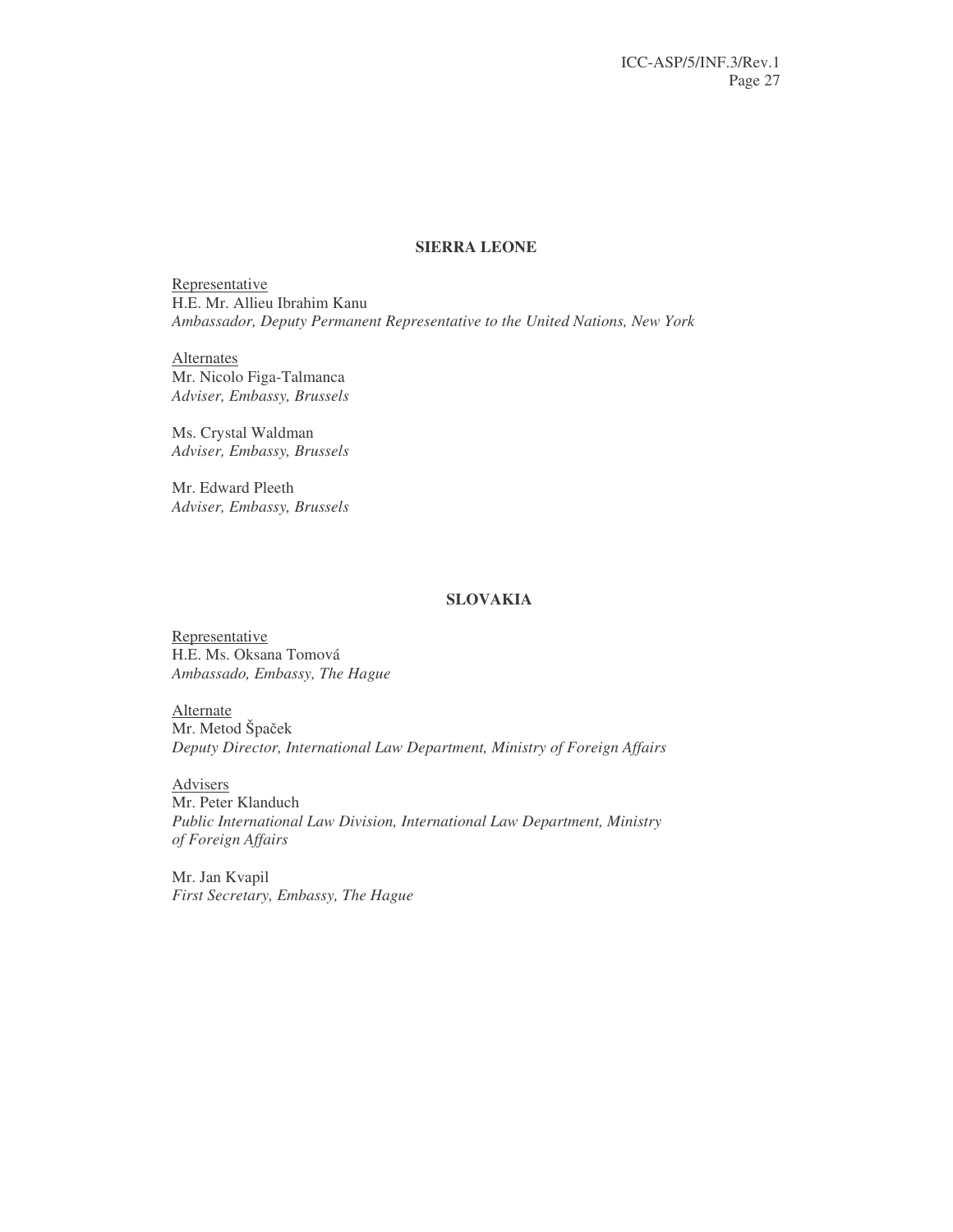# **SLOVENIA**

Representative H.E. Mrs. Tea Petrin *Ambassador, Embassy, The Hague*

**Alternates** Mrs. Andreja Lang *Secretary, Ministry of Justice*

Mr. Andrej Žitko *Third Secretary, Embassy, The Hague*

Mrs. Mateja Štrumelj Piškur *Third Secretary, Ministry of Foreign Affairs*

Ms. Jasna Furlani *Third Secretary, Ministry of Foreign Affairs*

Mr. Marko Rakovec *Third Secretary, Permanent Mission to the United Nations, New York*

#### **SOUTH AFRICA**

Representative H.E. Mrs. Hlengiwe B. Mkhize *Ambassador, Embassy, The Hague*

**Alternates** Mr. Sivuyile Maqungo *Legal Counsel*

Mr. Pieter Andreas Stemmet *Senior State Law Adviser, International Law*

Mr. Marthinus van Schalkwyk *Counsellor, Embassy, The Hague*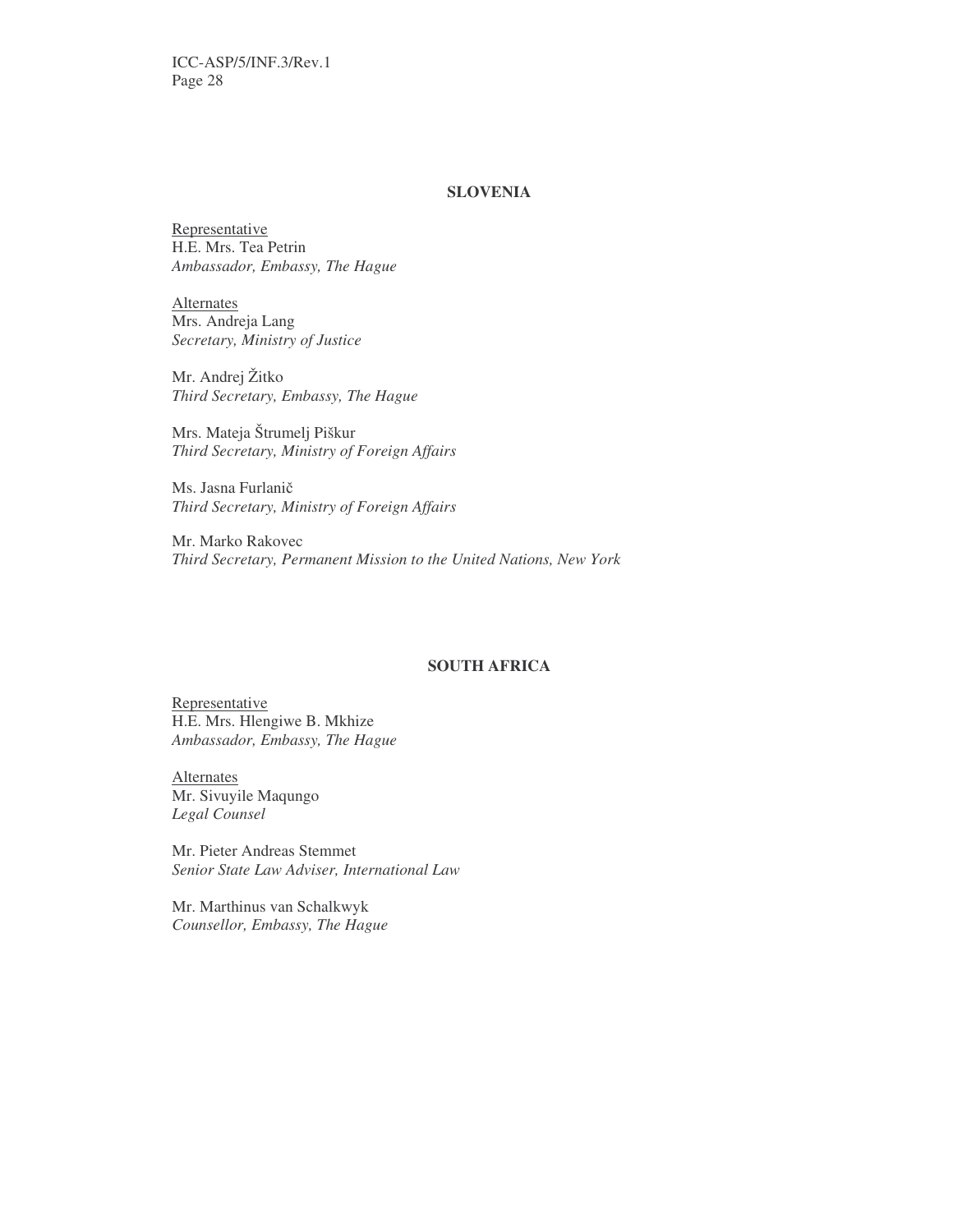#### **SPAIN**

Representante S.E. Sr. D. Alfonso Dastis Quecedo *Embajador, Embajada, La Haya*

Suplente Sra. Dña. Concepción Escobar Hernández *Jefa de la Asesoría Jurídica Internacional del Ministerio de Asuntos Exteriores y de Cooperación*

**Consejeros** Sr. D. Fernando Pignatelli y Meca *General Consejero Togado, Asesor de la Subsecretaria de Defensa del Ministerio de Defensa*

Sr. D. Tomás López Vilariño *Secretario, Embajada, La Haya*

Sra. Dña. Maria de África Herrera Alonso *Capitán Auditor, Asesoría Jurídica del Ministerio de Defensa*

Sra. Dña. Carmen Quesada Alcalá *Profesora Ayudante de Derecho Internacional Público en la Universidad Nacional de Educación a Distancia*

Sra. Dña. Magdalena Truyol Wintrich *Jefe de Servicio en la Subdirección General de NNUU, Dirección General de NNUU, Derechos Humanos y Organismos Multilaterales del Ministerio de Asuntos Exteriores y de Cooperación*

Sr. Gil Javier Larramona *Becario, Embajada, La Haya*

#### **SWEDEN**

Representative H.E. Mr. Hans Magnusson *Ambassador, Embassy, The Hague*

Alternates Mr. Christer Ahlström *Counsellor, Embassy, The Hague*

Mr. Pål Wrange *Principal Legal Adviser, Ministry of Foreign Affairs*

Ms. Carina Engman *Desk Officer, Ministry of Foreign Affairs*

Adviser Ms. Anna Malmström *Intern, Embassy, The Hague*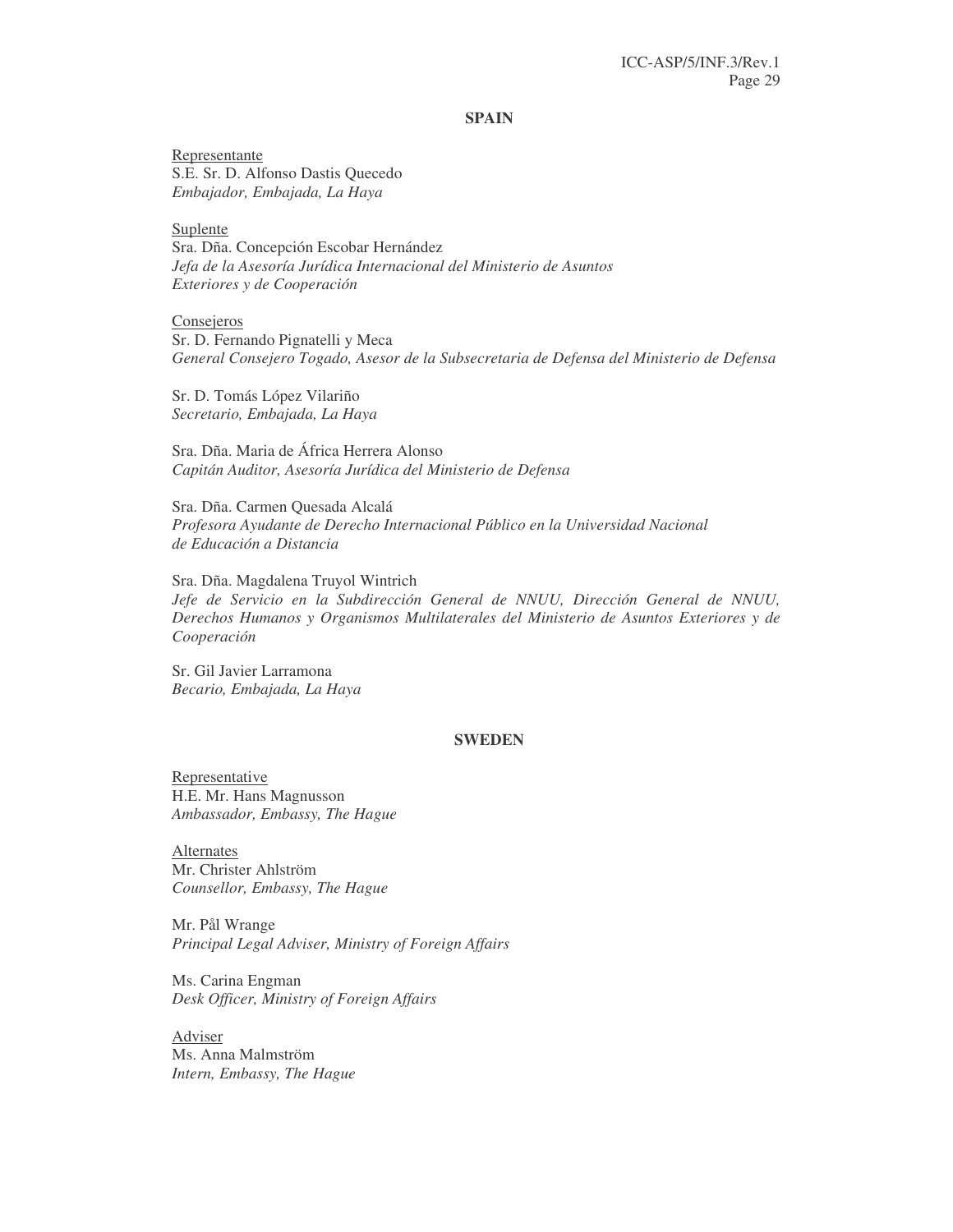#### **SWITZERLAND**

Représentant S.E. M. Jürg Lindenmann *Ambassadeur, Jurisconsulte adjoint, Département fédéral des affaires étrangères*

Suppléants S.E. M. Dominik M. Alder *Ambassadeur, Ambassade, La Haye*

M. Jean-Hubert Lebet *Ministre, Ambassade, La Haye*

M. Jürg Lauber *Conseiller d' Ambassade, Mission permanente de la Suisse auprès des Nations Unies à New York*

Conseillers M. Michael Cottier *Collaborateur diplomatique, Chef adjoint de la section droits de l'homme et droit international humanitaire, Direction du droit international public, Département fédéral des affaires étrangères*

M. Tiziano Balmelli *Collaborateur diplomatique Développement du droit international, Direction du droit international public, Département fédéral des affaires étrangères*

Ms. Karin Wenger *Secrétaire, Ambassade, La Haye*

#### **TAJIKISTAN**

# **THE FORMER YUGOSLAV REPUBLIC OF MACEDONIA**

Representative H.E. Mr. Dobrinka Taskovska *Ambassador, Embassy, The Hague*

Alternates Ms. Elizabeta Gjorgieva *Head of Section for Consular Affairs and International Law*

Ms. Biljana Stefanovska-Sekovska *Counsellor, Embassy, The Hague*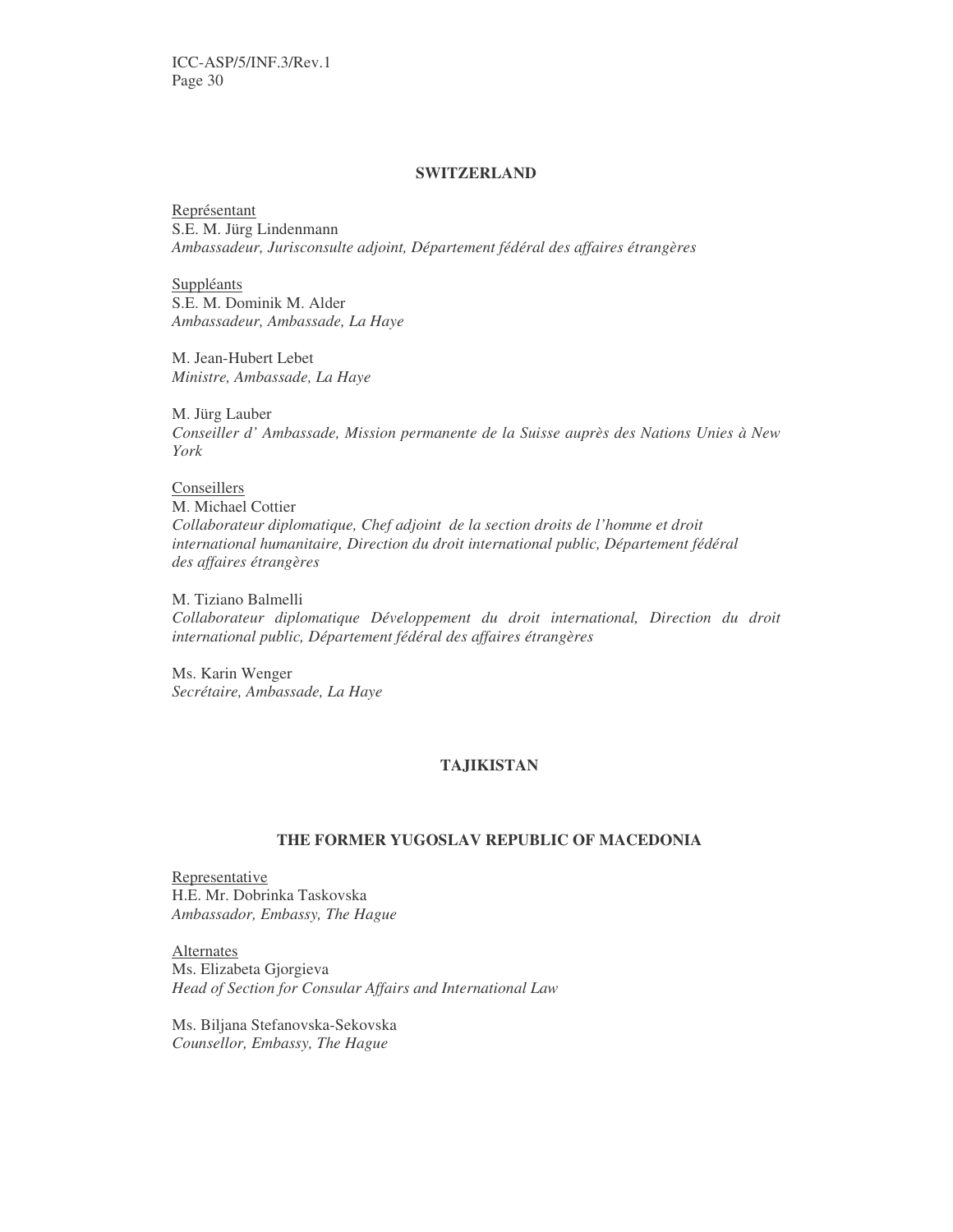# **TIMOR-LESTE**

Representative H.E. Mr. José Luis Guterres *Minister for Foreign Affairs and Cooperation*

**Alternate** H.E. Mr. José Amorim Dias *Ambassador to the European Union and The Kingdom of Belgium, Brussels*

Adviser Mr. Gilson Ramos *Legal and Treaty Directorate of the Ministry of Foreign Affairs and Cooperation*

# **TRINIDAD AND TOBAGO**

Representative Mr. Keith De Freitas *Chargé d'Affaires, Embassy, Brussels*

**Alternate** Mr. Eden Charles *First Secretary, Permanent Mission to the United Nations, New York*

# **UGANDA**

Representative H.E. Mrs. Mirjam Blaak *Deputy Head of Mission, Embassy, Brussels*

Adviser Mr. Duncan Laki Muhumuza *First Secretary, Permanent Mission to the United Nations*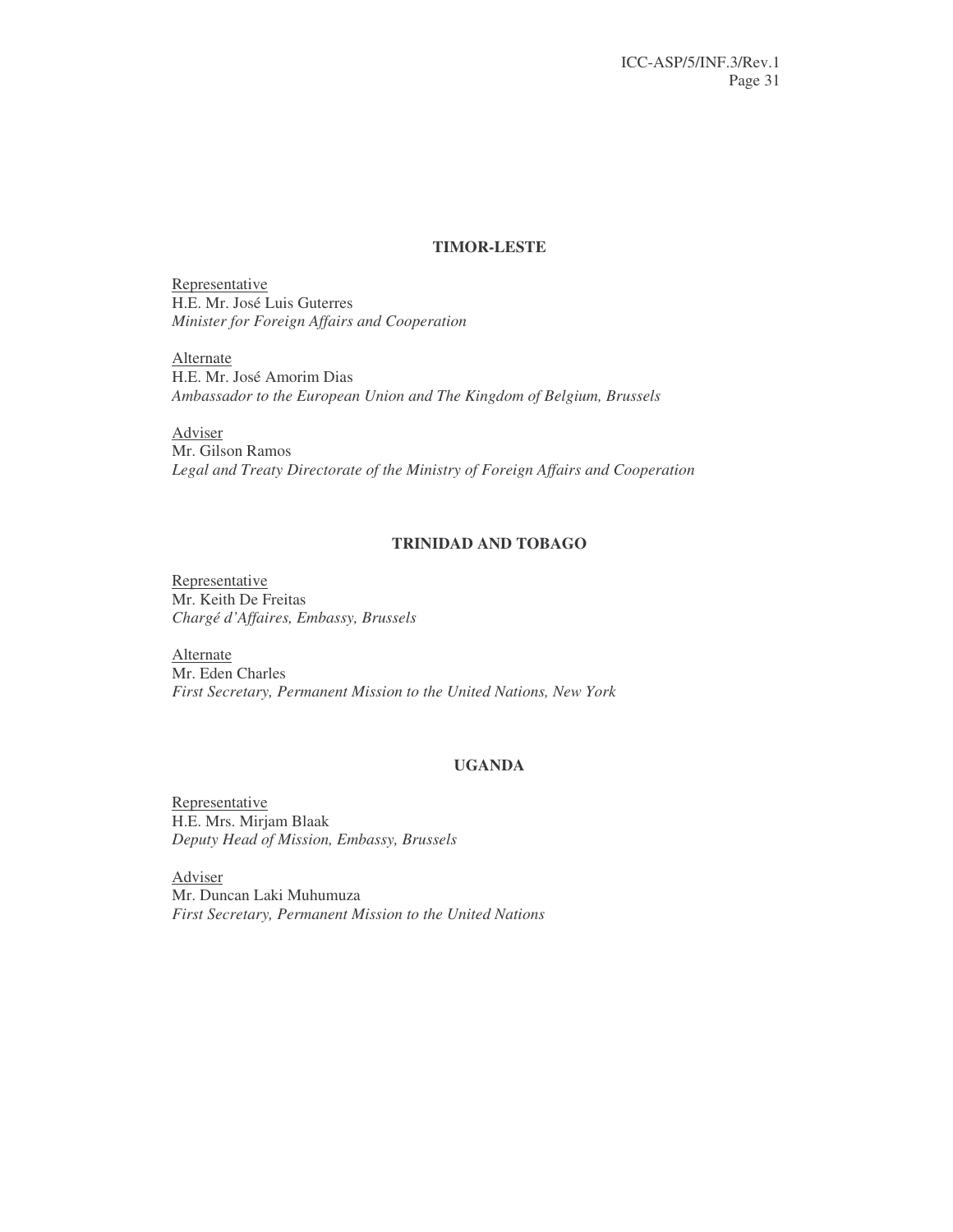#### **UNITED KINGDOM OF GREAT BRITAIN AND NORTHERN IRELAND**

Representative Mr. Christopher Adrian Whomersley *Deputy Legal Adviser, Foreign and Commonwealth Office, London*

**Alternates** H.E. Mr. Lyn Parker *Ambassador, Embassy, The Hague*

Mr. Chris Sainty *Deputy Head of Mission, Embassy, The Hague*

Mr. Karimulla Akbar Khan *Legal Adviser, First Secretary, Embassy, The Hague*

Mr. Robert Luke *Head, War Crimes Section, International Organisations Department, Foreign and Commonwealth Office, London*

Mr. David Burton *Second Secretary, Embassy, The Hague*

Ms. Donia Pankhurst *Desk Officer, War Crimes Section, International Organisations Department, Foreign and Commonwealth Office, London*

Ms. Joyce Voorn *Attaché, Embassy, The Hague*

#### **UNITED REPUBLIC OF TANZANIA**

Representative Mr. Andy Mwandembwa *Minister Plenipotentiary, Permanent Mission to the United Nations*

Alternate Mrs. Irene F.M. Kasyanju *Minister Counsellor, Legal Affairs Unit, Ministry of Foreign Affairs and International Cooperation*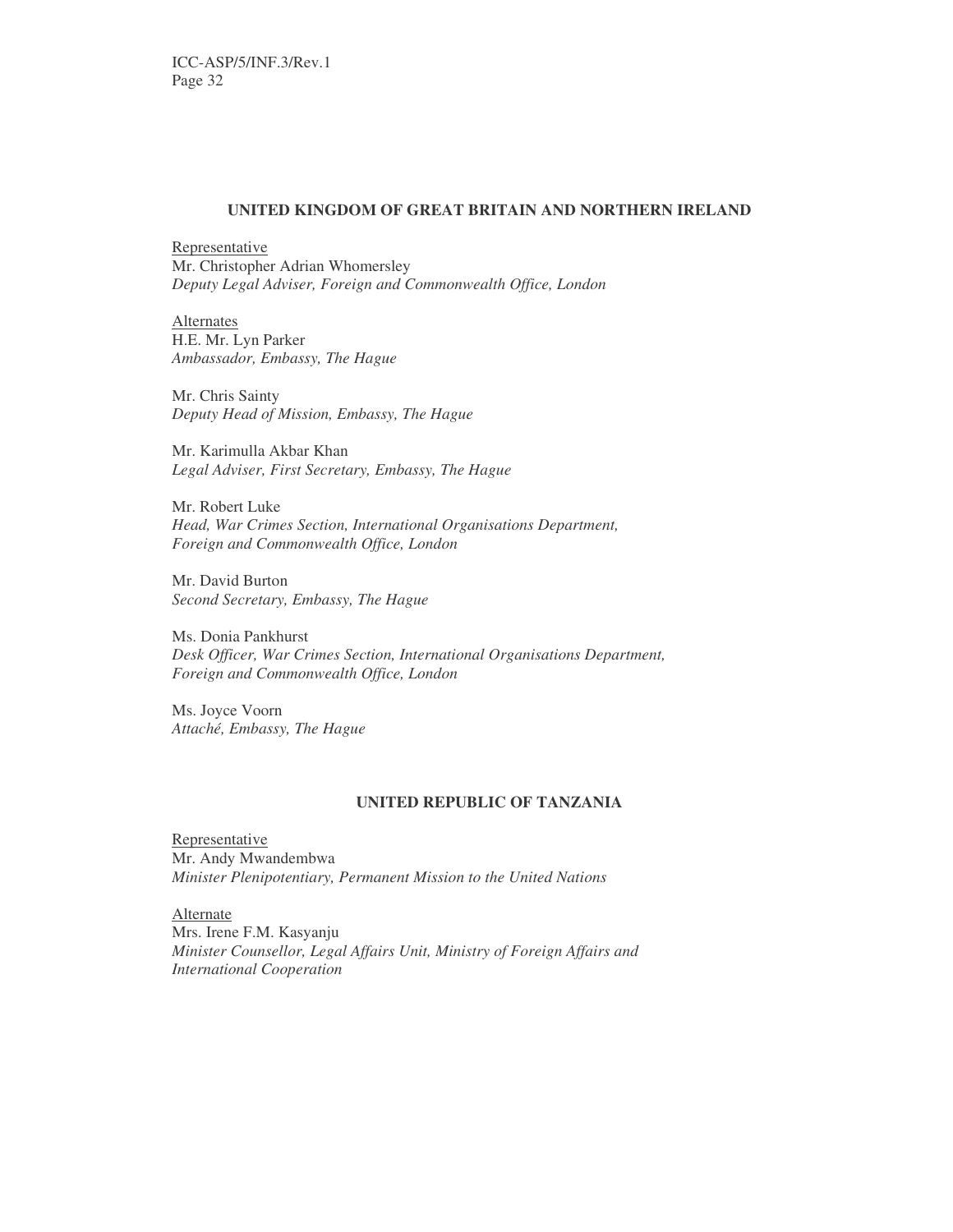# **URUGUAY**

Representante S.E. Sr. Carlos Mora *Embajador, Embajada, La Haya*

**Suplente** Sr. Mario Ferrari *Ministro Consejero, Embajada, La Haya*

# **VENEZUELA (BOLIVARIAN REPUBLIC OF)**

Representante S.E. Sr. Agustin Perèz Celis *Embajador, Embajada, La Haya*

**Consejeros** Sr. Enrique Rondón *Ministro Consejero, Embajada, La Haya*

Sr. Alfonso D'Santiago Domínguez *Director de Tratados de Consultoría Jurídica del Ministerio de Relaciones Exteriores*

Sr. Francisco Rodríguez *Ministro Consejero, Embajada, La Haya*

Mr. José Casal *Diplomático, Embajada, La Haya*

# **ZAMBIA**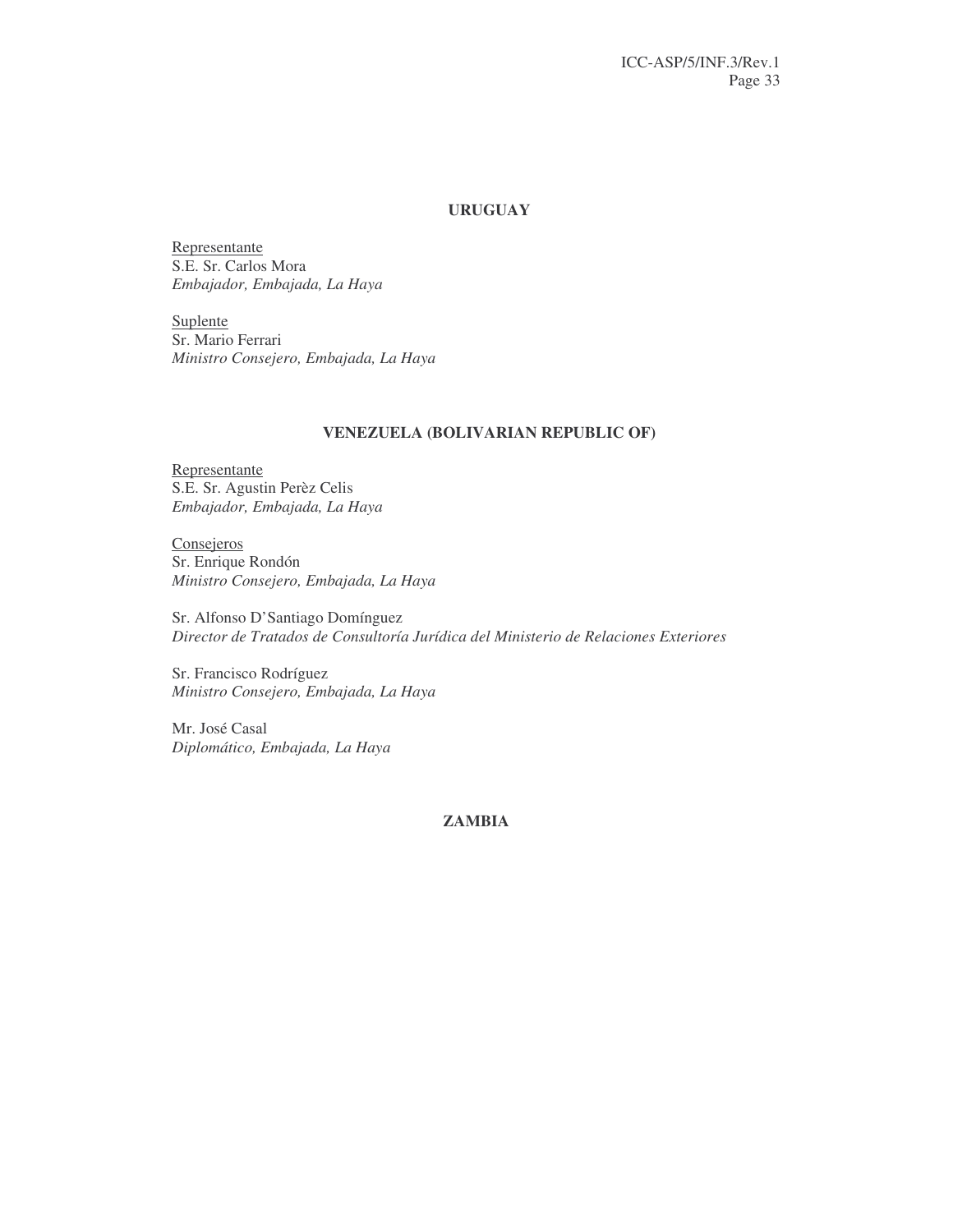# **II. Observer States / États observateurs/ Estados observadores**

# **ALGERIA**

Representative Ms. Zahira Abed *Diplomatic Secretary, Embassy, The Hague*

**Alternate** Mr. Said Moussi *Diplomatic Secretary, Embassy, The Hague*

#### **ANGOLA**

Representative Mr. Victor Simão de Sousa *Judge, the Supreme Court*

# **ARMENIA**

# **AZERBAIJAN**

Representative H.E. Mr Arif Mamedov *Ambassador, Embassy, Brussels*

Adviser Mr. Awar Karimov *Second Secretary, Embassy, Brussels*

# **BAHAMAS**

### **BAHRAIN**

# **BANGLADESH**

Representative Mr. Zokey Ahad *First Secretary, Embassy*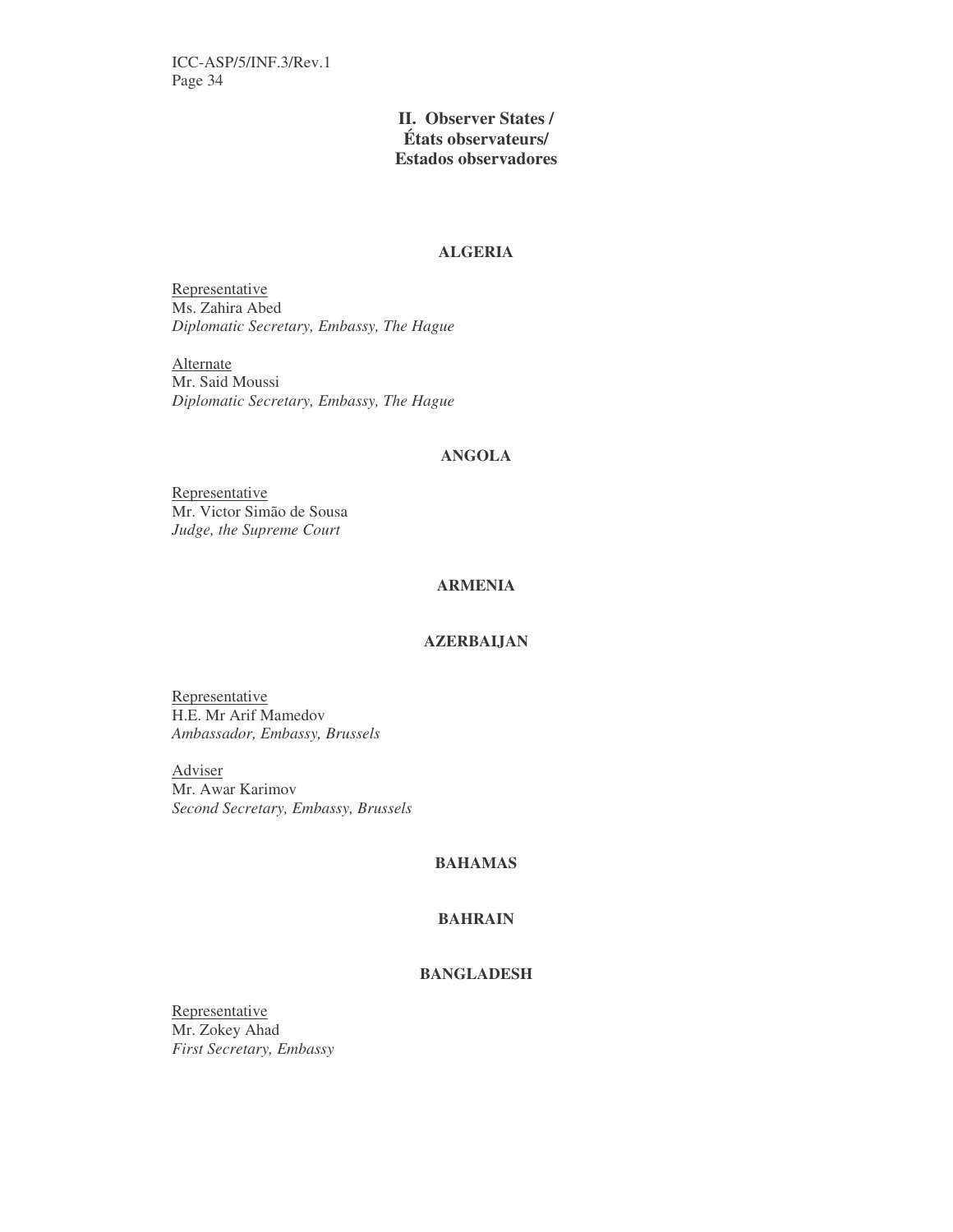## **BELARUS**

# **BRUNEI DARUSSALAM**

# **CAMEROON**

Représentant M. Mathieu Blaise Banoum *Ministre Conseiller, Chargé d'Affaires de l'Ambassade, La Haye*

Suppléant M. Jean Patrice Koe Jr. *Deuxième Secrétaire auprès de l'Ambassade, La Haye*

#### **CAPE VERDE**

#### **CHAD**

#### **CHILE**

Representante S. E. Ms. Cecilia Mackenna *Embajadora, Embajada, La Haya*

Suplente Sra. Elena Bornand *Segundo Secretario, Embajada, La Haya*

# **CHINA**

Representative Mr. Wang Zonglai *Deputy Director-General of the Treaty and Law Department, Ministry of Foreign Affairs*

**Alternates** Mr. Shen Qinmin *Attaché, Treaty and Law Department, Ministry of Foreign Affairs*

Mr. Yi Xianliang *Counsellor, Embassy, The Hague*

Mr. Hu Wei *Third Secretary, Embassy, The Hague*

Adviser Ms. Yang Lijun *Senior Research Fellow, Law Institute, Chinese Academy of Social Science*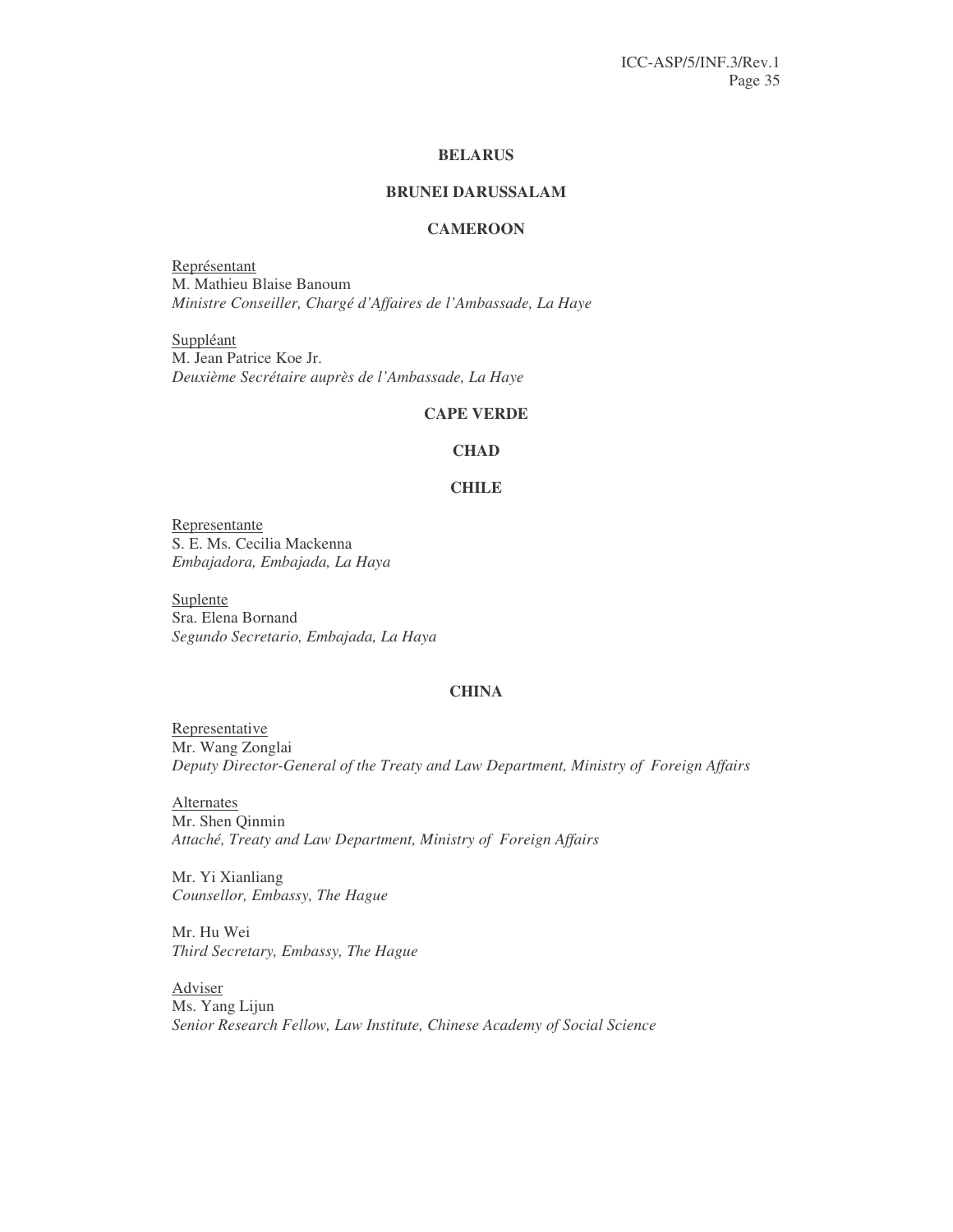# **CÔTE D'IVOIRE**

#### **CUBA**

Representante Sr. Oscar De Los Reyes *Embajador, Embajada, La Haya*

Suplente Sr. Justo A. Qiuntero *Primer Secretario, Embajada, La Haya*

# **CZECH REPUBLIC**

Representative H.E. Mr. Petr Mareš *Ambassador, Embassy, The Hague*

Alternate Mr. Milan Dufek *Minister Counsellor, International Law Department, Ministry of Foreign Affairs*

Advisers Ms. Nadžda Homolová *Counsellor, Embassy, The Hague*

Ms. Monika Popenková *Legal Adviser, Permanent Mission to the United Nations*

#### **EGYPT**

Alternate Mr. Ahmed Shehab *First Secretary, Embassy, The Hague*

# **EL SALVADOR**

Representative H.E. Mr. Edgar Hernán Varela *Ambassador, Embassy, The Hague*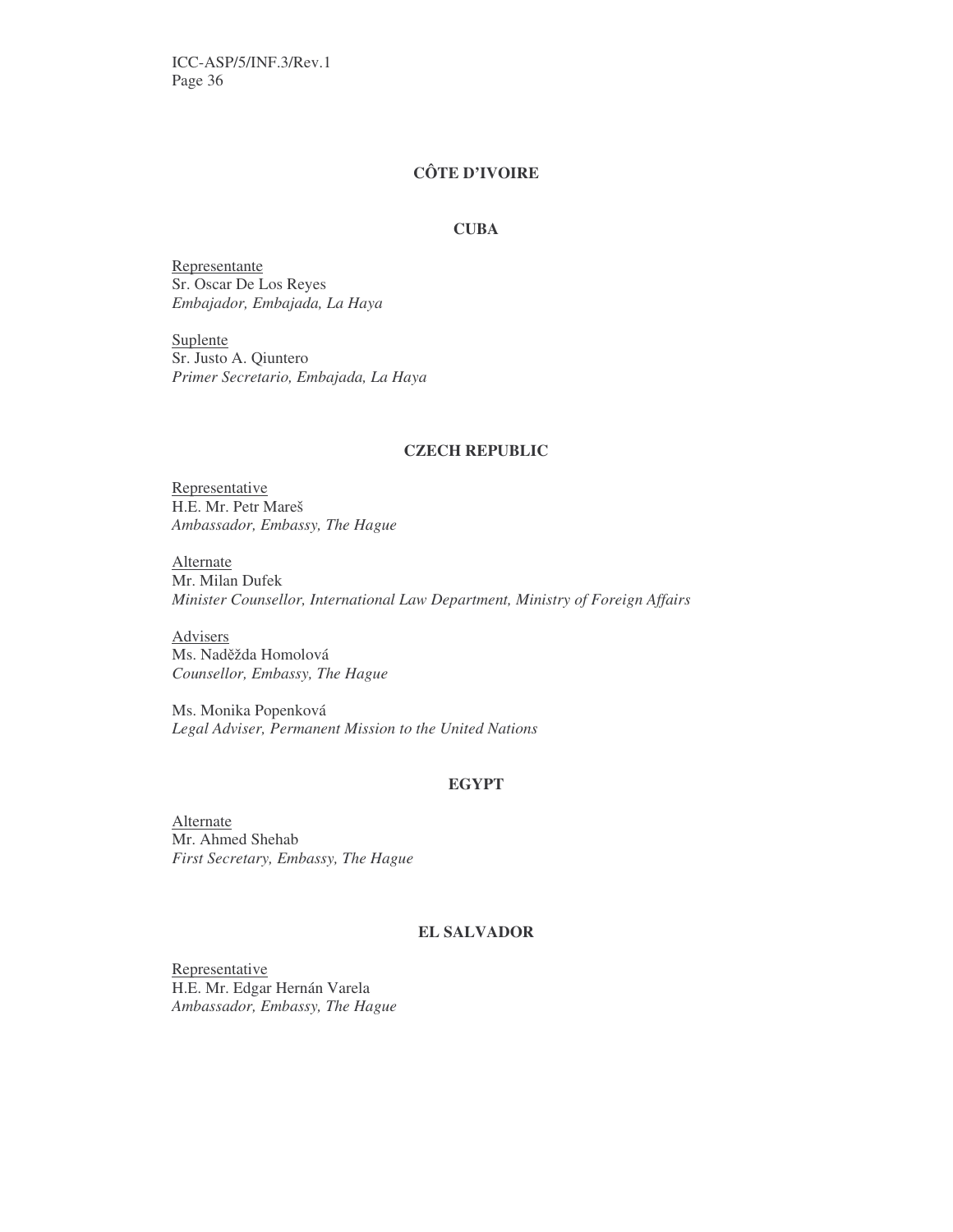# **ERITREA**

# **ETHIOPIA**

# **GUATEMALA**

Representante S.E. Sra. Carla María Rodríguez Mancia *Embajadora, Embajada, La Haya*

Suplente Sra. María Lara de Kracht *Ministro Consejera, Embajada, La Haya*

Asesora Sra. Edna Castañeda *Primer Secretario y Cónsul, Embajada, La Haya*

Srta. Ana Cristina Rodríguez *Primer Secretario, Misíon Permanente ante las Naciones Unidas, Nueva York*

# **GUINEA-BISSAU**

# **HAITI**

# **HOLY SEE**

Representative H.E. Msgr. François Bacqué *Apostolic Nuncio, The Hague*

**Alternate** Mr. J.L.W. Zuijdwijk *Legal Advisor of Dutch Bishops' Conference*

# **INDIA**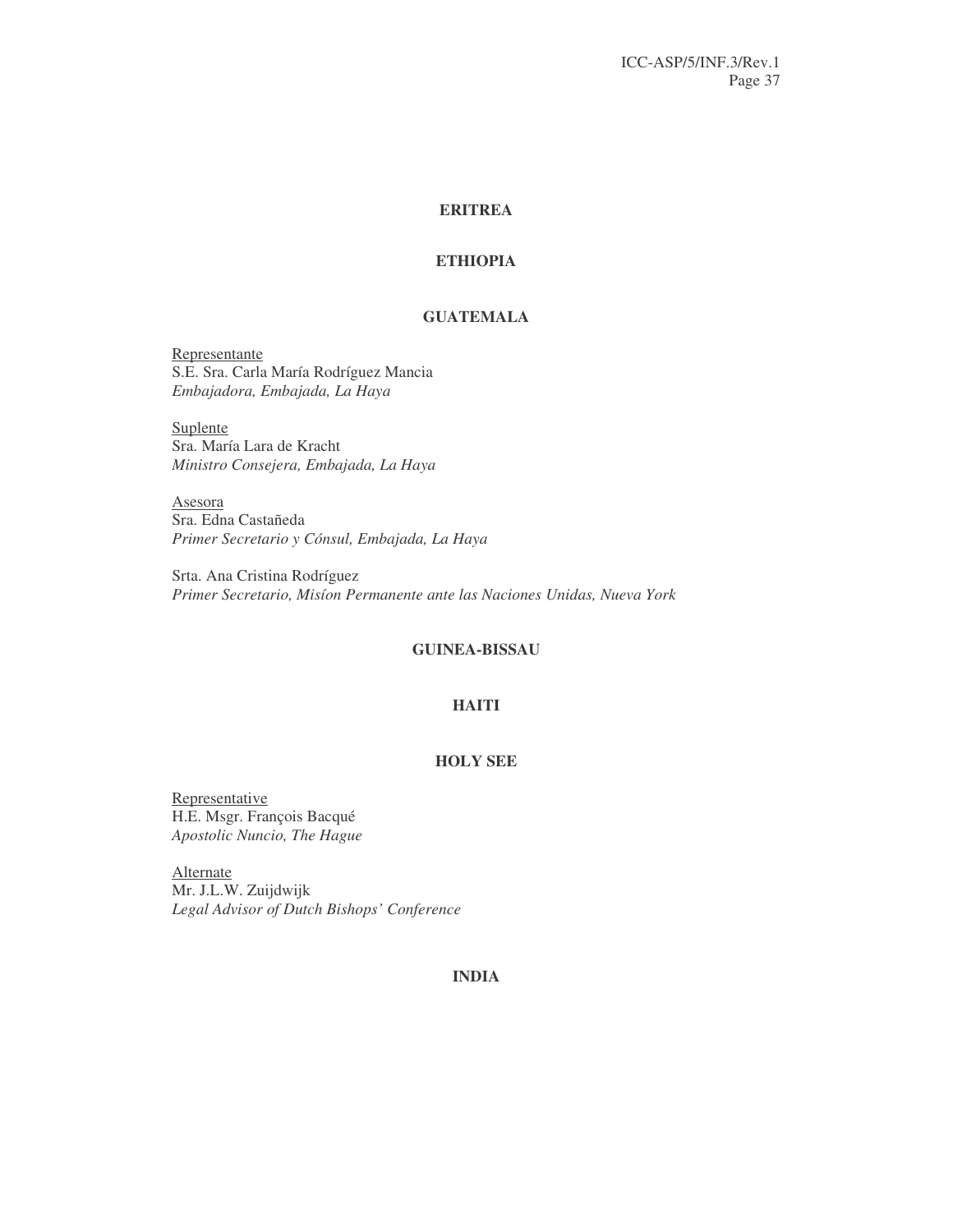# **INDONESIA**

**Alternates** Mr. Adam Mulawarman Tugio *First Secretary, Embassy, The Hague*

Mr. L. Amrih Jinangkung *First Secretary, Embassy, The Hague*

Ms. Muniroh Rahim *Third Secretary, Embassy, The Hague*

Adviser Ms. Meutia Hasniatiningsih *Attaché, Embassy, The Hague*

#### **IRAN (ISLAMIC REPUBLIC OF)**

**Alternates** Mr. Ata Mesbah *Minister Counsellor, Embassy, The Hague*

Mr. Seyed Hossein Sadat Meidani *Legal Advisor, Embassy, The Hague*

# **IRAQ**

**Representative** Mrs. Pery Khan Shawki *Counsellor, Embassy, The Hague*

Alternate Mr. Omed Zawitai *Third Secretary, Embassy, The Hague*

#### **ISRAEL**

Representative Ms. Galia Haver *Legal Officer, Embassy, The Hague*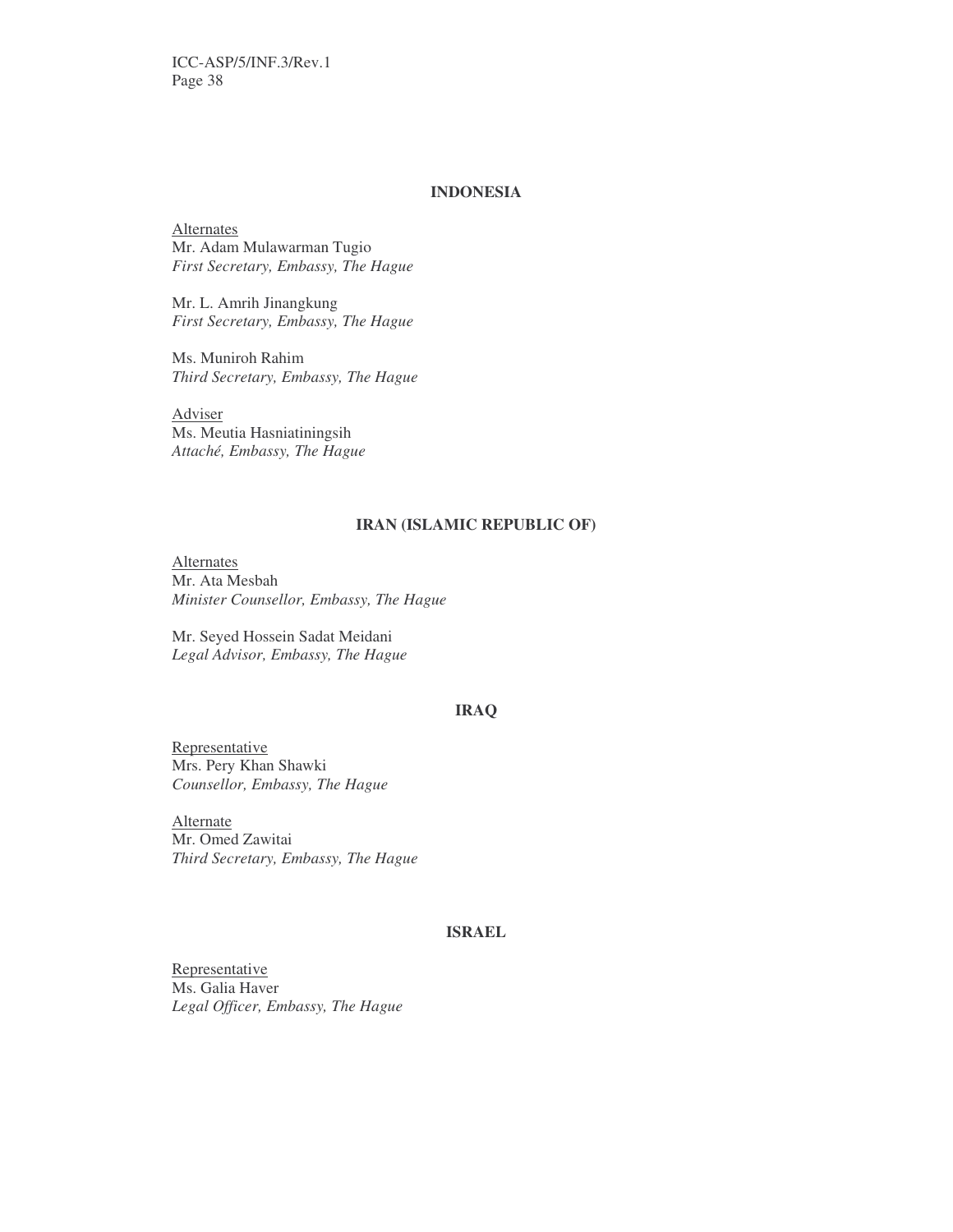# **JAMAICA**

# **JAPAN**

**Alternates** Mr. Tsutomu Arai *Counsel for International Legal Affairs, Ministry of Foreign Affairs*

Mr. Junichi Hosono *Officer, International Legal Affairs Division, Ministry of Foreign Affairs*

Mr. Hironori Wanami *First Secretary, Embassy, The Hague*

Mr. Takero Aoyama *First Secretary, Embassy, The Hague*

Mr. Hideyuki Nakamura *Legal Adviser, Embassy, The Hague*

# **KAZAKHSTAN**

#### **KUWAIT**

Representative Mr. Mohammad Al-Ansari *Under-Secretary Assistant of Legal Affairs and International Relations*

Alternate Mr. Abdul Hadi Al-Jufain *Justice, High Court of Appeal*

Adviser Mr. Tala Al-Hajeri *First Secretary, Embassy of Kuwait*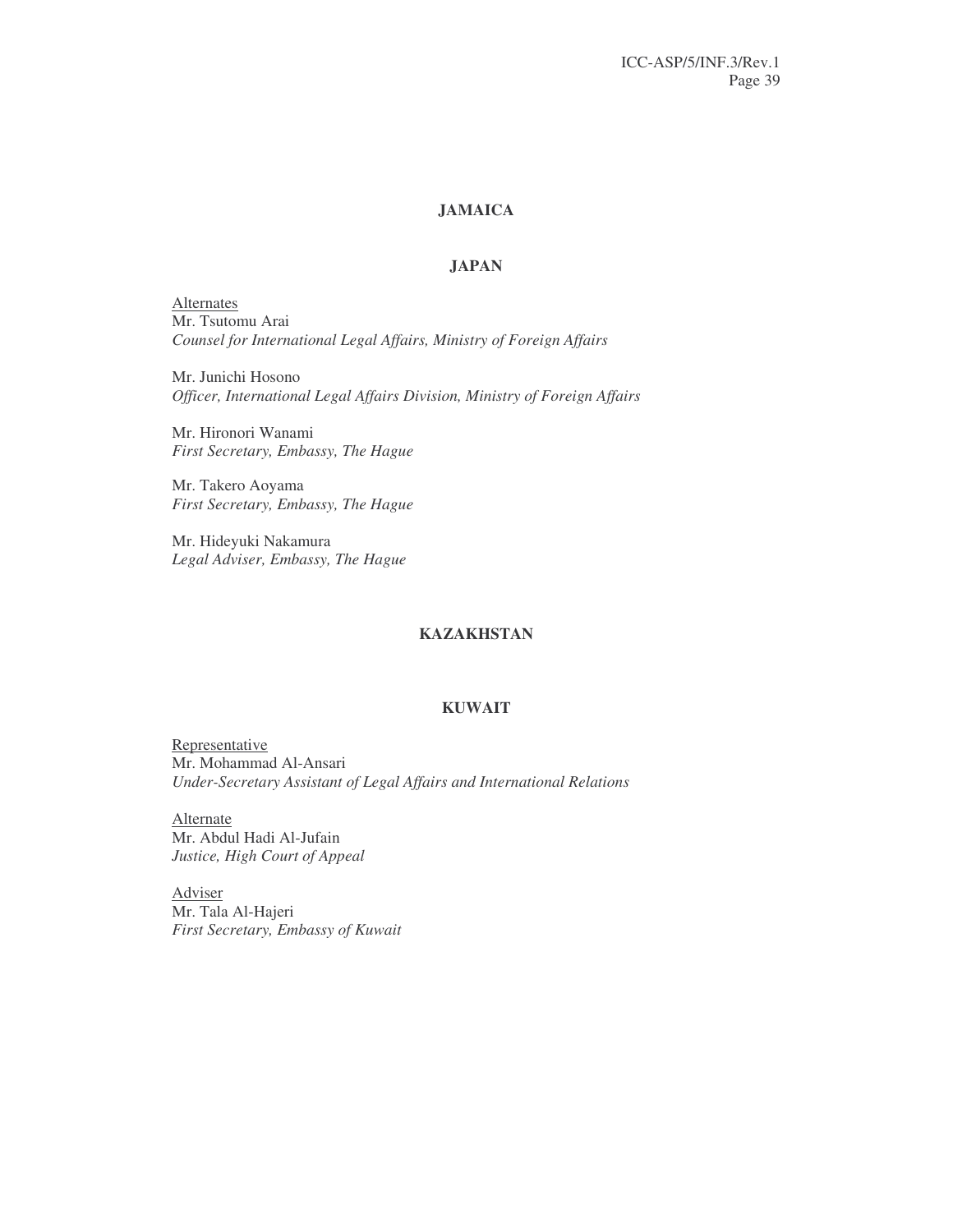# **KYRGYZSTAN**

# **LIBYAN ARAB JAMAHIRIYA**

Representative H.E. Ms. Zakia Sahli *Ambassador, Embassy, The Hague*

**Alternates** Mr. Mohadeb Gheton *Counsellor, Embassy, The Hague*

Mr. Abulhamid M. A. Elhakimi *Assistant Counsellor, Embassy, The Hague*

Advisers Mr. Ahmed El Gehani *Member of Tuition Staff at the Faculty of Law, Gar Younis University*

Mr. Muammer Salim Al Aujaili *International Organizations Division, Ministry of Foreign Affairs*

# **MADAGASCAR**

# **MALAYSIA**

**Alternates** Mr. Azmi Zainuddin *Minister Counsellor, Embassy, The Hague*

Mr. Ayatillah Ahmad *Minister Counsellor, Embassy, The Hague*

Ms. Noril Muadza Mohd Noor *Second Secretary, Embassy, The Hague*

# **MONACO**

Représentant S.E. M. Jean Pastorelli *Ambassadeur, Ambassade, La Haye*

Suppléant M. Pierre-Henri Settimo *Premier Secrétaire, Ambassade, La Haye*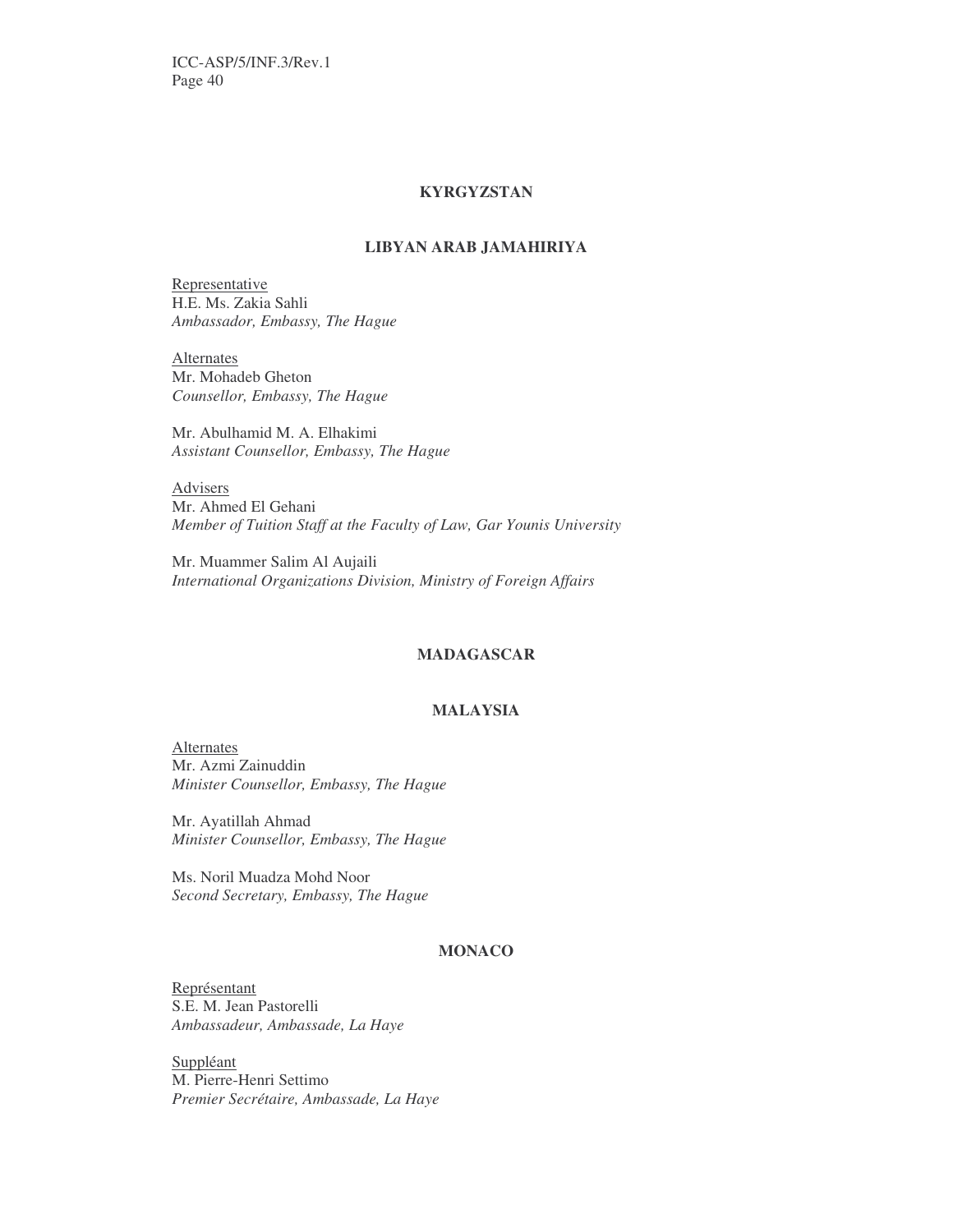#### **MOROCCO**

Suppléant M. Riad Ramzi *Premier Conseiller, Ambassade, La Haye*

#### **MOZAMBIQUE**

Representative Mr. Mário Saraiva Ngwenya *Minister Counsellor, Embassy, Brussels*

#### **NEPAL**

# **NICARAGUA**

Suplente Sra. Tania Elena Pacheco Blandino *Primera Secretaria, Embajada, La Haya*

# **OMAN**

Representative Mr. Khamis bin Salem al-Khalili *Deputy Public Prosecutor*

Advisers Mr. Mahmood bin Ahmed al-Barashdi *Assistant Legal Adviser, Ministry of Legal Affairs*

Captain Mohammed bin Marhoon al-Me'mari *Royal Oman Police*

Mr. Mohammed bin Abdullah bin Salem Al-Sameen *Counsellor, Embassy, The Hague*

# **PAKISTAN**

Alternate Mr. Kehkeshan Azhar *Deputy Head of Mission, Embassy, The Hague*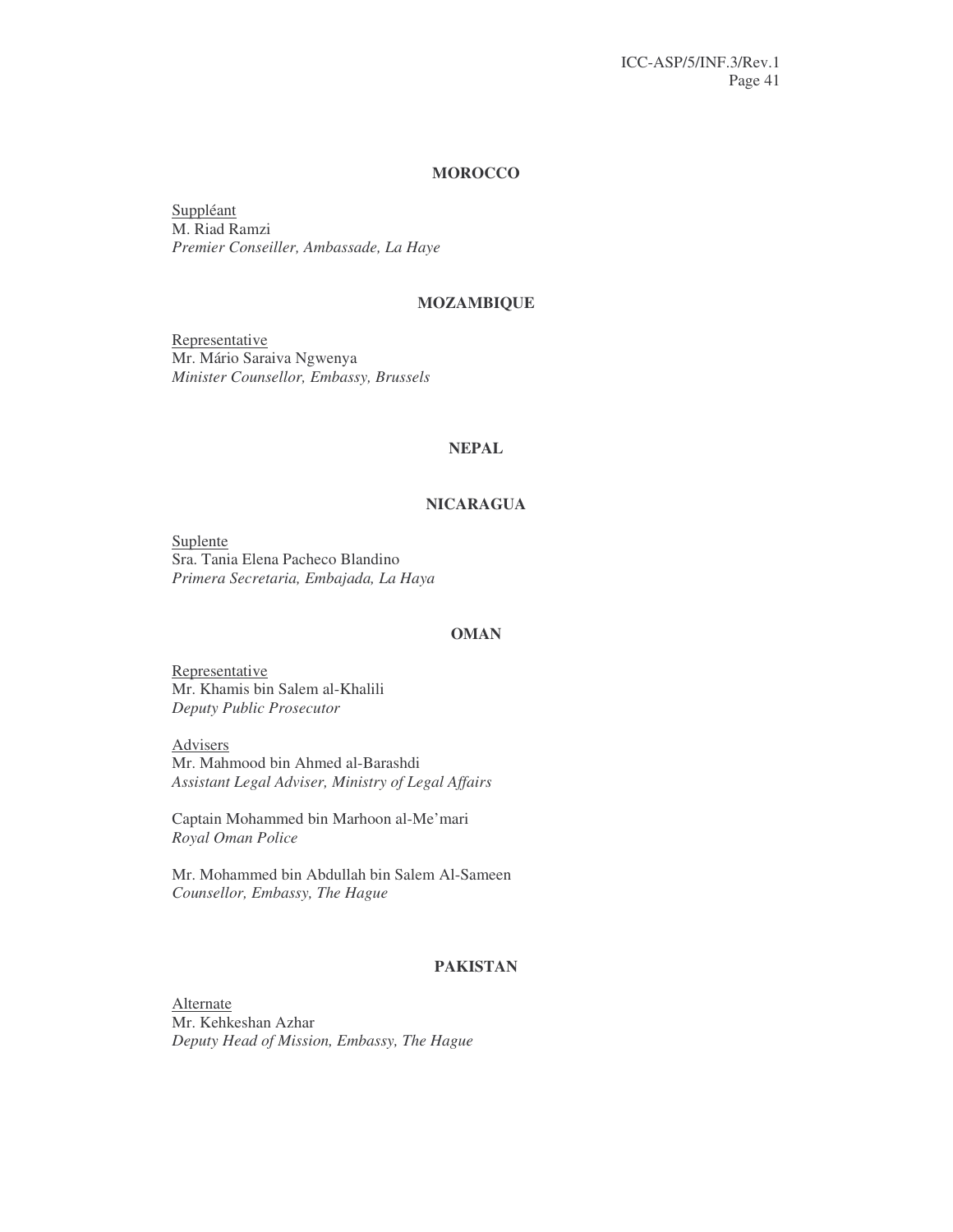# **PHILIPPINES**

# **QATAR**

Representative H.E. Mr. Masoud Mohammed Al-Ameri *Ambassador, Prime Solicitor General*

# **REPUBLIC OF MOLDOVA**

# **RUSSIAN FEDERATION**

Representative Mr. Vladimir Tarabrin *Deputy Director, Legal Department, Ministry of Foreign Affairs*

**Alternate** H.E. Mr Kirill G. Gevorgian *Ambassador, Embassy, The Hague*

Adviser Mr. Stepan Kuzmenkov *First Secretary, Legal Department, Ministry of Foreign Affairs*

# **SAINT LUCIA**

# **SAO TOME AND PRINCIPE**

# **SAUDI ARABIA**

Representative Mr. Muhammad Almehizea *Legal Advisor, Ministry of Justice*

Alternate Mr. Zuahir Al-Idrisi *Minister Plenipotenciary, Ministry of Foreign Affairs*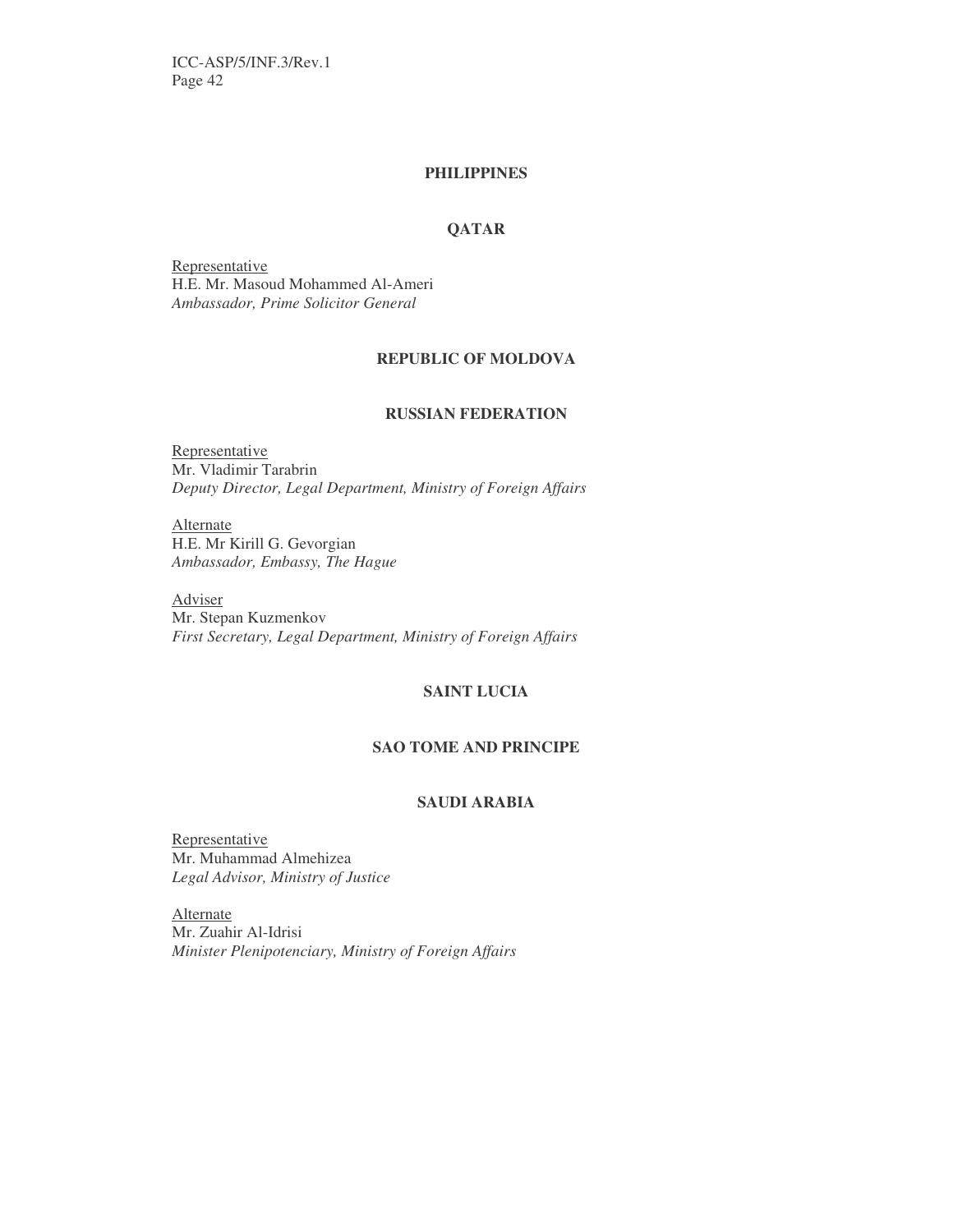# **SEYECHELLES**

# **SINGAPORE**

# **SOLOMON ISLANDS**

# **SRI LANKA**

# **SUDAN**

Representative H.E. Mr. Sirajuddin Hamid Yousuf *Ambassador, Director of International Law and Treaties Department, Ministry of Foreign Affairs*

Alternates Mr. Yassir Abd Allaha Abdel Salam *Minister Plenipotentiary, Permanent Mission to the United Nations*

H.E. Mr. Abduel Gasim A. Idris *Ambassador, Embassy, The Hague*

**Advisers** Mr. Nadir Yousie Altayeb *Minister Plenipotentiary, Ministry of Foreign Affairs*

Mr. Sayed Altayeb Ahmed *Counsellor, Embassy, The Hague*

# **SYRIAN ARAB REPUBLIC**

#### **THAILAND**

Representative Krairawee Sirikul *Minister-Counsellor, Embassy, The Hague*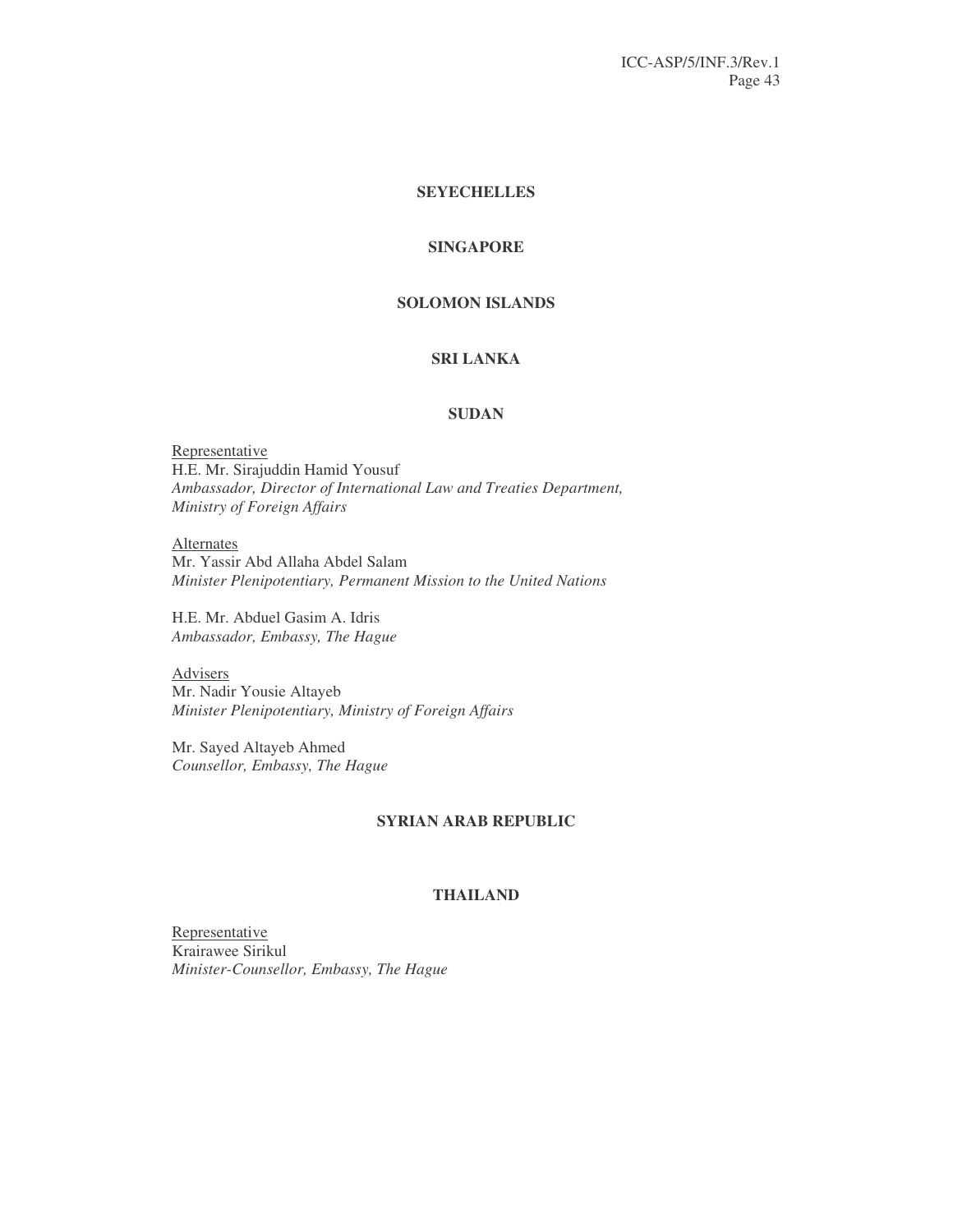# **TOGO**

# **TUNISIA**

# **TURKEY**

Representative Mr. Resul Sahinol *Legal Counsellor, Embassy, The Hague*

Mr. Esat Mahmut Yilmaz *Military Judge*

# **UKRAINE**

Representative Mr. Volodymyr Vassylenko *Adviser to the Minister for Foreign Affairs*

Alternate Mr. Andeiy Pravedynk *Counsellor, Embassy, The Hague*

Adviser Ms. Mariana Betsa *Second Secretary, Embassy, The Hague*

# **UNITED ARAB EMIRATES**

Representative Mr. Younis Yousuf Jawad Al Redha *Judge, Ministry of Justice*

**Alternates** Mr. Abdulla Khamis Mohd A. Al Shamsi *First Secretary, Ministry of Foreign Affairs*

Mr. Sultan Matar, Al Dhaheri *Legal Adviser, Ministry of Defence*

Mr. Mohamed Saeed Mohamed Fahad Al Ahbabi *Legal Adviser, Ministry of Defence*

Mr. Mutaz Abdulla Al Faheem *Third Secretary, Embassy, The Hague*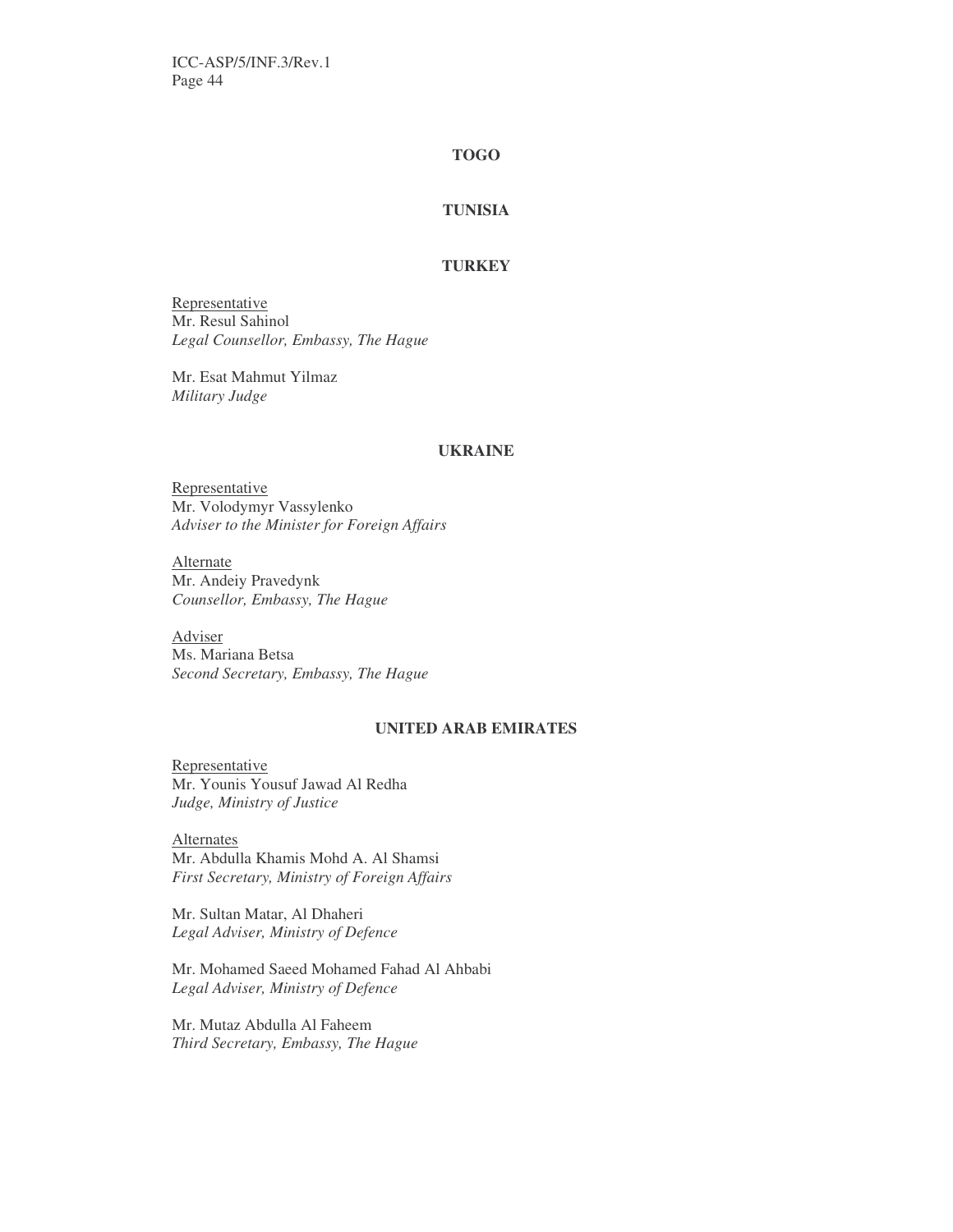Advisers Mr. Essa Mohd Sharif Badulraman Behzad *Judge*

Mr. Sami Salem Mohammed Ali Al Shamisi *Chief Prosecutor*

# **UNITED STATES OF AMERICA**

# **UZBEKISTAN**

#### **VIETNAM**

#### **YEMEN**

Representative H.E. Mr. Ghaleb Saeed Al-Adoofi *Ambassador, Head of Legal and Conventions Department, Ministry of Foreign Affairs*

H.E. Mr Abdulmalik Al-Eryani *Ambassador, Embassy, The Hague*

Alternates H.E. Mr. Idrees Ahmed Ahmed Al-Shammam *Ambassador, Embassy, The Hague*

Mr. Haytham Shoja'aadin *Second Secretary, Embassy, The Hague*

# **ZIMBABWE**

Representative H.E. Mr. Patrick Anthony Chinamasa *Minister of Justice, Legal and Parliamentary Affairs*

Ms. Priscillah Mbanga *Senior Law Officer, Ministry of Justice*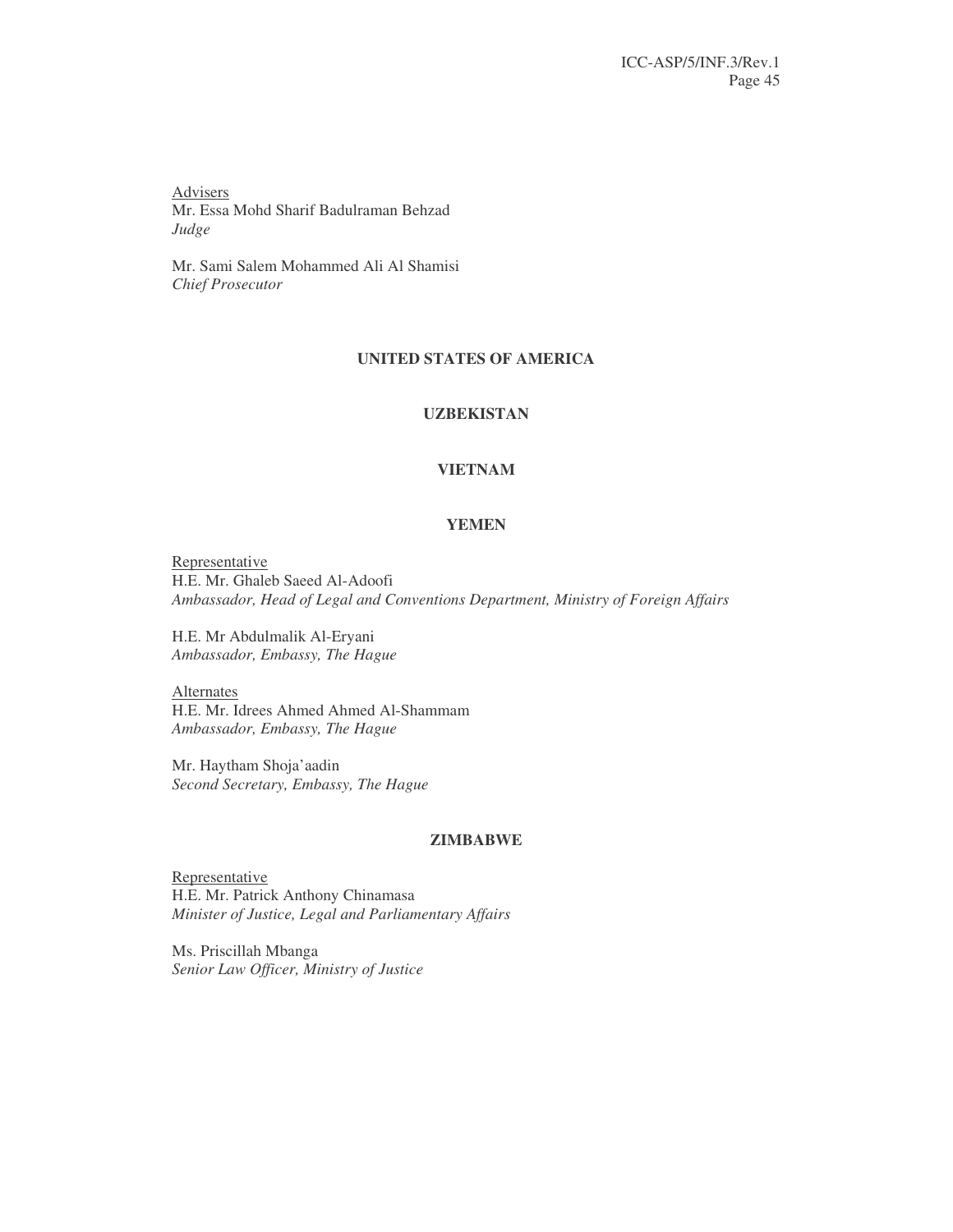**III. States invited to be present during the work of the Assembly Les États invités à se faire représenter aux travaux de l'Assemblée/ Los Estados invitados a que asistieran a los trabajos de la Asamblea**

# **BHUTAN**

# **COOK ISLANDS**

# **DEMOCRATIC PEOPLE'S REPUBLIC OF KOREA**

# **EQUATORIAL GUINEA**

# **GRENADA**

# **KIRIBATI**

# **LAO PEOPLE'S DEMOCRATIC REPUBLIC**

# **LEBANON**

Alternate Mr. Johnny Ibrahim *First Secretary, Deputy Chief of Mission Embassy, The Hague*

# **MALDIVES**

# **MAURITANIA**

# **FEDERATED STATES OF MICRONESIA**

# **MYANMAR**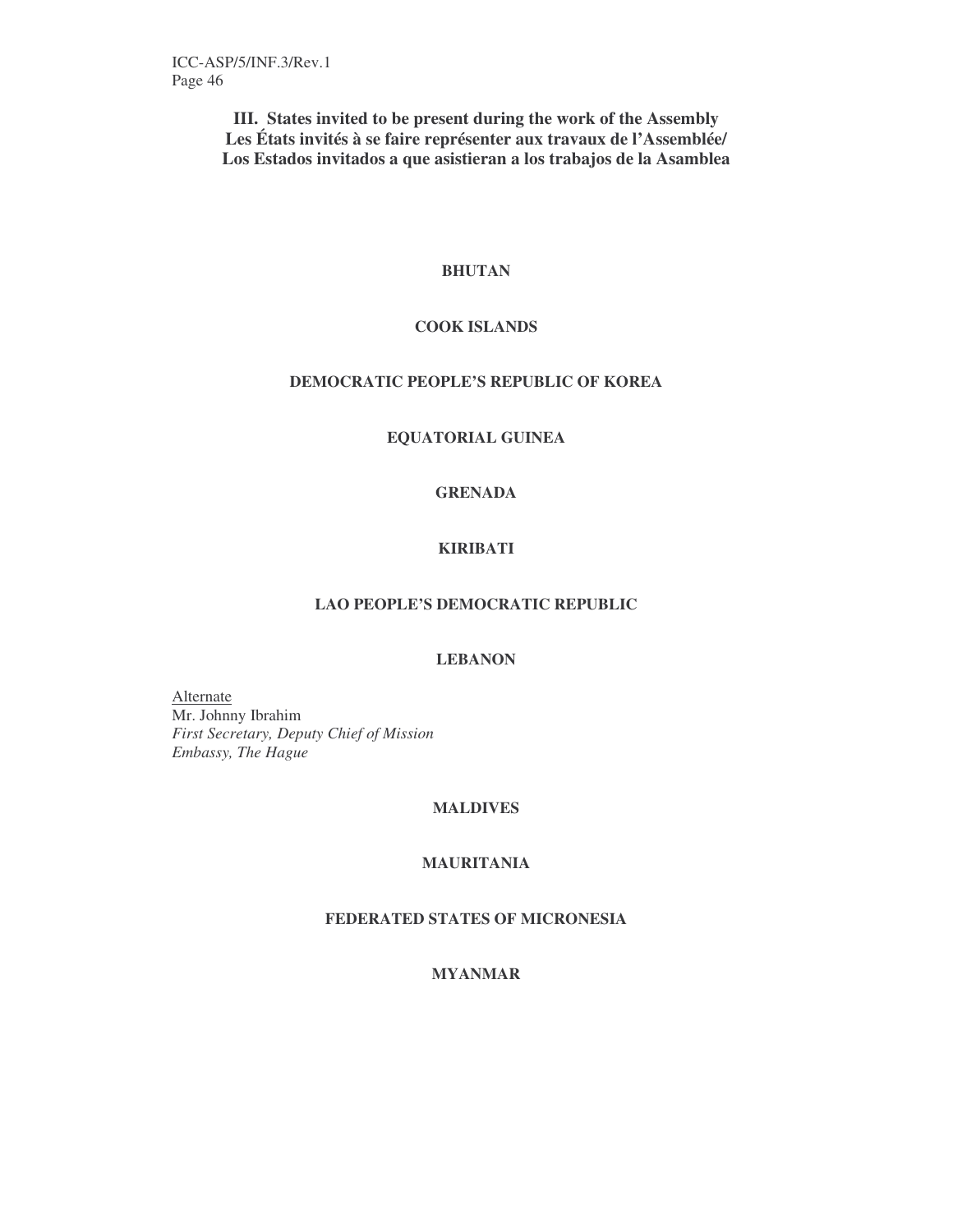**NIUE**

# **PALAU**

# **PAPUA NEW GUINEA**

**RWANDA**

**SOMALIA**

**SURINAME**

**SWAZILAND**

**TONGA**

**TURKMENISTAN**

**TUVALU**

**VANUATU**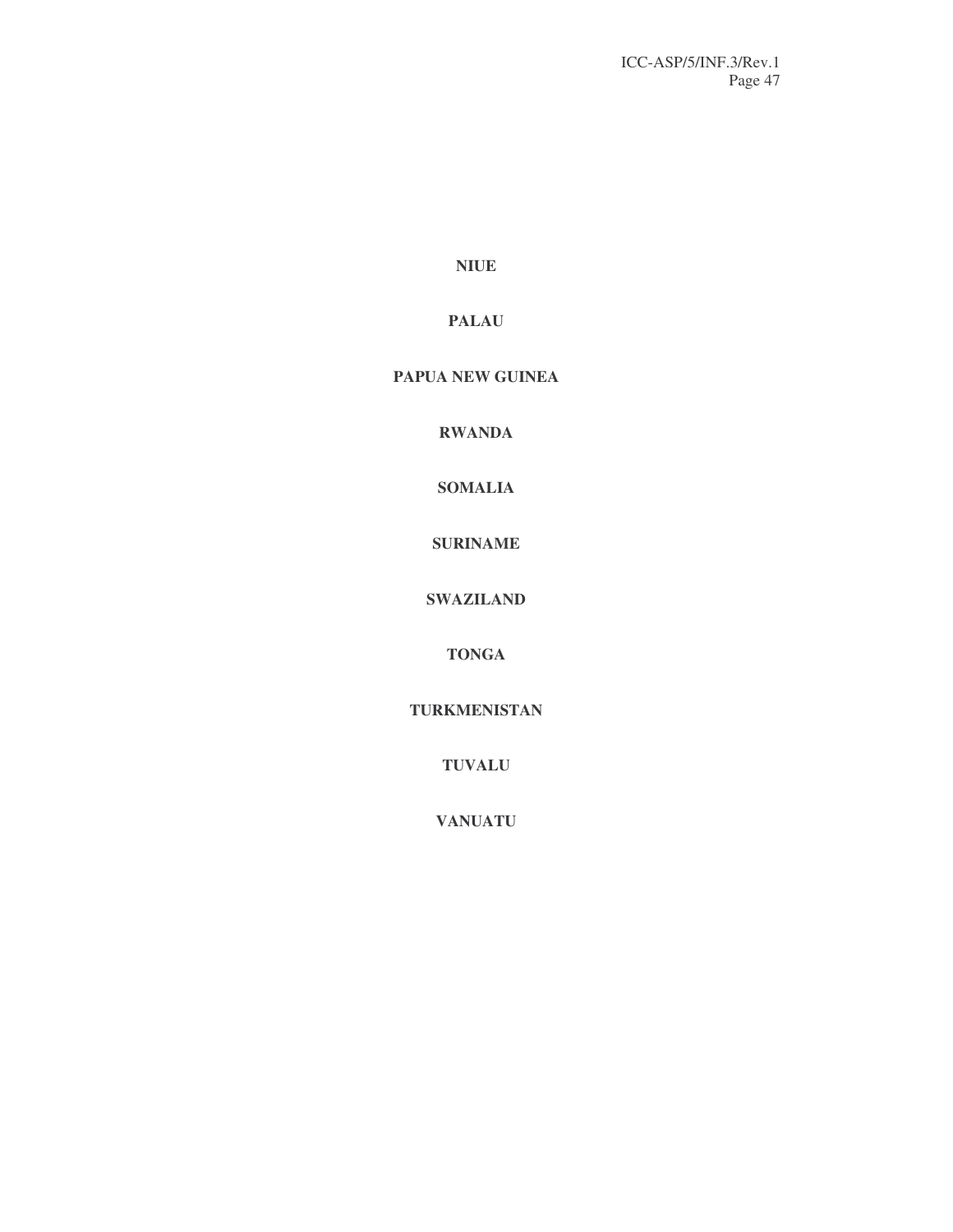**IV. Entities, intergovernmental organizations and other entities/ Entités, organisations intergouvernementales et autres entités/**

**Entidades, organizaciones intergubernamentales y otras entidades**

**Commonwealth Secretariat**

**Council of Europe**

# **Council of the European Union**

Representative Mr. Rafael de Bustamante

**East African Community**

# **Economic Community of West African States**

**European Commission**

Representative Mr. Victor Losada *Programme Manager*

#### **International Committee of the Red Cross**

Representative Ms. Marie Hélène Proulx *Legal Adviser*

Mr. Stéphane Hankins *Legal Adviser*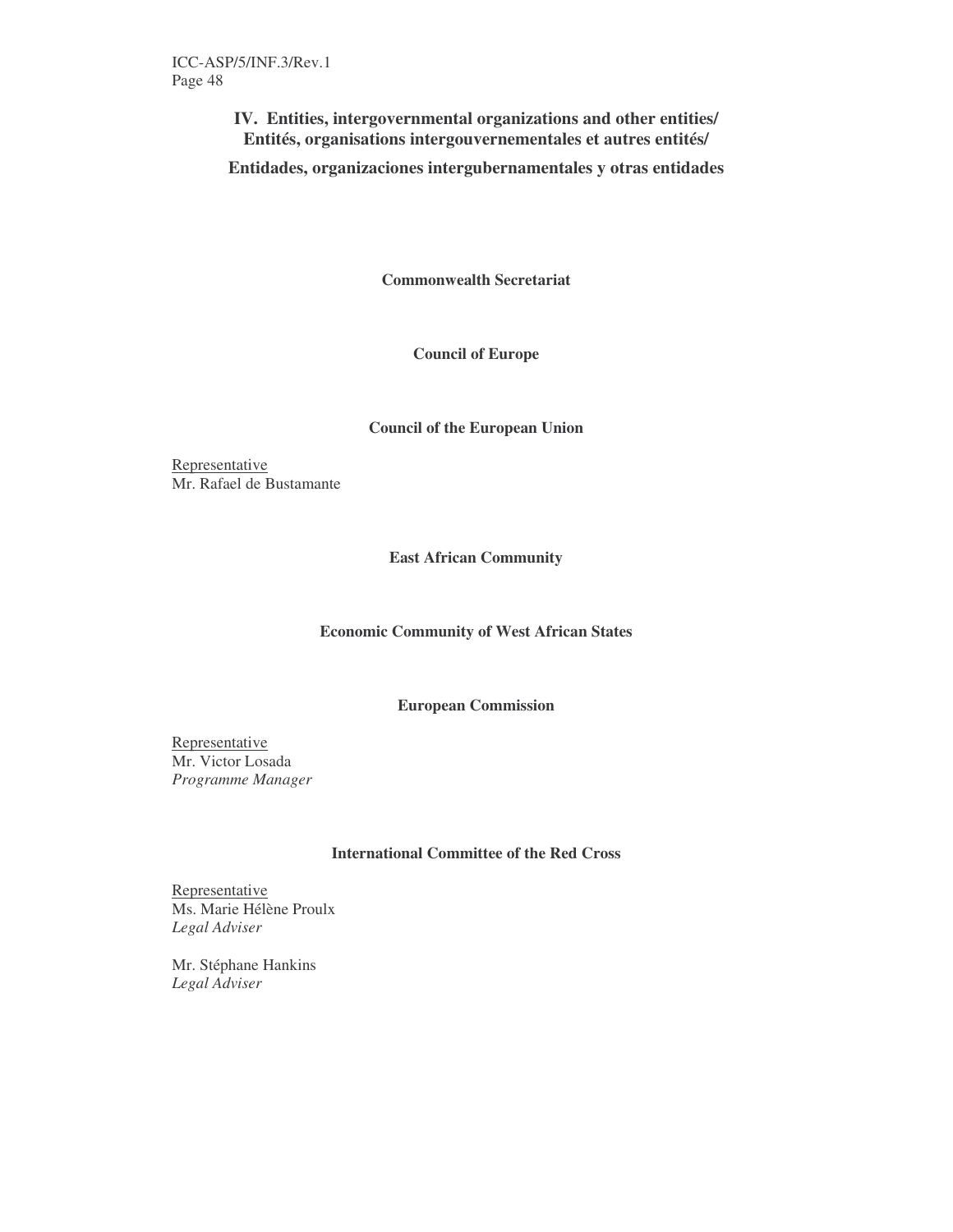# **International Criminal Police Organization (Interpol)**

Representative Ms. Estelle Martin *Counsel of Legal Affairs*

# **International Law Commission**

# **International Humanitarian Fact-Finding Commission**

**Representative** Prof. Ghalib Djilali *President*

Prof. Elzbieta Mikos-Skuza *First Vice-President*

# **Sovereign Military Order of Malta**

#### **United Nations**

## **Office of the United Nations High Commissioner for Human Rights**

#### **World Food Programme**

Representative Ms. Nathalie Boucly *Legal Officer*

# **United Nations Office of Drugs and Crime**

Representative Ms. Kuniko Ozaki *Director, Division for Treaty Affairs*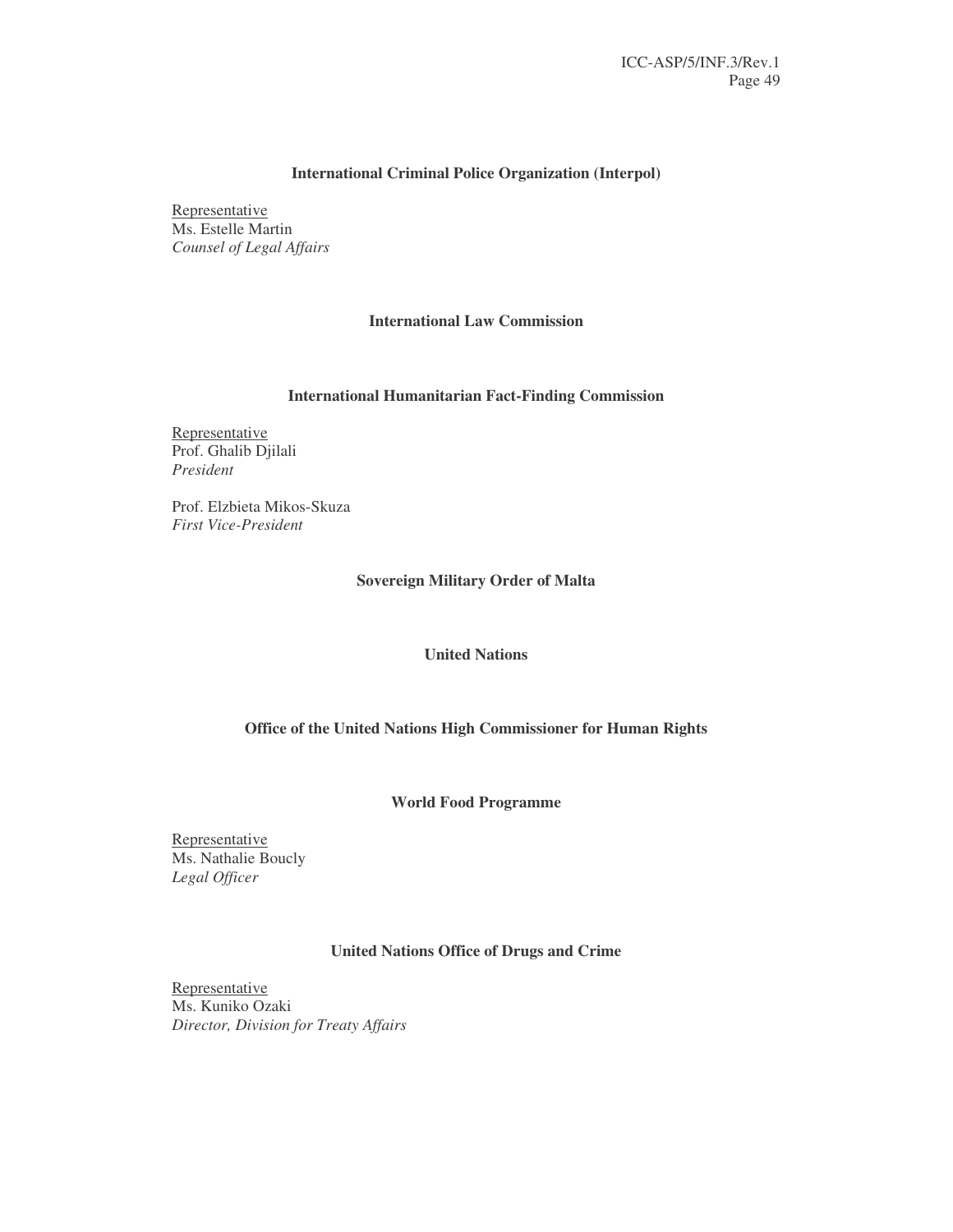**V. Non-governmental organizations/**

#### **Organisations non gouvernementales/**

#### **Organizaciones no gubernamentales**

Amman Center for Human Rights Studies Amnesty International ALDHU – Asociación Latinoamericana para los Derechos Humanos Avocats sans Frontières Bahai International Community CADEF Africa Center for Development of International Law Center for Justice and Reconciliation Center for International Courts and Tribunals : The Project on International Courts and Tribunals (PICT) Citizens for Global Solutions CICC–- Coalition for the International Criminal Court Comisión Andina de Juristas CASIN–- Council for American Students in International Negotiations Consejo General de la Abogacía Española ELSA - European Law Students' Association FIDH–- Fédération Internationale des Ligues des Droits de l'Homme Fundación Federalista Human Rights First Human Rights Watch Institute for International Criminal Investigations (IICI) International Association of Penal Law International Association of Democratic Lawyers International Bar Association ICDAA - International Criminal Defence Attorneys Association International Society for Traumatic Stress Studies International Criminal Bar Irish Centre for Human Rights LRWC - Lawyers' Rights Watch Canada No Peace Without Justice